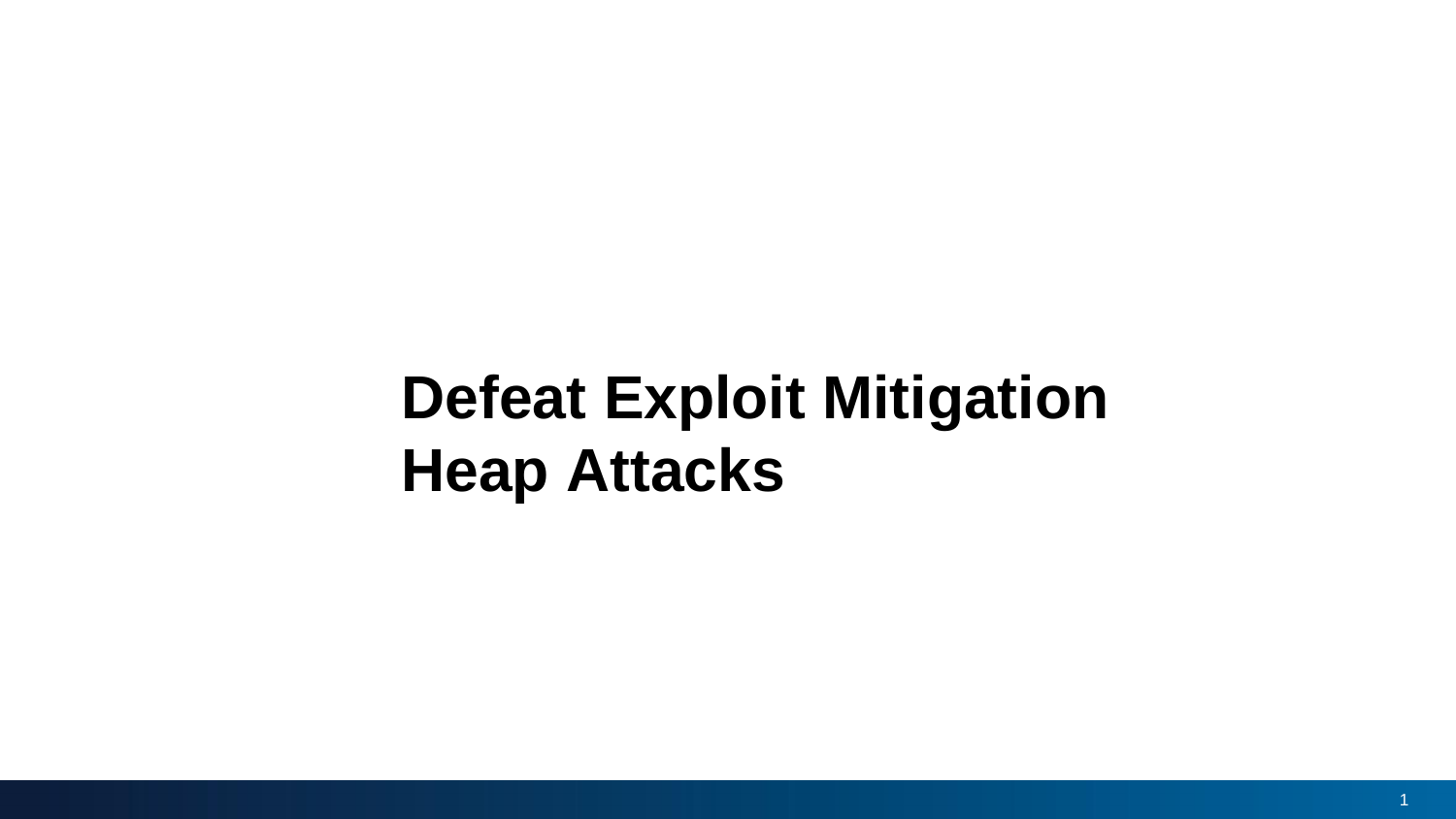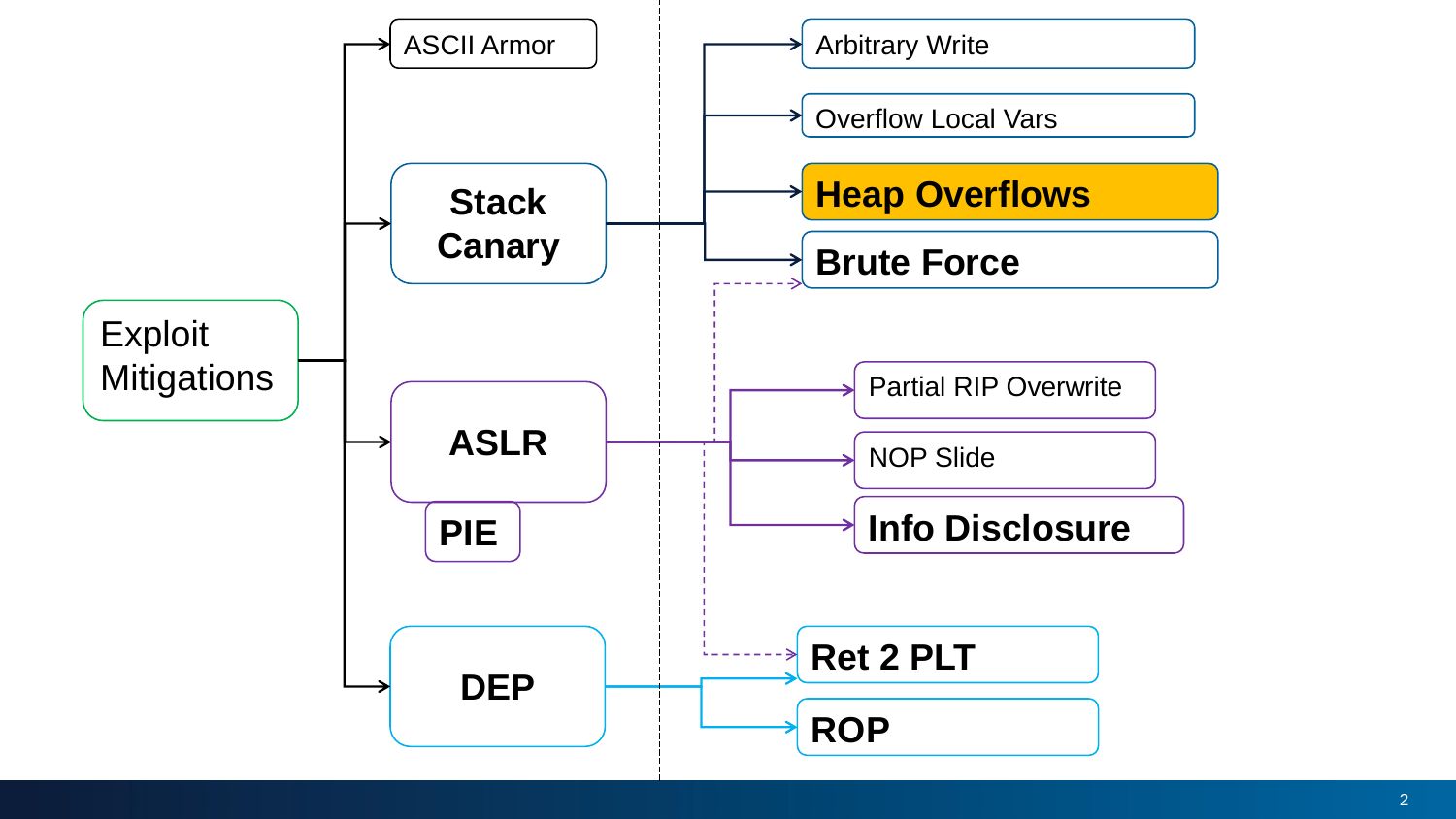#### **Content**

Content:

- **EXECUTE:** About vulnerability counting
- **· UAF Explained**
- **UAF Example**
- What is Object Orientation
- Vtables
- **Garbage collection**
- **Exercise Stack pivoting**
- **E**-Other heap attacks
- **E** Heap massage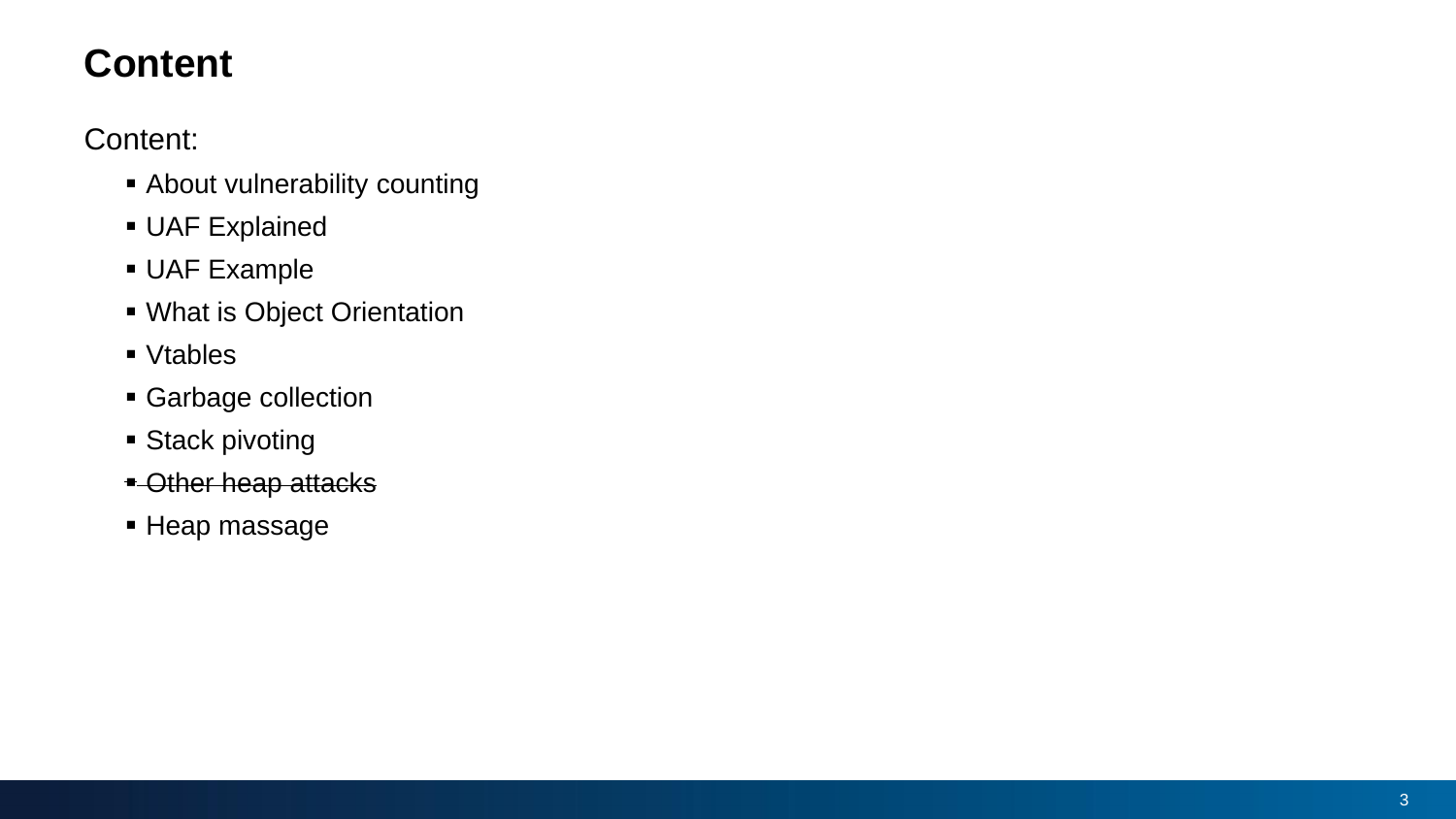#### **Heap Attacks**

Heap Attacks:

Alternative for stack based buffer overflow to perform memory corruption

Heap Attack Types:

- **Use after free**
- **Double Free**
- **.** Intra-chunk heap overflow
- **.** Inter-chunk heap overflow
- **Type confusion**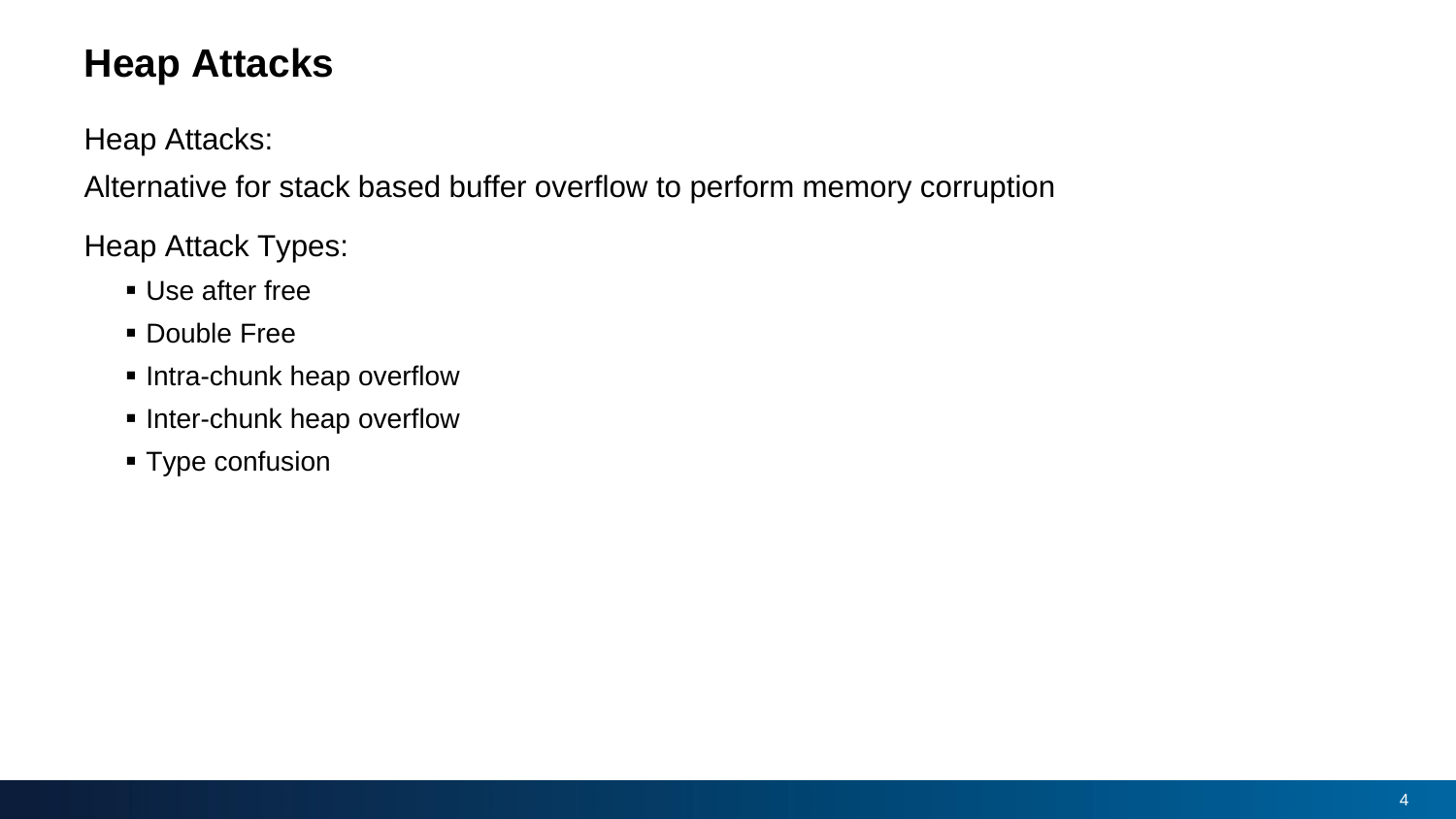# **Heap Attacks: Use After Free (UAF)**

Intermezzo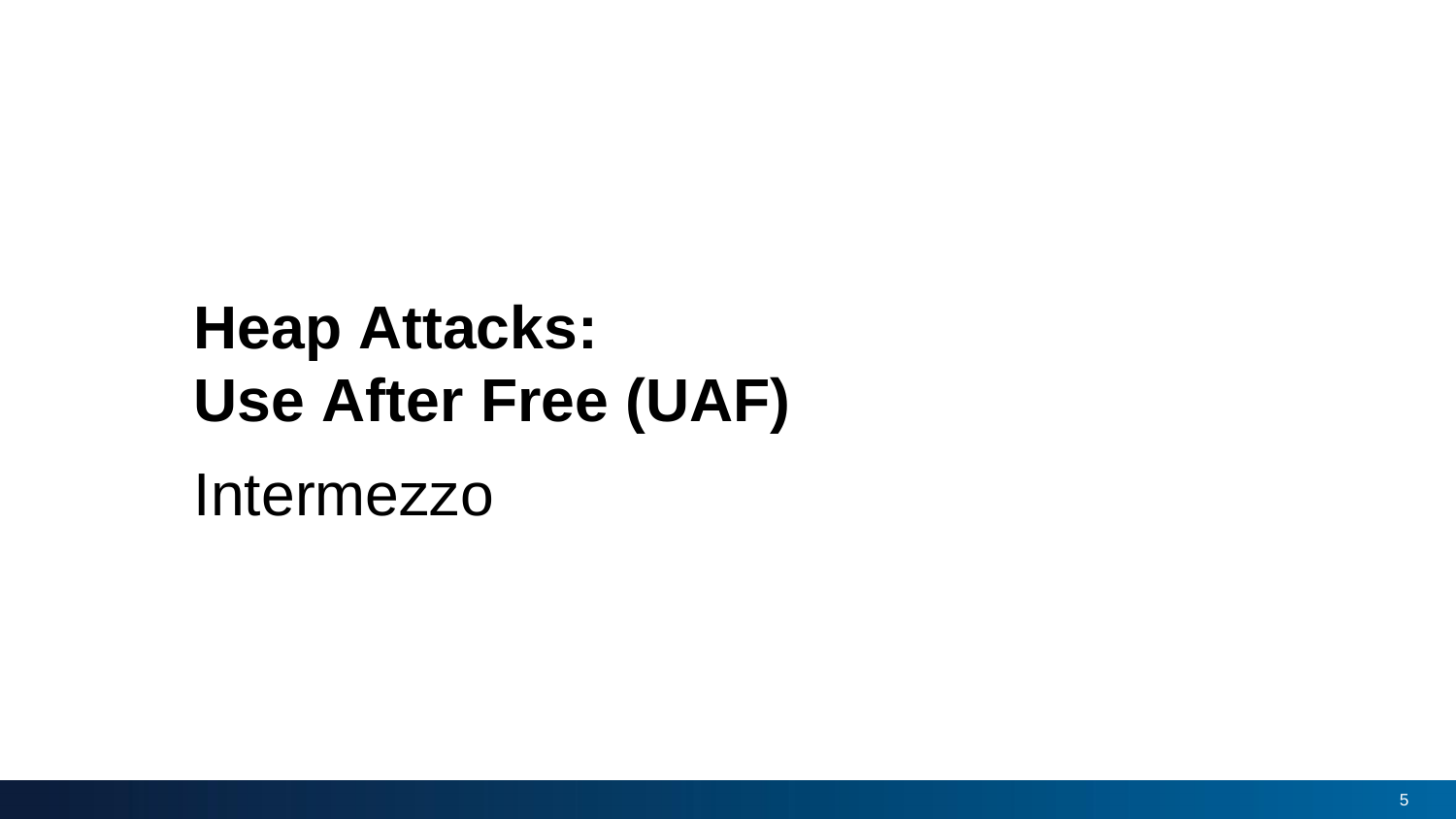#### **Use After Free**

WebKit

Available for: iPhone 5 and later, iPad 4th generation and later, iPod touch 6th generation and later

Impact: Processing maliciously crafted web content may lead to arbitrary code execution

Description: A use after free issue was addressed through improved memory management.

CVE-2017-2471: Ivan Fratric of Google Project Zero **Kernel** 

Available for: iPhone 5 and later, iPad 4th generation and later, iPod touch 6th generation and later

Impact: An application may be able to execute arbitrary code with kernel privileges

Description: A use after free issue was addressed through improved memory management.

 $libc++abi$ 

Available for: iPhone 5 and later, iPad 4th generation and later, iPod touch 6th generation and later Impact: Demangling a malicious C++ application may lead to arbitrary code execution Description: A use after free issue was addressed through improved memory management.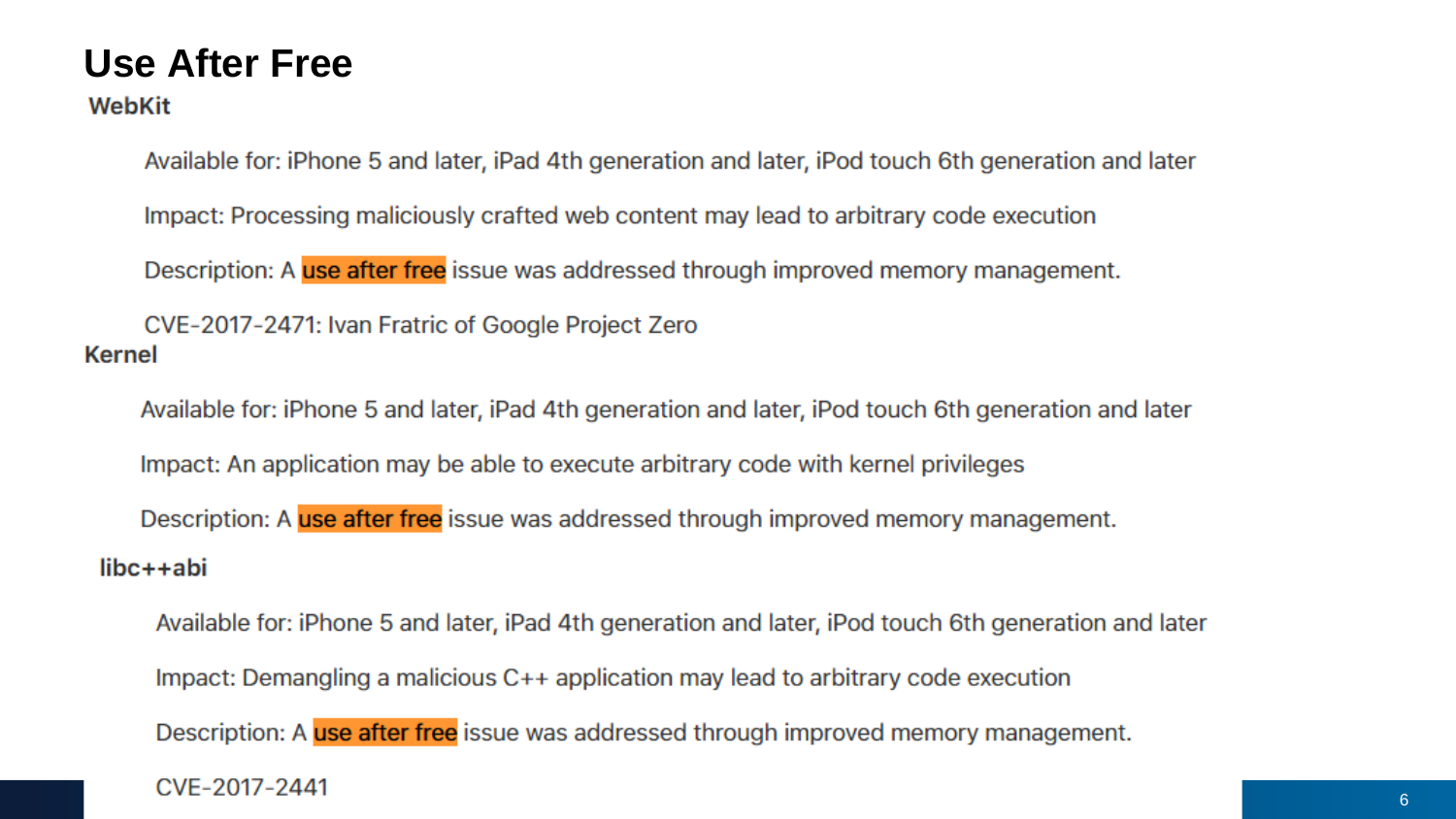#### **Use After Free**

#### # Fixed in Firefox 48

| 2016-84 | Information disclosure through Resource Timing API during page navigation                             |
|---------|-------------------------------------------------------------------------------------------------------|
| 2016-83 | Spoofing attack through text injection into internal error pages                                      |
| 2016-82 | Addressbar spoofing with right-to-left characters on Firefox for Android                              |
| 2016-81 | Information disclosure and local file manipulation through drag and drop                              |
| 2016-80 | Same-origin policy violation using local HTML file and saved shortcut file                            |
| 2016-79 | Use-after-free when applying SVG effects                                                              |
| 2016-78 | Type confusion in display transformation                                                              |
| 2016-77 | Buffer overflow in ClearKey Content Decryption Module (CDM) during video playback                     |
| 2016-76 | Scripts on marquee tag can execute in sandboxed iframes                                               |
| 2016-75 | Integer overflow in WebSockets during data buffering                                                  |
| 2016-74 | Form input type change from password to text can store plain text password in<br>session restore file |
| 2016-73 | Use-after- <i>free</i> in service workers with nested sync events                                     |
| 2016-72 | Use-after-free in DTLS during WebRTC session shutdown                                                 |
| 2016-71 | Crash in incremental garbage collection in JavaScript                                                 |
| 2016-70 | Use-after-free when using alt key and toplevel menus                                                  |
| 2016-69 | Arbitrary file manipulation by local user through Mozilla updater and callback                        |

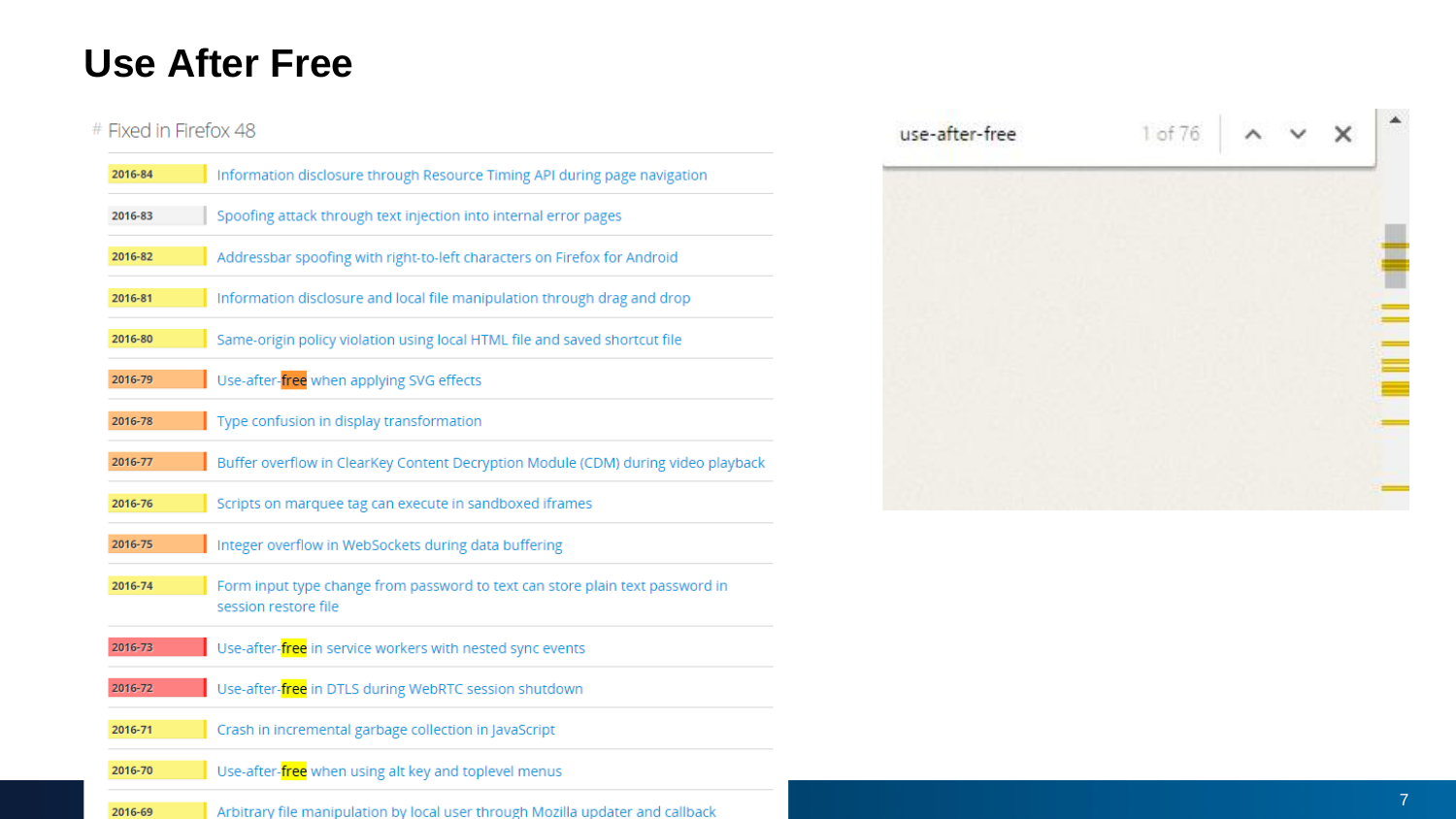#### **Use after free**

#### **Security Fixes and Rewards**

Note: Access to bug details and links may be kept restricted until a majority of users are updated with a fix. We will also retain restrictions if the bug exists in a third party library that other projects similarly depend on, but haven't yet fixed.

This update includes 36 security fixes. Below, we highlight fixes that were contributed by external researchers. Please see the Chrome Security Page for more information.

[\$7500][682194] High CVE-2017-5030: Memory corruption in V8. Credit to Brendon Tiszka [\$5000][682020] High CVE-2017-5031: Use after free in ANGLE. Credit to Looben Yang [\$3000][668724] High CVE-2017-5032: Out of bounds write in PDFium. Credit to Ashfaq Ansari -**Project Srishti** 

[\$3000][676623] High CVE-2017-5029: Integer overflow in libxslt. Credit to Holger Fuhrmannek [\$3000][678461] High CVE-2017-5034: Use after free in PDFium. Credit to Ke Liu of Tencent's Xuanwu LAB

[\$3000][688425] High CVE-2017-5035: Incorrect security UI in Omnibox. Credit to Enzo Aguado [\$3000][691371] High CVE-2017-5036: Use after free in PDFium. Credit to Anonymous [\$1000][679640] High CVE-2017-5037: Multiple out of bounds writes in ChunkDemuxer. Credit to Yongke Wang of Tencent's Xuanwu Lab (xlab.tencent.com)

[\$500][679649] High CVE-2017-5039: Use after free in PDFium. Credit to jinmo123

[\$2000][691323] Medium CVE-2017-5040: Information disclosure in V8. Credit to Choongwoo Han [\$1000][642490] Medium CVE-2017-5041: Address spoofing in Omnibox. Credit to Jordi Chancel [\$1000][669086] Medium CVE-2017-5033: Bypass of Content Security Policy in Blink. Credit to Nicolai Grødum

[\$1000][671932] Medium CVE-2017-5042: Incorrect handling of cookies in Cast. Credit to Mike Ruddy [\$1000][695476] Medium CVE-2017-5038: Use after free in GuestView. Credit to Anonymous

[\$1000][683523] Medium CVE-2017-5043: Use after free in GuestView. Credit to Anonymous

[\$1000][688987] Medium CVE-2017-5044: Heap overflow in Skia. Credit to Kushal Arvind Shah of **Fortinet's FortiGuard Labs** 

[\$500][667079] Medium CVE-2017-5045: Information disclosure in XSS Auditor. Credit to Dhaval Kapil (vampire)

[\$500][680409] Medium CVE-2017-5046: Information disclosure in Blink. Credit to Masato Kinugawa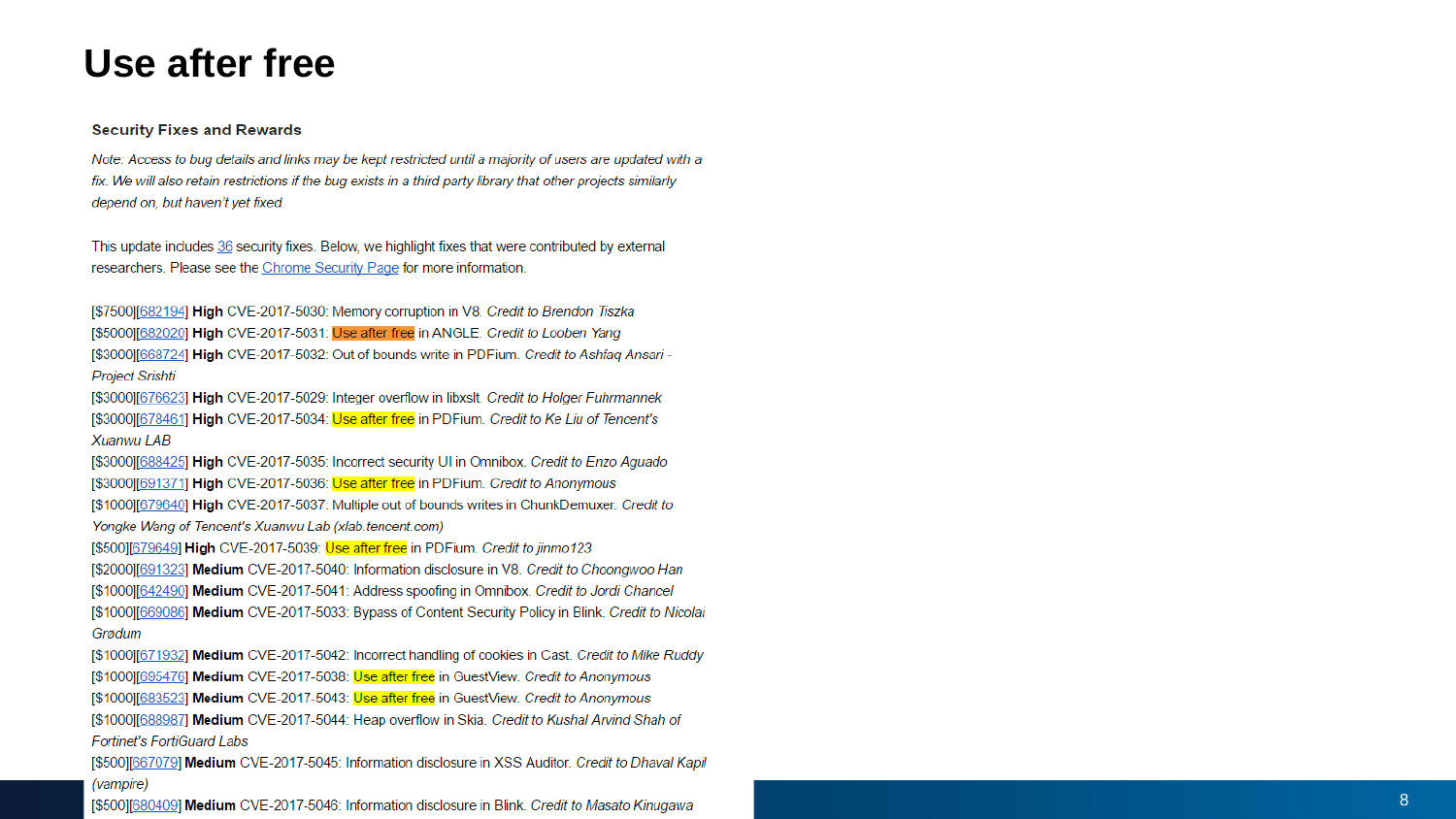#### **Security: Vulnerability lists**

Intermezzo:

- Secure products:
	- **EXECUTE IN MENTION SECUTILY fixes (don't hide it)**
	- Have a website with all fixed security vulnerabilities
	- **Example 1** As pentest: Can see which vulnerabilities are in which versions
	- Vendor is open, up to date and ready for security issues

#### ■ Bad products:

- Don't have a page with vulnerabilities
- **.** Don't mention security fixes in changelogs
- Vendor hides, doesn't handle, obfuscate security issues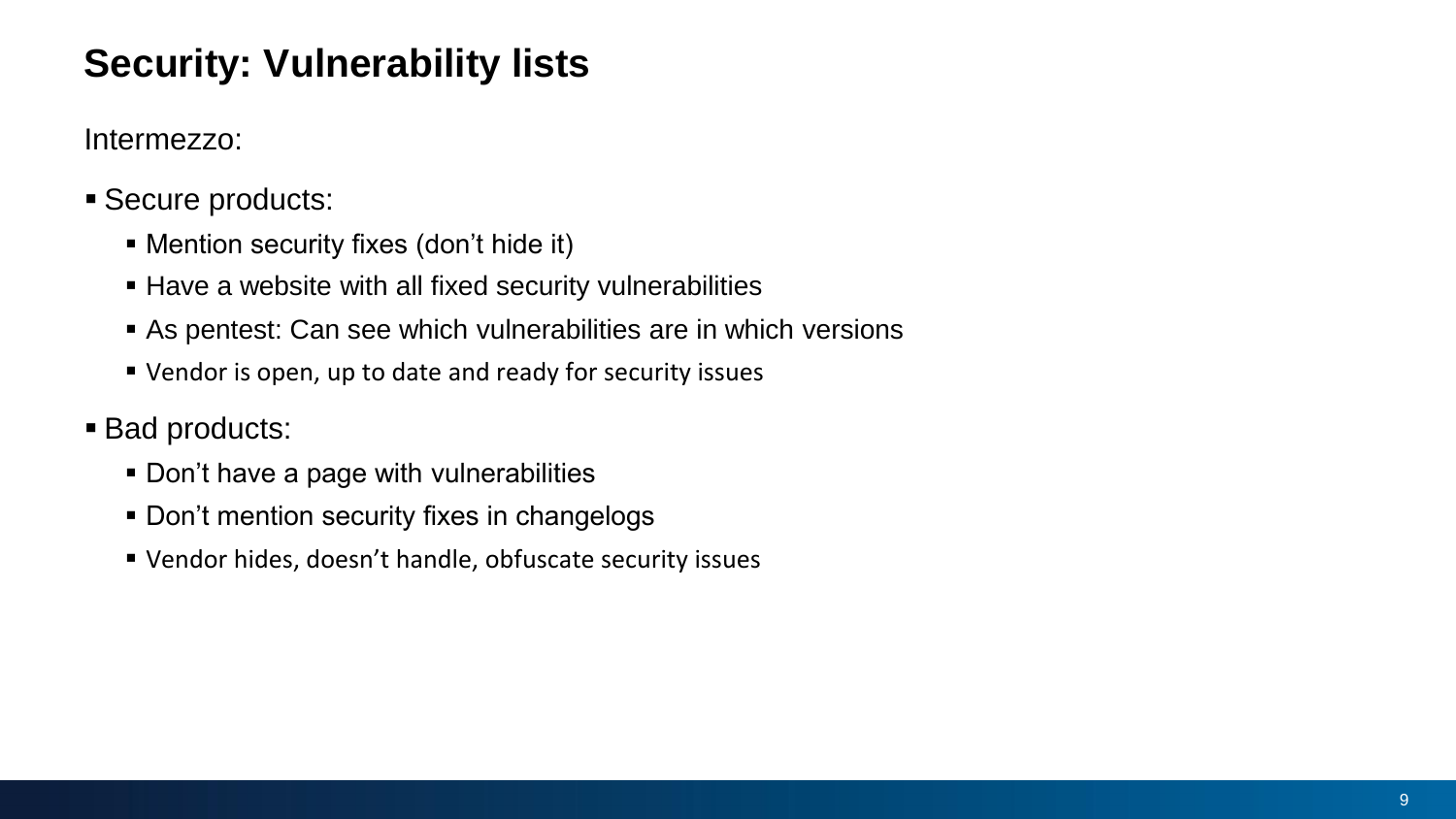### **Security: CVE**

CVE:

- **EXPOSURE:** Common Vulnerabilities and Exposures
- A vulnerability get a CVE (e.g. CVE-2017-1234)
	- Which software is affected
	- Which version
	- When did it got fixed

 $\blacksquare$  …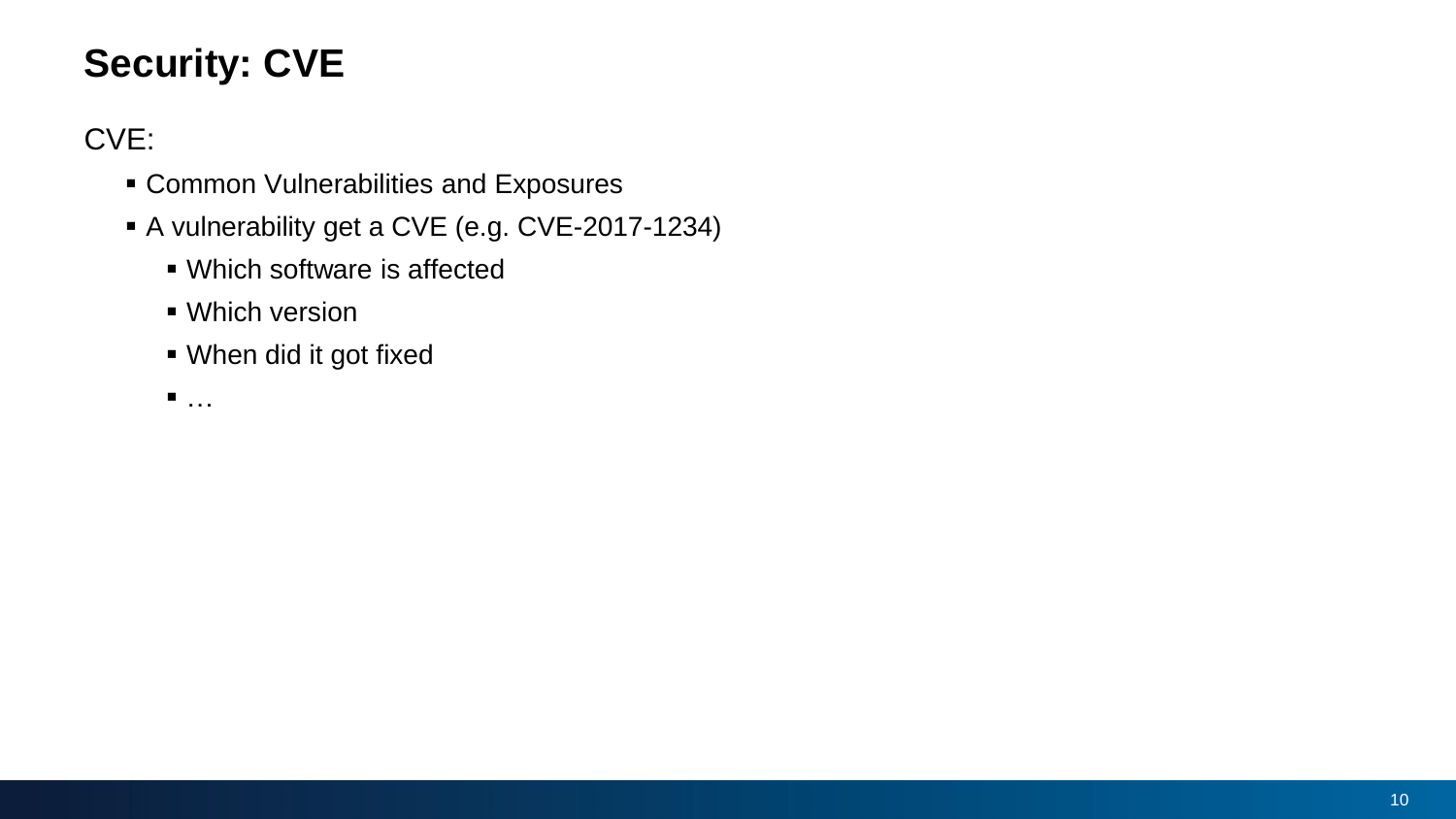### **Security: CVE**



| rank | operating system              | 9  | Apple |
|------|-------------------------------|----|-------|
|      |                               | 10 | Oracl |
| 1    | Apple OS X                    | 11 | Oper  |
| 2    | Microsoft Windows Server 2012 | 12 | Wire: |
| 3    | Canonical Ubuntu Linux        | 13 | Medi  |
| 4    | Microsoft Windows 8.1         | 14 | Mozi  |
| 5    | Microsoft Windows Server 2008 | 15 | Oracl |
|      |                               | 16 | Micro |
| 6    | Microsoft Windows 7           | 17 | Micro |
| 7    | Microsoft Windows 8           | 18 | Micro |
| 8    | Microsoft Windows Vista       |    |       |
| 9    | openSUSE                      |    |       |
| 10   | Debian Linux                  |    |       |
| 11   | The Linux Kernel              |    |       |
| 12   | Microsoft Windows 10          |    |       |
| 13   | Fedora Linux                  |    |       |
| 14   | Microsoft Windows 2003        |    |       |
| 15   | Xen OS                        |    |       |

| rank | <b>browser</b>                           | number of vulnerabilities |
|------|------------------------------------------|---------------------------|
|      | Microsoft Internet Explorer              | 231                       |
|      | Google Chrome                            | 187                       |
|      | Mozilla Firefox                          | 178                       |
|      | Apple Safari                             | 135                       |
|      | Mozilla Firefox Extended Support Release | 94                        |

| rank         | application             |                                         | number of vulnerabilities            |     |                        |
|--------------|-------------------------|-----------------------------------------|--------------------------------------|-----|------------------------|
| ${\bf 1}$    | Adobe Flash Player      |                                         | 314                                  |     |                        |
| $\mathbf{2}$ |                         | Adobe Air, SDK, and Compiler            | 246                                  |     |                        |
| 3            |                         | Adobe Acrobat and Reader                | 129                                  |     |                        |
| 4            | Apple iTunes            |                                         | 100                                  |     |                        |
| 5            |                         | Adobe Acrobat Document Cloud and Reader | 97                                   |     |                        |
| 6            |                         | Oracle Java Runtime Environment and JDK | 80                                   |     |                        |
| 7            | Oracle MySQL            |                                         | 76                                   |     |                        |
| 8            |                         | Oracle Fusion Middleware                | 68                                   |     |                        |
| 9            | Apple TV application    |                                         | 57                                   |     |                        |
| 10           | Oracle E-Business Suite |                                         | 37                                   |     |                        |
| 11           | OpenSSL                 |                                         | 34                                   |     |                        |
| 12           | Wireshark               |                                         | 33                                   |     |                        |
| 13           | MediaWiki               |                                         | 31                                   |     |                        |
| 14           | Mozilla Thunderbird     |                                         | 29                                   |     |                        |
| 15           | Oracle Database Server  |                                         | 29                                   |     |                        |
| 16           | Microsoft Office 2007   |                                         | 12                                   |     |                        |
| 17           | Microsoft Office 2010   |                                         | 11                                   |     |                        |
| 18           | Microsoft Office 2013   |                                         | 8                                    |     | $\blacksquare$ Firefox |
|              |                         | <b>L3D</b>                              |                                      |     | шE                     |
|              |                         |                                         |                                      |     |                        |
|              |                         | 121                                     |                                      |     | ■ Chrome               |
|              |                         | 111                                     | 64<br>36                             | 52  |                        |
|              |                         | 77                                      | 27<br>12                             | 0   |                        |
|              |                         | 53                                      |                                      |     |                        |
|              |                         | 38                                      | Medium                               | Low |                        |
|              |                         | 36                                      | ilities by severity for each browser |     |                        |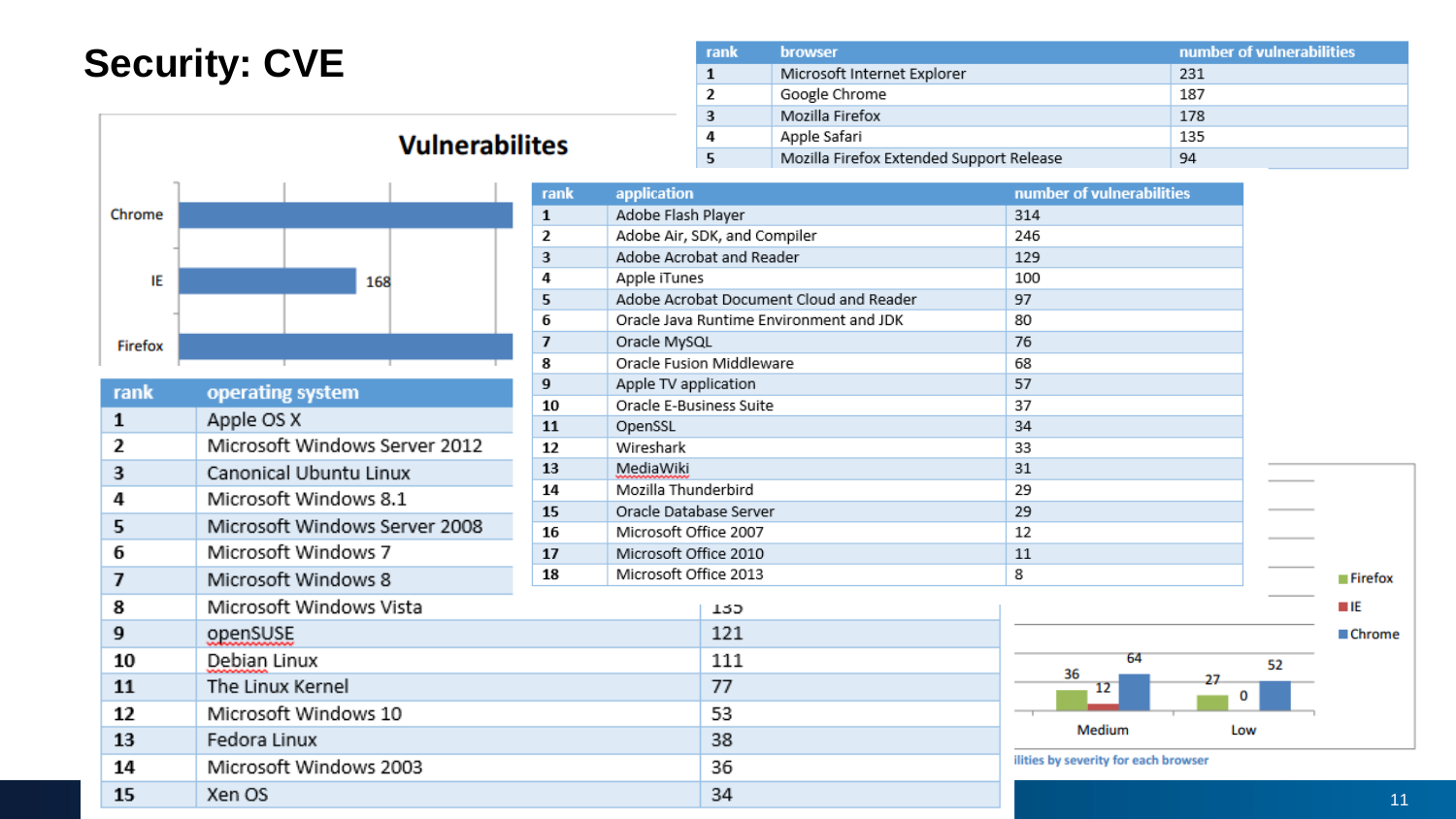|                | Security: CVE          | browser<br>rank       | number of vulnerabilities<br>231                                  |
|----------------|------------------------|-----------------------|-------------------------------------------------------------------|
|                |                        | <b>MEETAL LUVO</b>    | 187<br>178<br>135                                                 |
| Chrome         |                        |                       |                                                                   |
| IE             |                        |                       |                                                                   |
| Firefox        |                        |                       |                                                                   |
| rank           | operati                |                       |                                                                   |
| 1              | Apple O                |                       |                                                                   |
| 2              | Microso                |                       |                                                                   |
| 3              | Canonic                |                       |                                                                   |
| 4              | Microso                |                       |                                                                   |
| 5              | Microso                |                       |                                                                   |
| 6              | Microso                |                       |                                                                   |
| $\overline{ }$ | Microso                |                       | $\blacksquare$ Firefox                                            |
| 8              | Microso                |                       | $\blacksquare$ IE                                                 |
| 9              | openSL                 |                       | ■ Chrome                                                          |
| 10             | <b>Jan</b>             |                       | 52                                                                |
| 11             | The Linu               |                       | 0                                                                 |
|                | Microso                | <b>ULAT IS BULLSH</b> |                                                                   |
| 13             | Fedora                 |                       | Low<br><b><i><i><u><u><b>DESCRIPATION COM</b></u></u></i></i></b> |
| 14             | Microsoft Windows 2003 | 36                    | ilities by severity for each browser                              |
| 15             | Xen OS                 | 34                    | 12                                                                |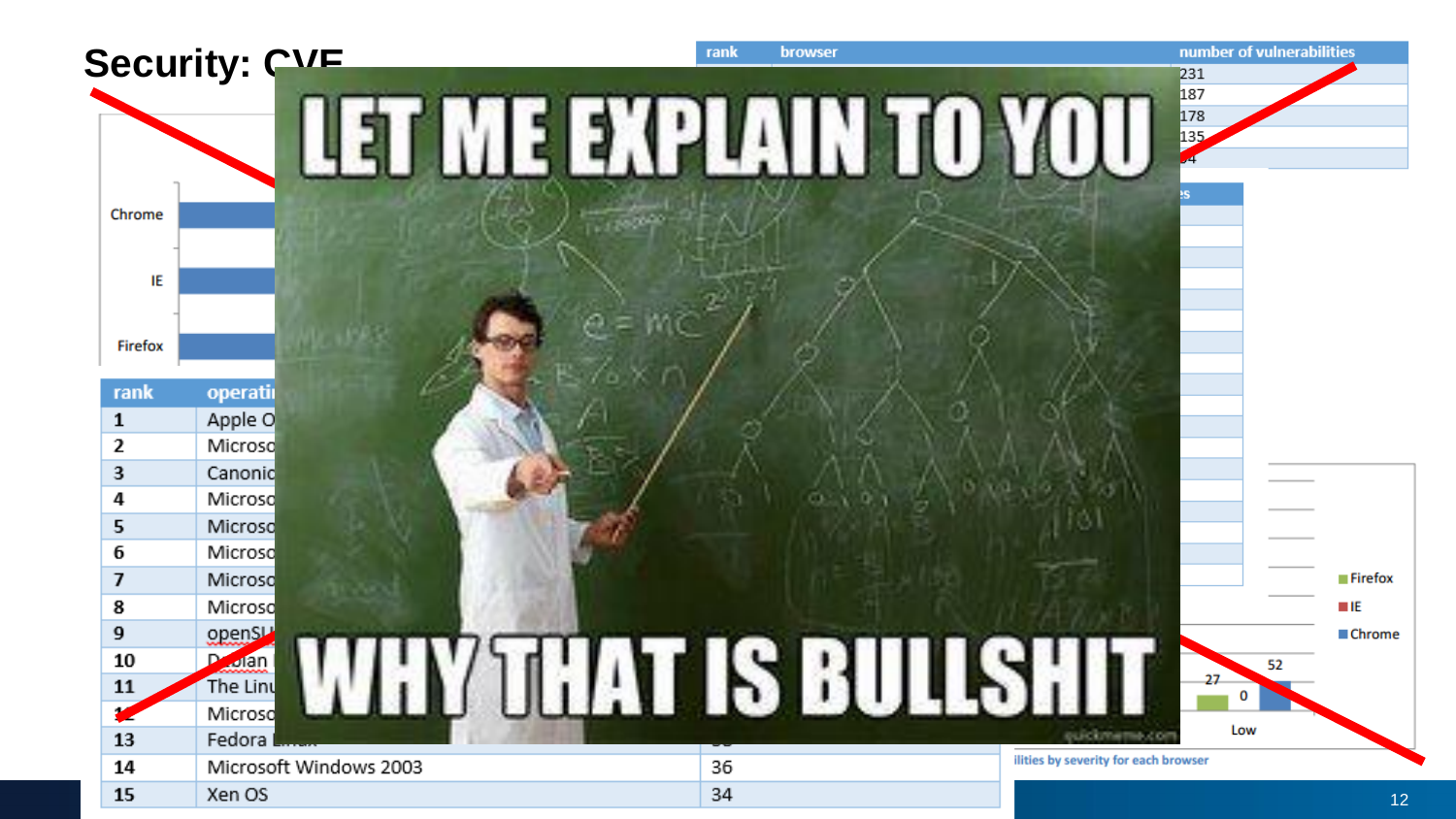## **Security: CVE**

Weakness comparison fails: (not just CVE)

- Scope: "Windows vs Linux"
	- What is in Linux? Linux Kernel? Suse? LIBC? Bash? Apache?
	- What is in Windows? Internet Explorer? IIS?
- **E** Severity mismatch
	- When is a vulnerability "critical"? When is it "high"?
	- Microsoft categorizes differently than Mozilla, or Google
- Number of vulnerabilities in CVE / bulletin
	- 1 vulnerability, one CVE / securtiy bullettin ?
	- 1 CVE for each product affected? (Cisco: RCE in product x, y, z)
	- 1 CVE for each individual bug? (e.g. UAF in component x, y, z)
- Vulnerablity disclosure
	- CVE's for all the bugs found internally? (e.g. fuzzing)
	- CVE for all the bugs found by looking for similar bugs?

▪ …

-> Don't compare different product's security issues by counting <-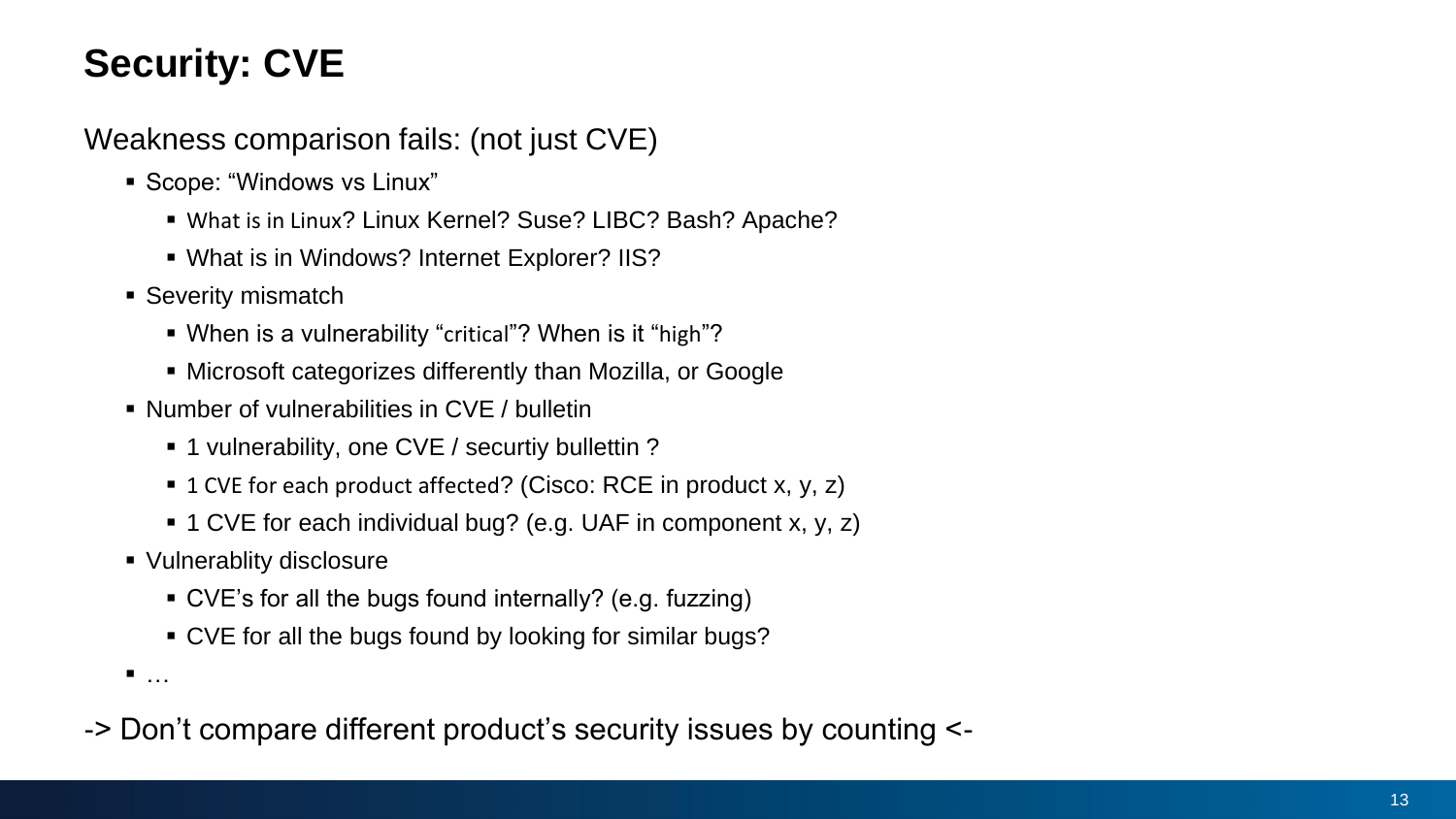

Vulnerabilities by type & year

**IE**

 $400 -$ 

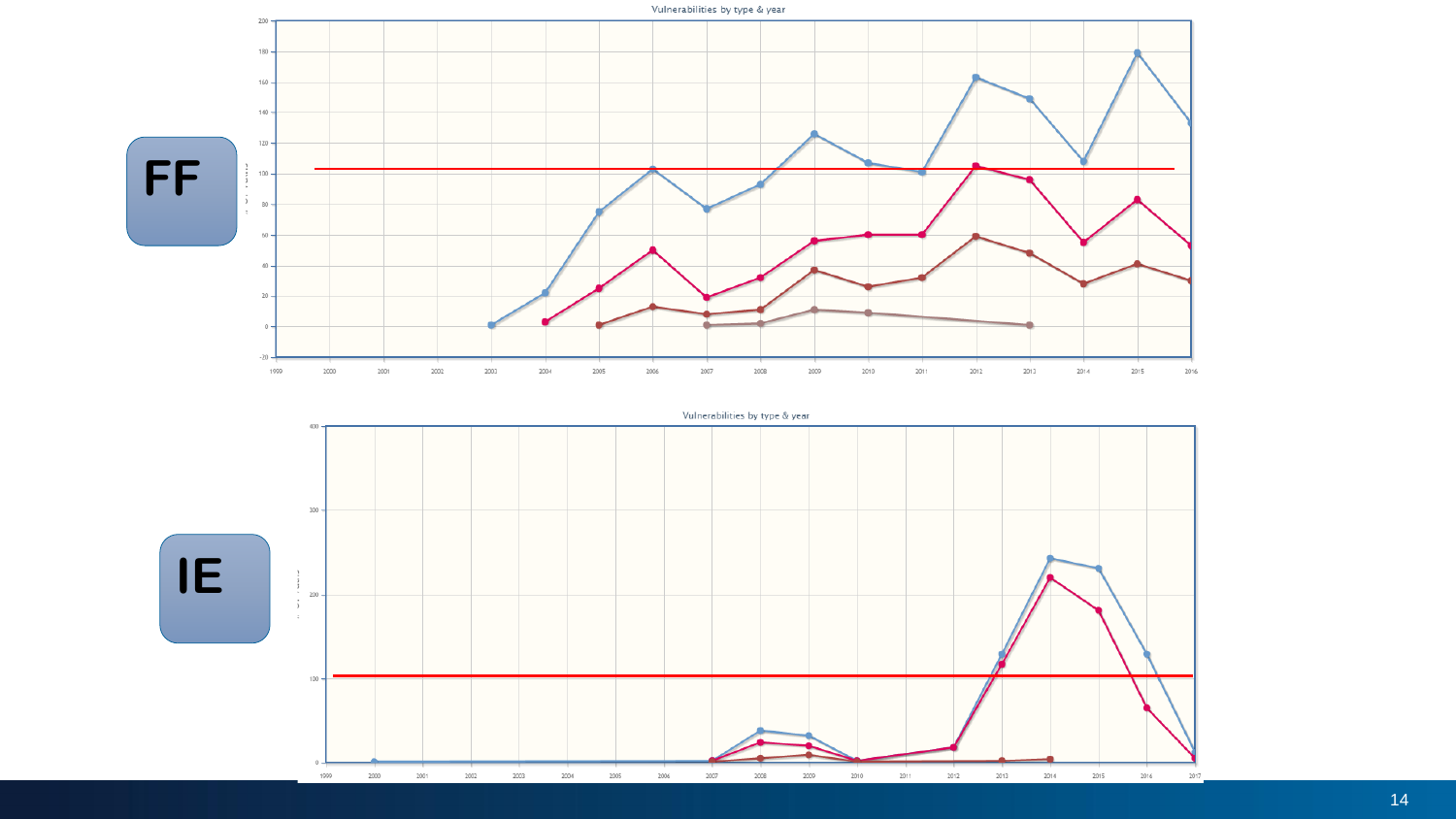# Introduction **Heap Attacks: Use After Free (UAF)**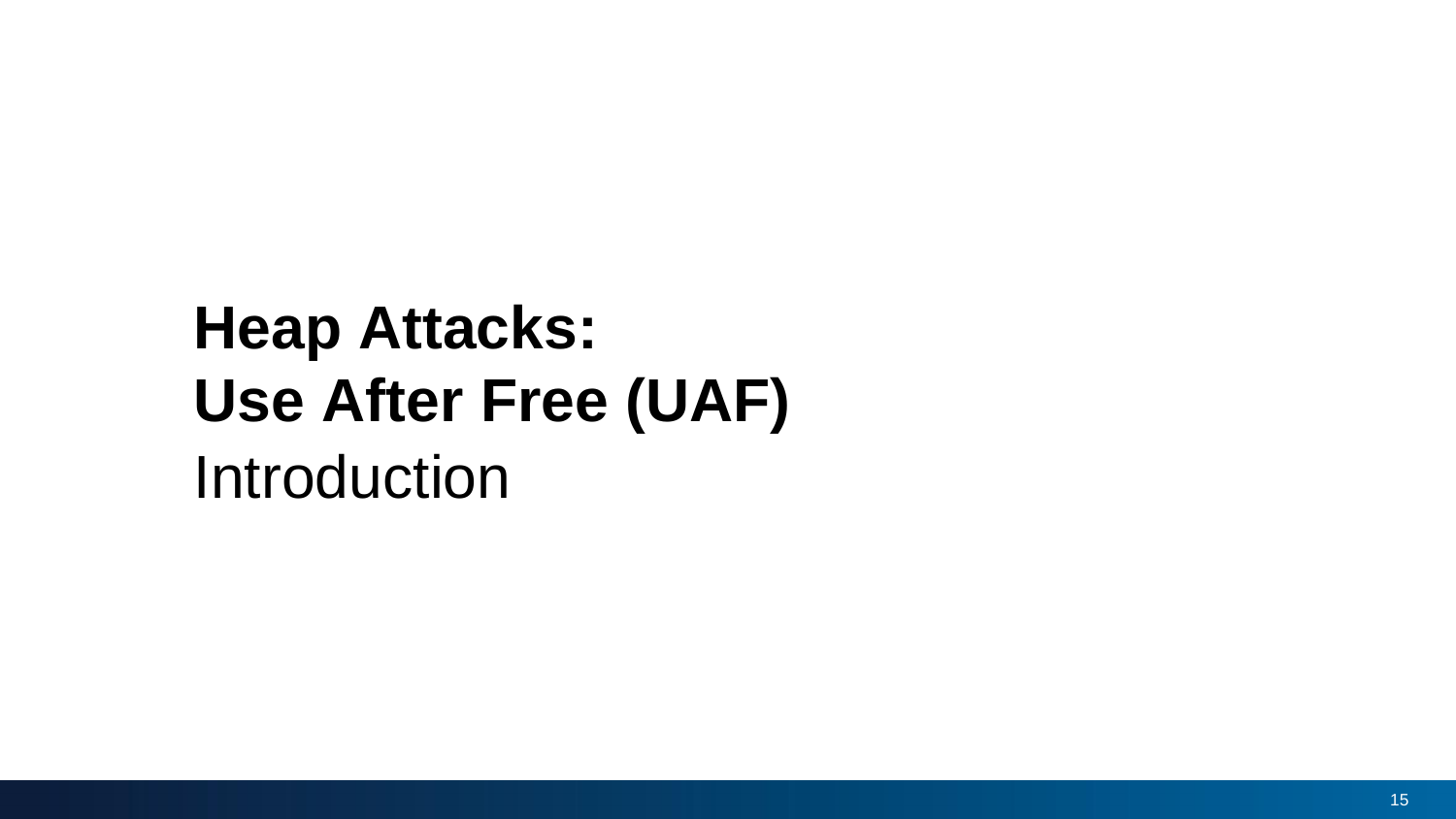#### UAF:

Use after free

#### Or more correctly:

Use an object, after the memory it has been pointing to has been freed, and now a different object is stored at that location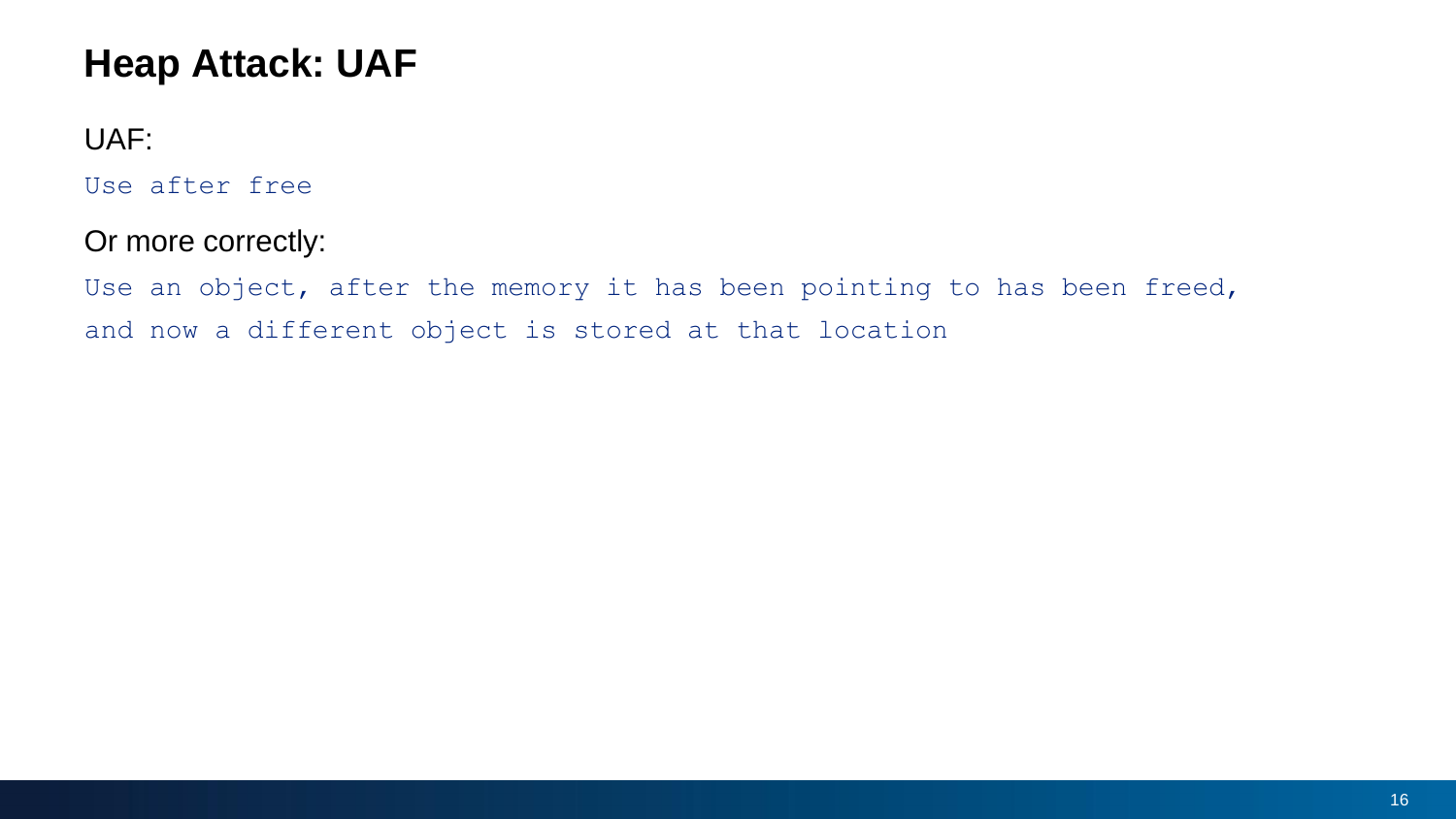So, what is UAF?

- We have a pointer (of type A) to an object
- The object get's free()'d
	- **This means that the memory allocater marks the object as free**
	- The object will not be modified!
	- (Similar to deleting a file on the harddisk)
	- The pointer is still valid
- Another object of type B (of the same size) get's allocated
- **EXED Memory allocator returns the previously free'd object memory space**
- Attacker has now a pointer (type A) to another object (type B)!
- This object can be modified
	- Depending on the types A and B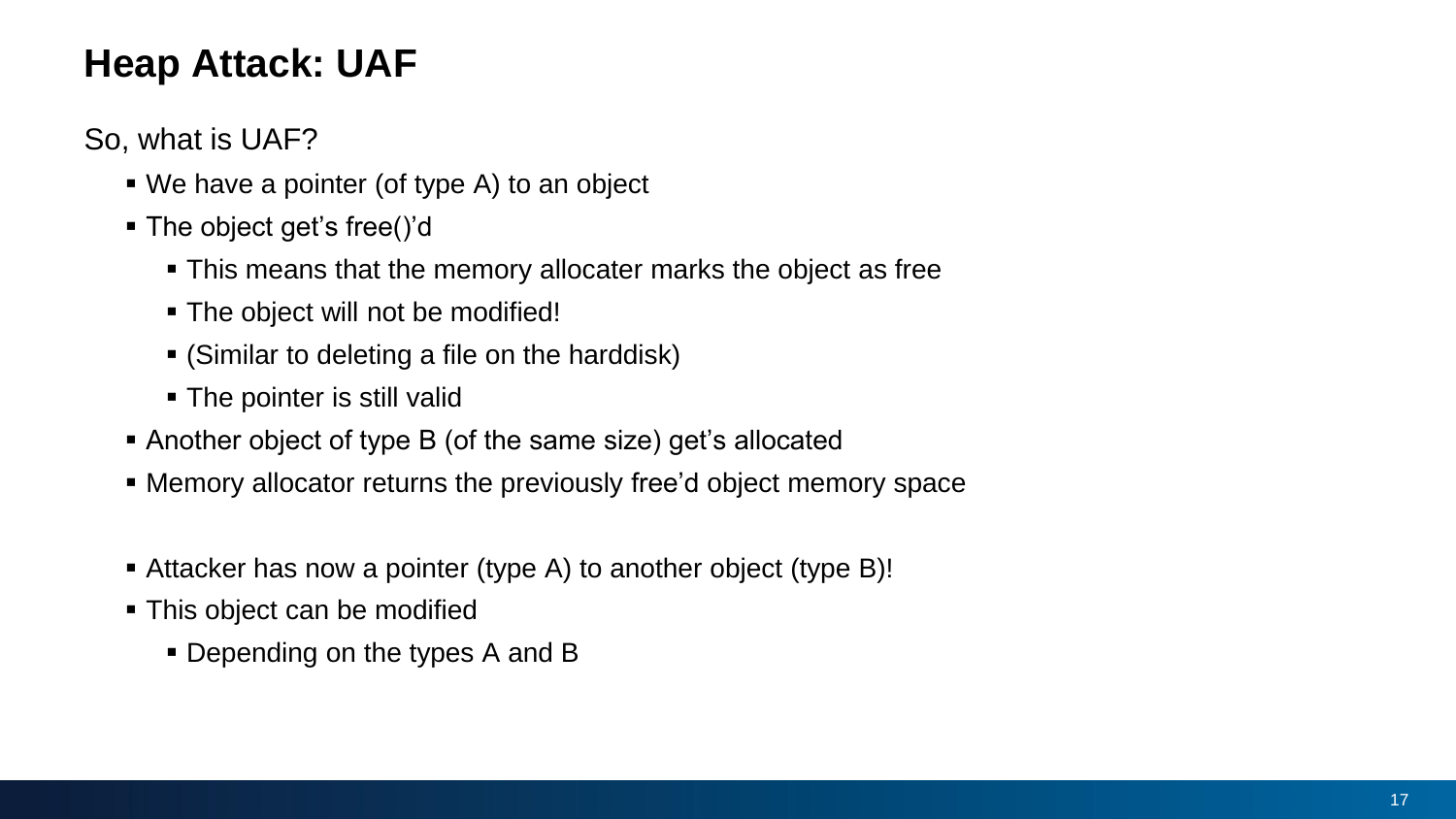Example: heapnote.c:

- Has: Todos
	- Can add, remove and edit a Todo
	- Has two todo lists:
		- Work
		- Private
	- Todo's are created in one list
	- Todo's can be added to the other list
- Has: Alarms
	- Can add, remove and edit Alarms
	- Alarms are managed in a separate Alarm list
- *Note: I tried to make a simple as possible tool which is vulnerable to UAF, not a real tool. Therefore, it does not fully makes sense. Sorry.*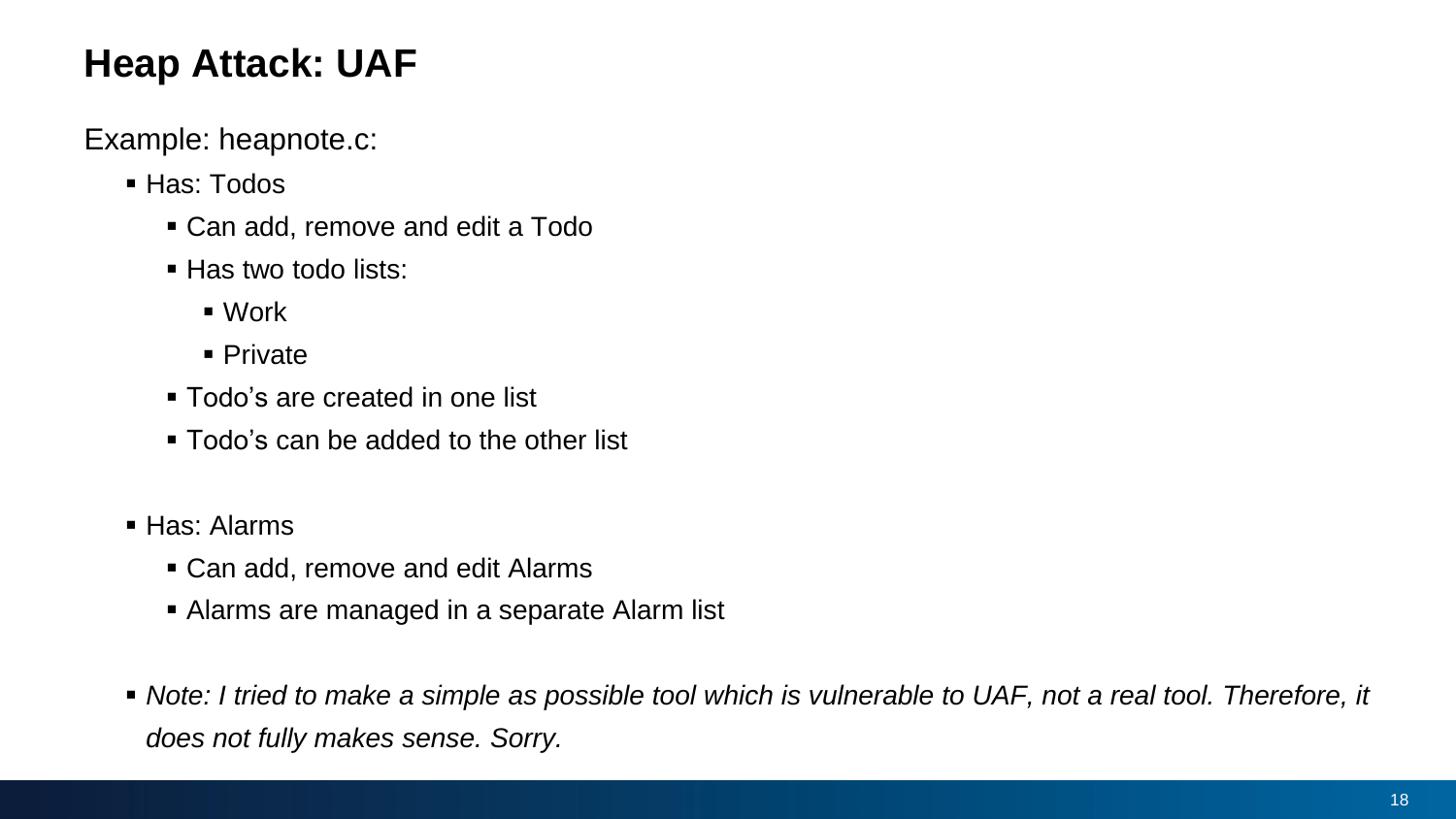#### Heapnote.c:

Todo's:

todo add <list> <prio> <todotext> todo edit <list>:<entry> <prio> <todotext>

#### List:

todolist view <list> todolist add <listDst> <listSrc>:<entry> todolist del <list> <entry>

Alarm:

alarm add <alarmText>

alarm list

alarm view <alarmIndex>

alarm del <alarmIndex>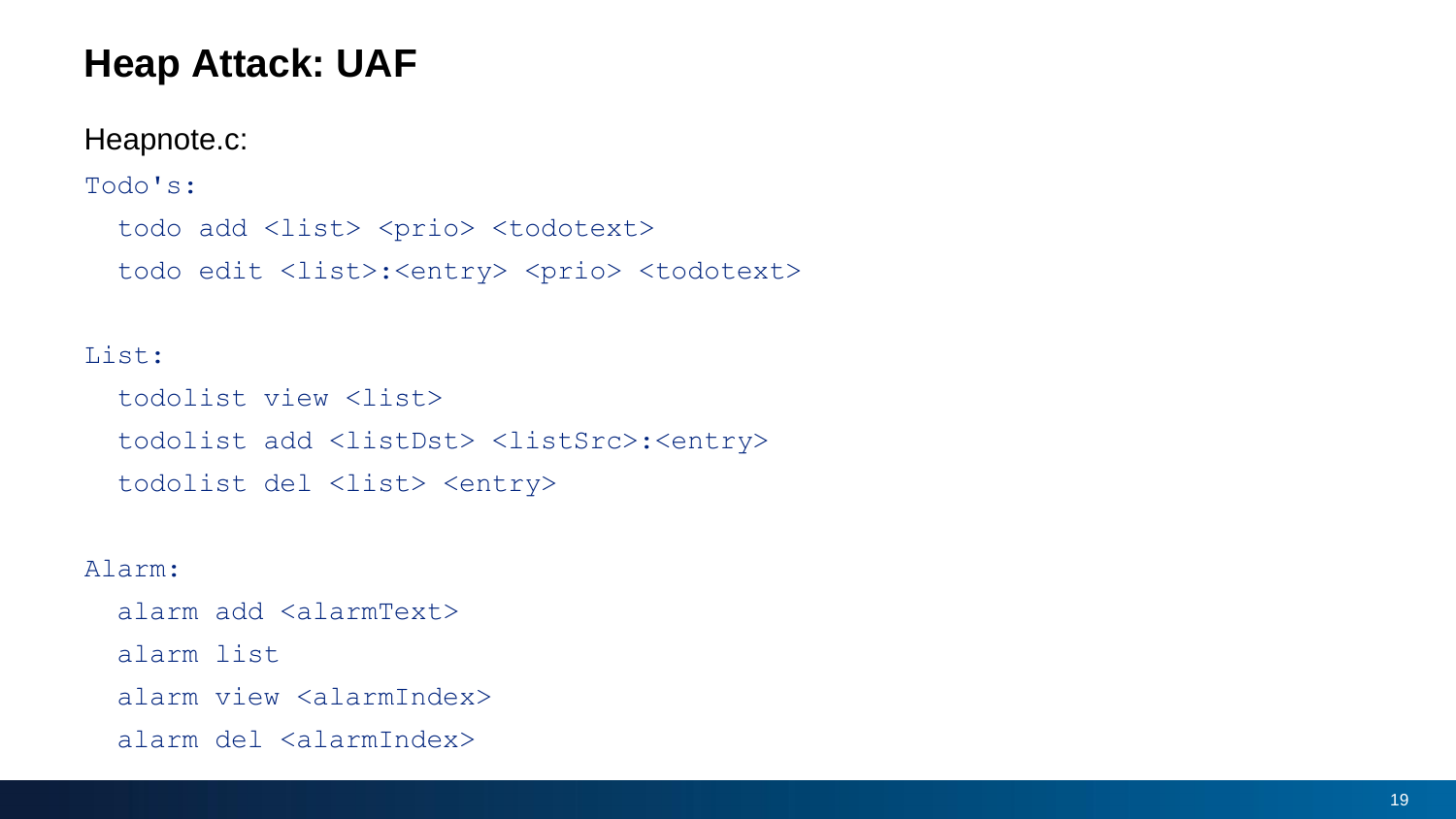```
struct Todo {
      char *body;
      int priority;
      int id;
}<br>|
```

```
struct Alarm {
     char *name;
     void (*fkt)()
     int id;
}
```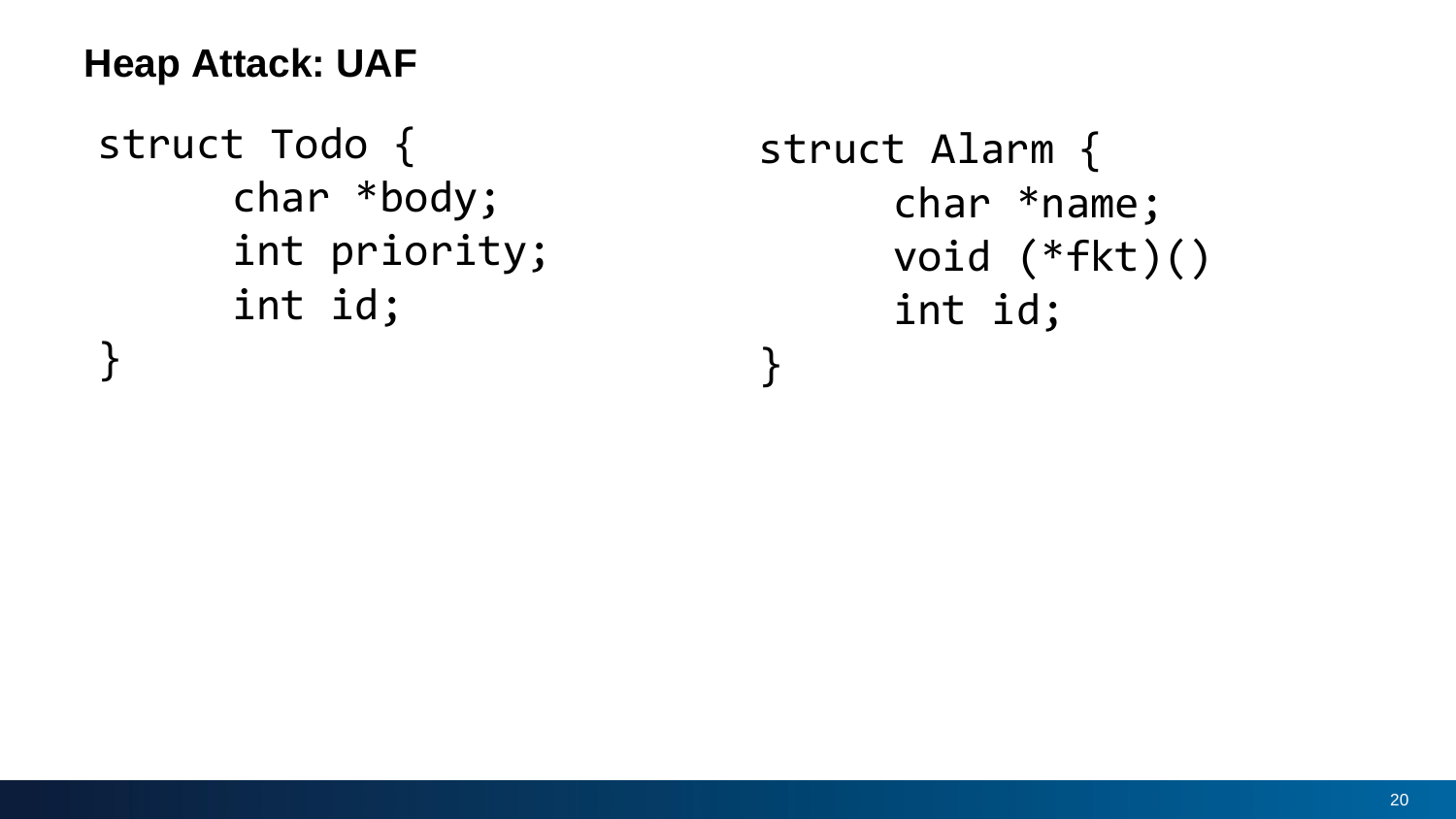```
struct Todo {
      char *body;
      int priority;
      int id;
}
                              }
```

```
struct Alarm {
     char *name;
     void (*fkt)()
     int id;
```

| <b>Struct Todo:</b> |              |  |
|---------------------|--------------|--|
| $+ \Theta$          | char *body   |  |
| +8                  | int priority |  |
| $+16$               | int id       |  |

## **Struct Alarm:**

char \*name

void (\*cleanup)()

int id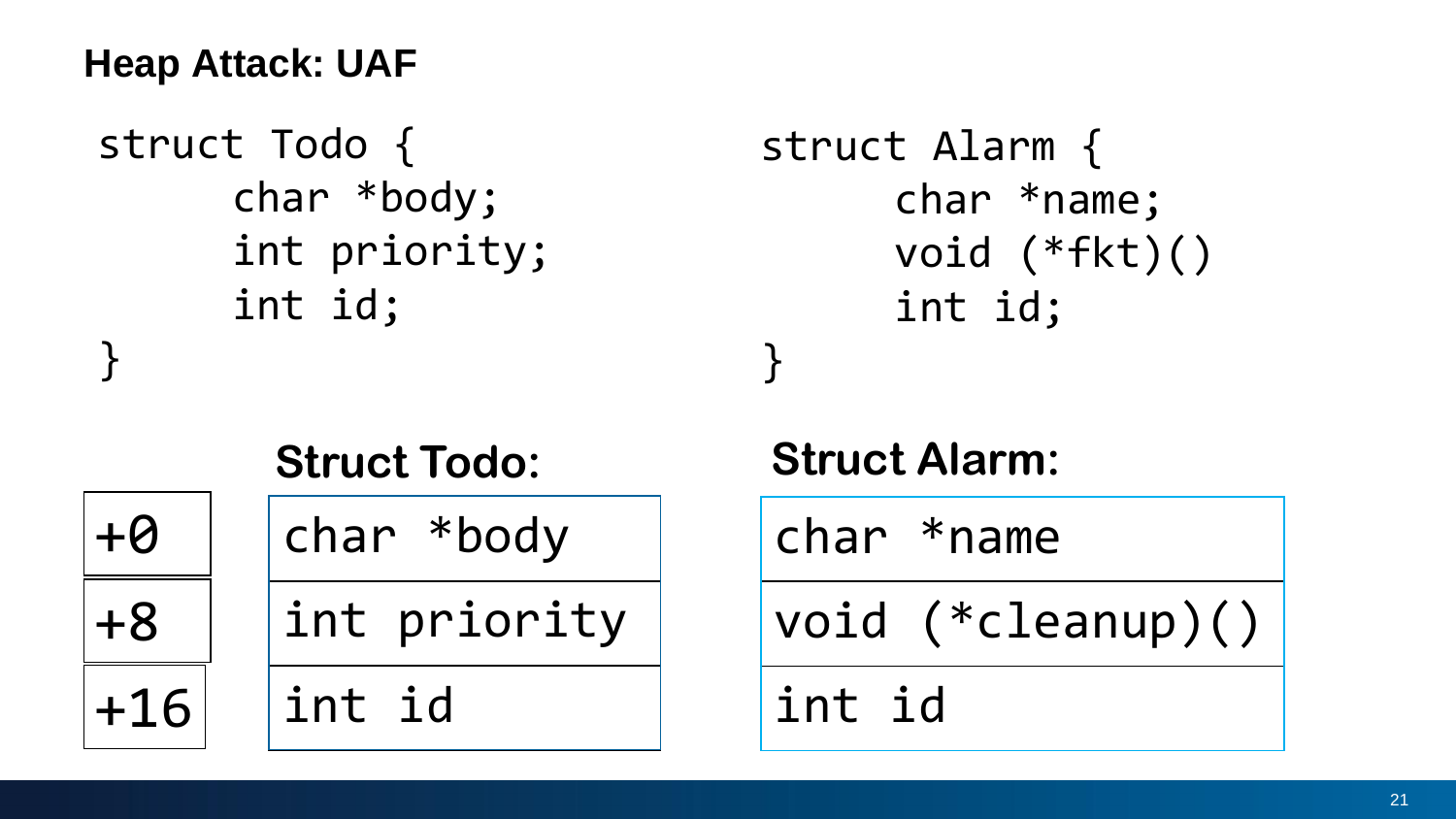

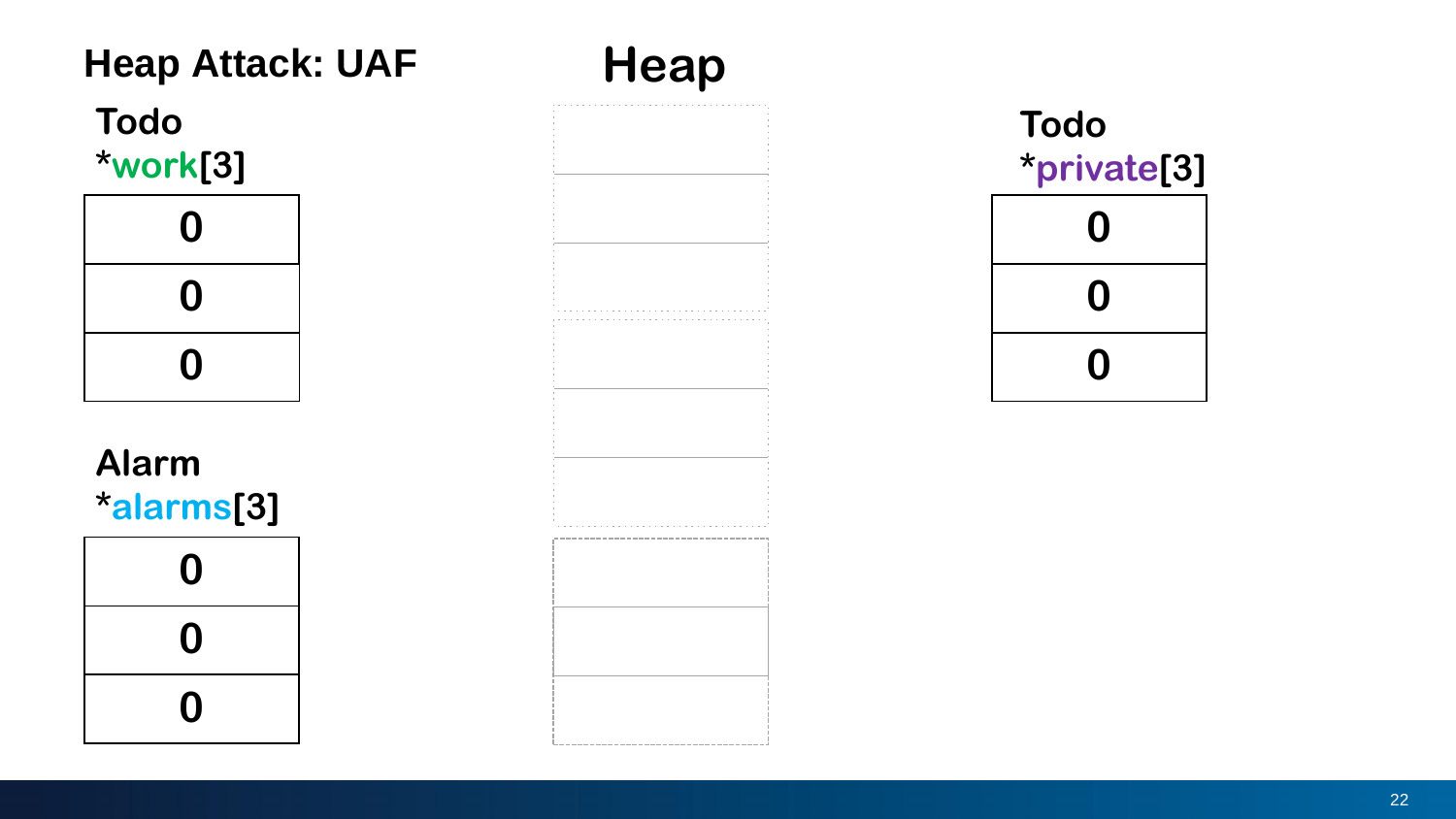Step 1: Add a "Todo"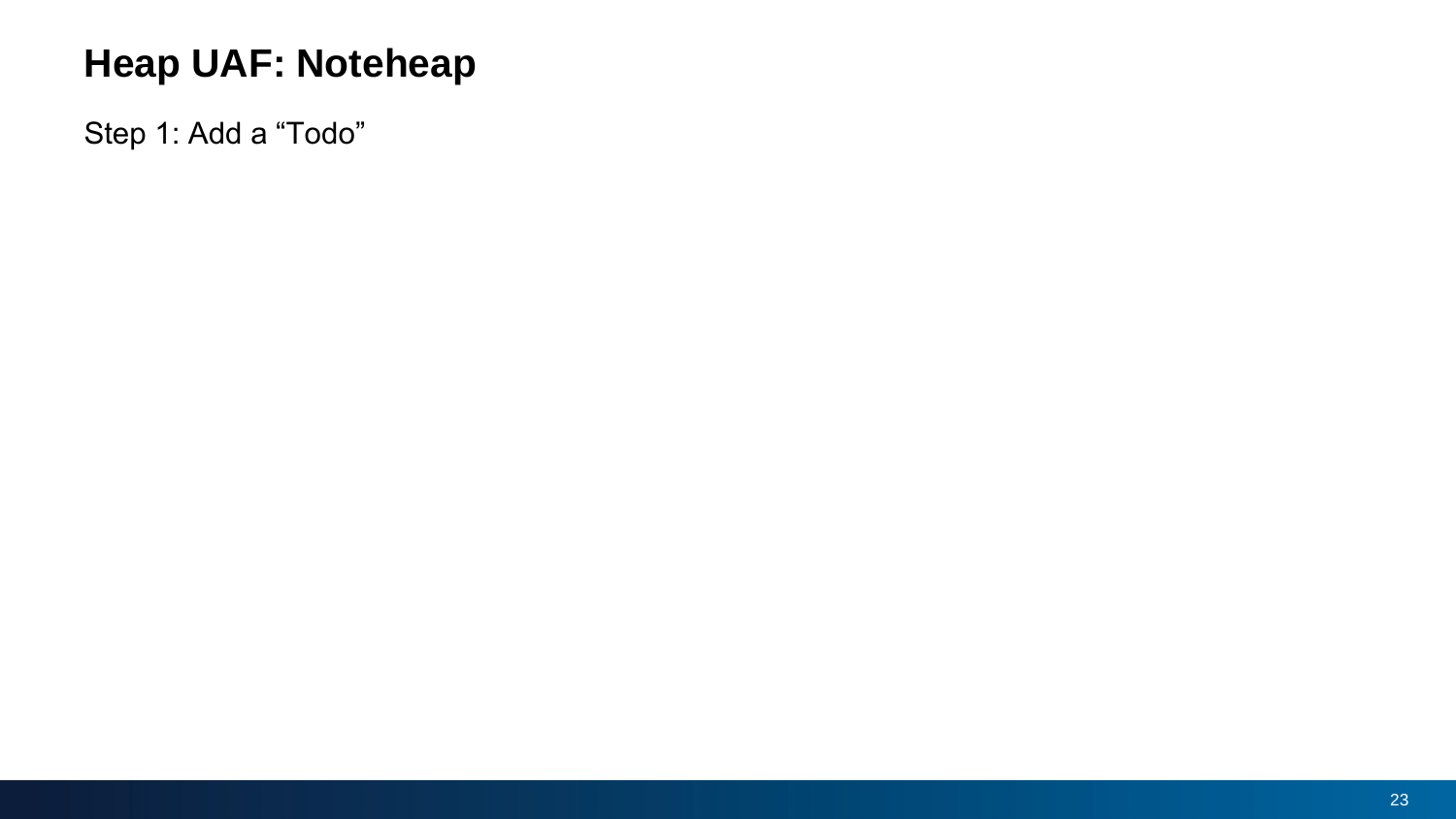

#### $\sim$ **Todo \*private[3]**

| U              |  |
|----------------|--|
| $\overline{O}$ |  |
| $\overline{O}$ |  |
|                |  |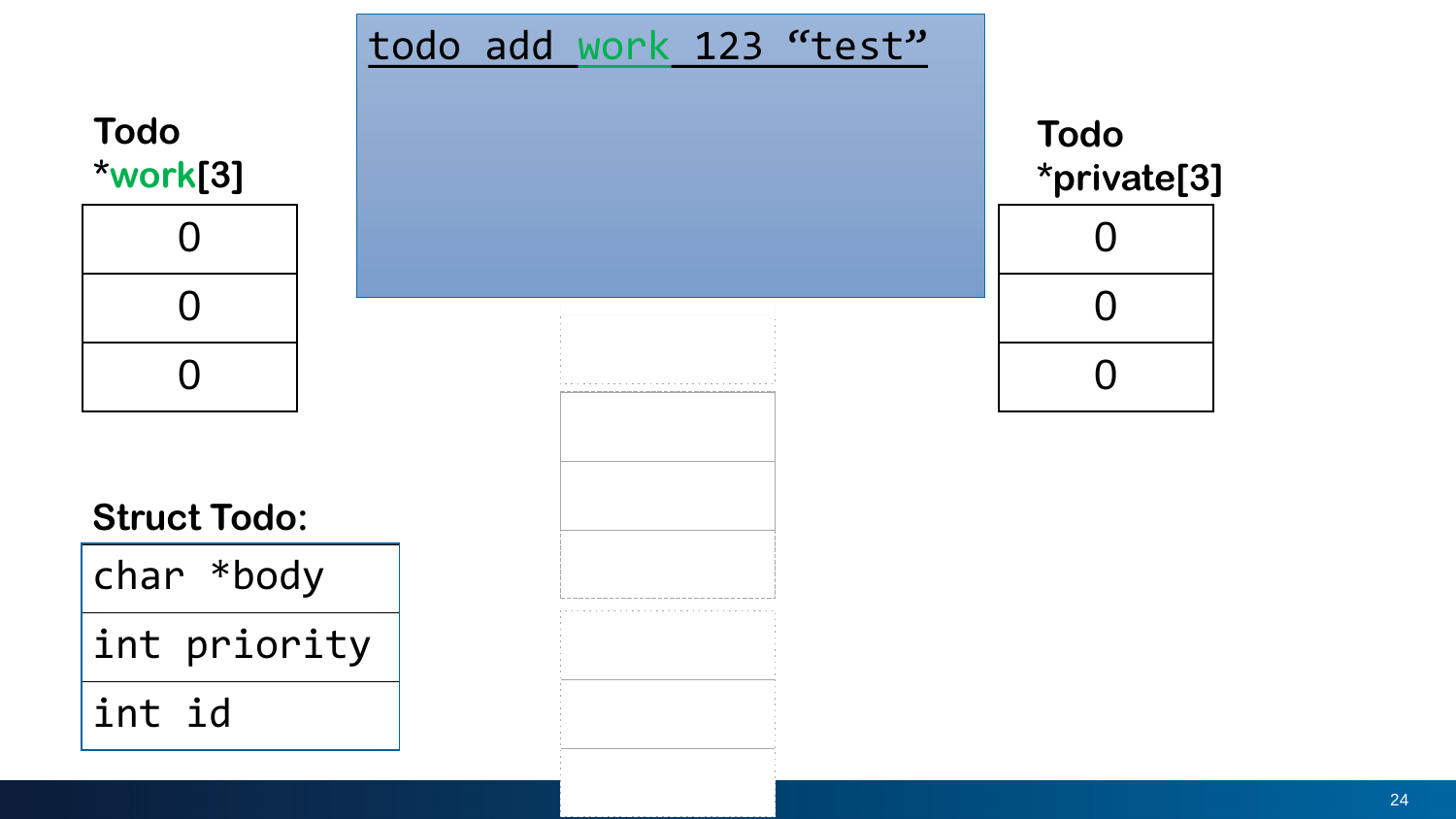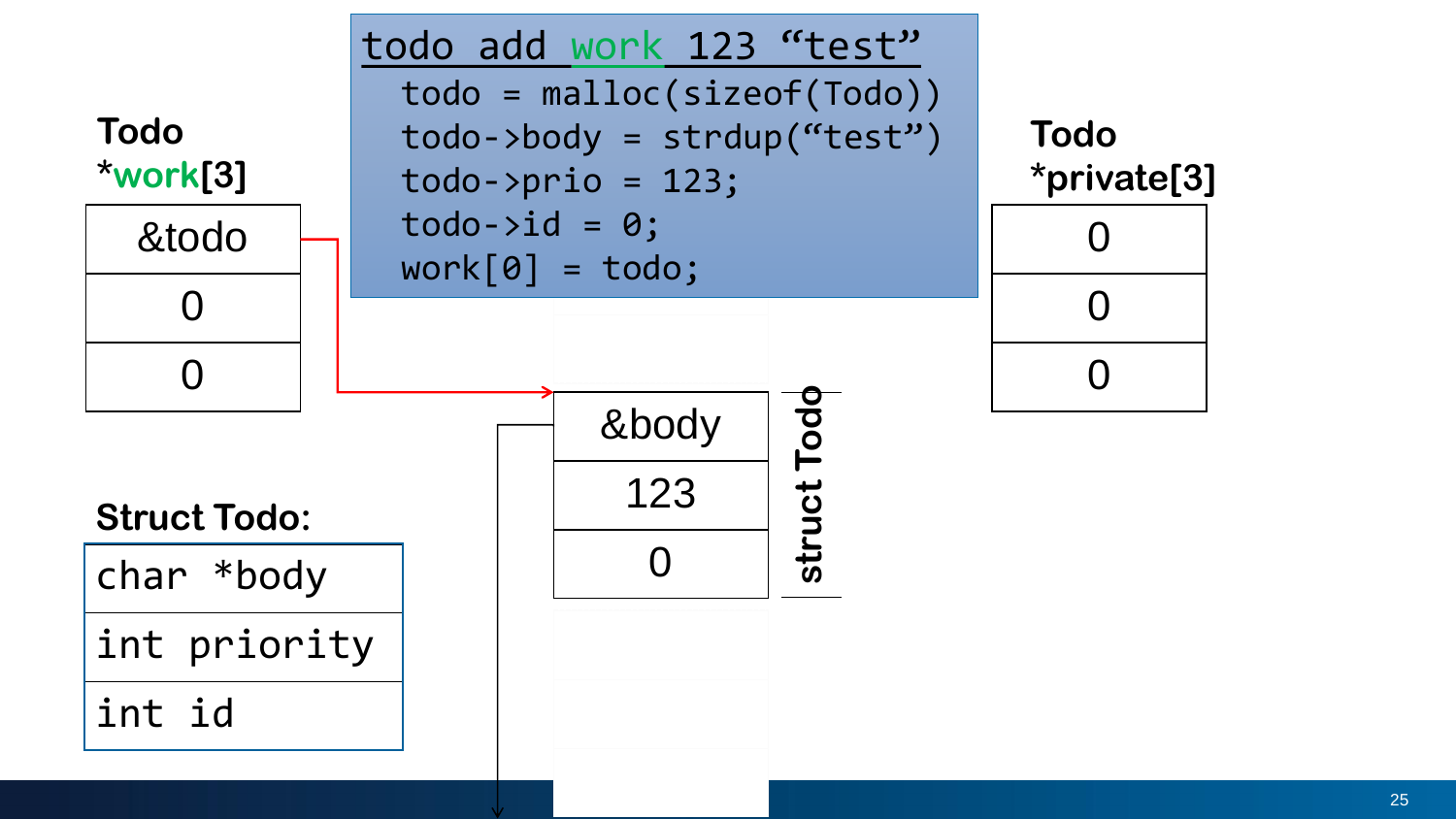Step 2: Add the (previously inserted) Todo from the "work" list to the "private" list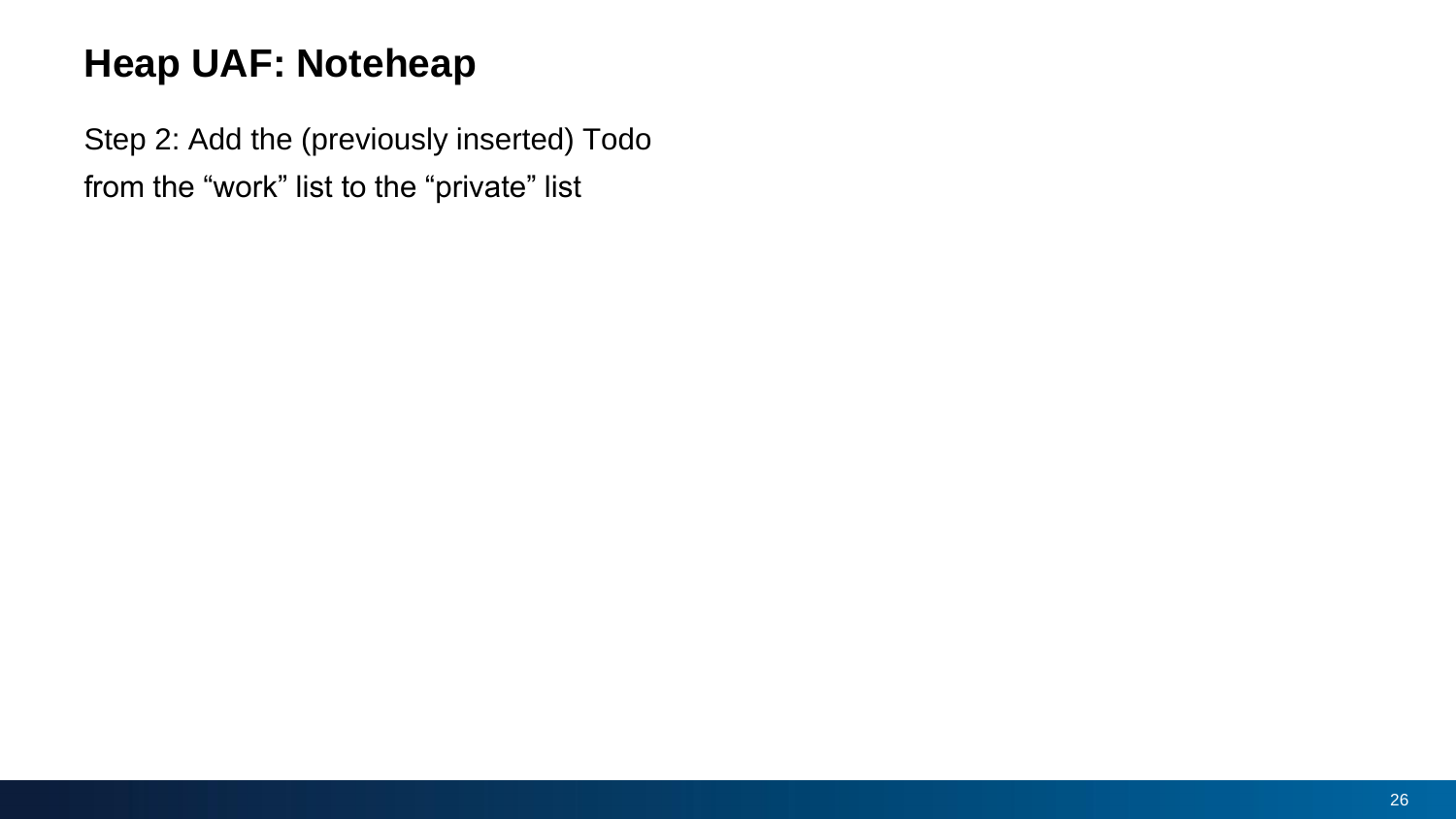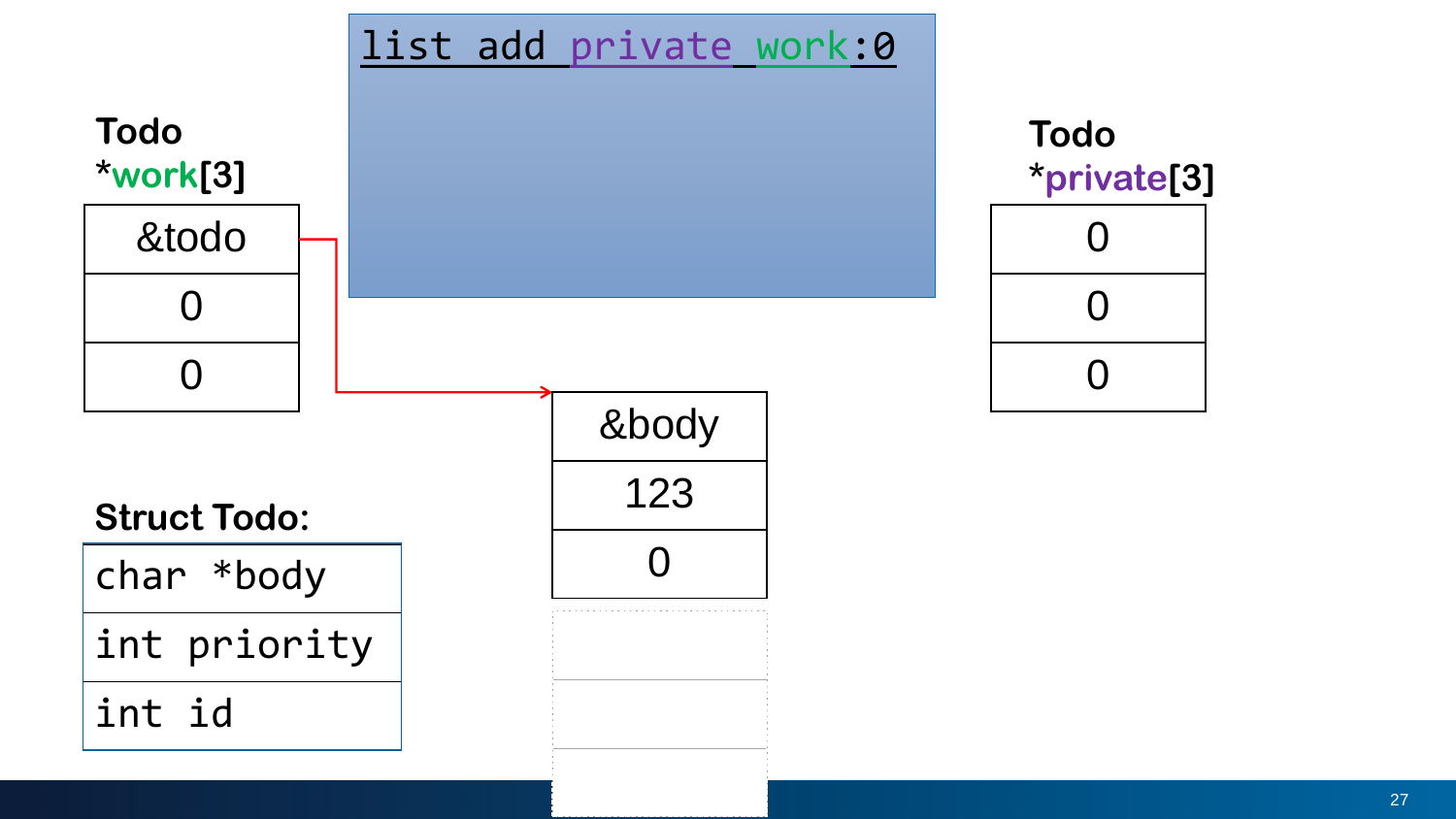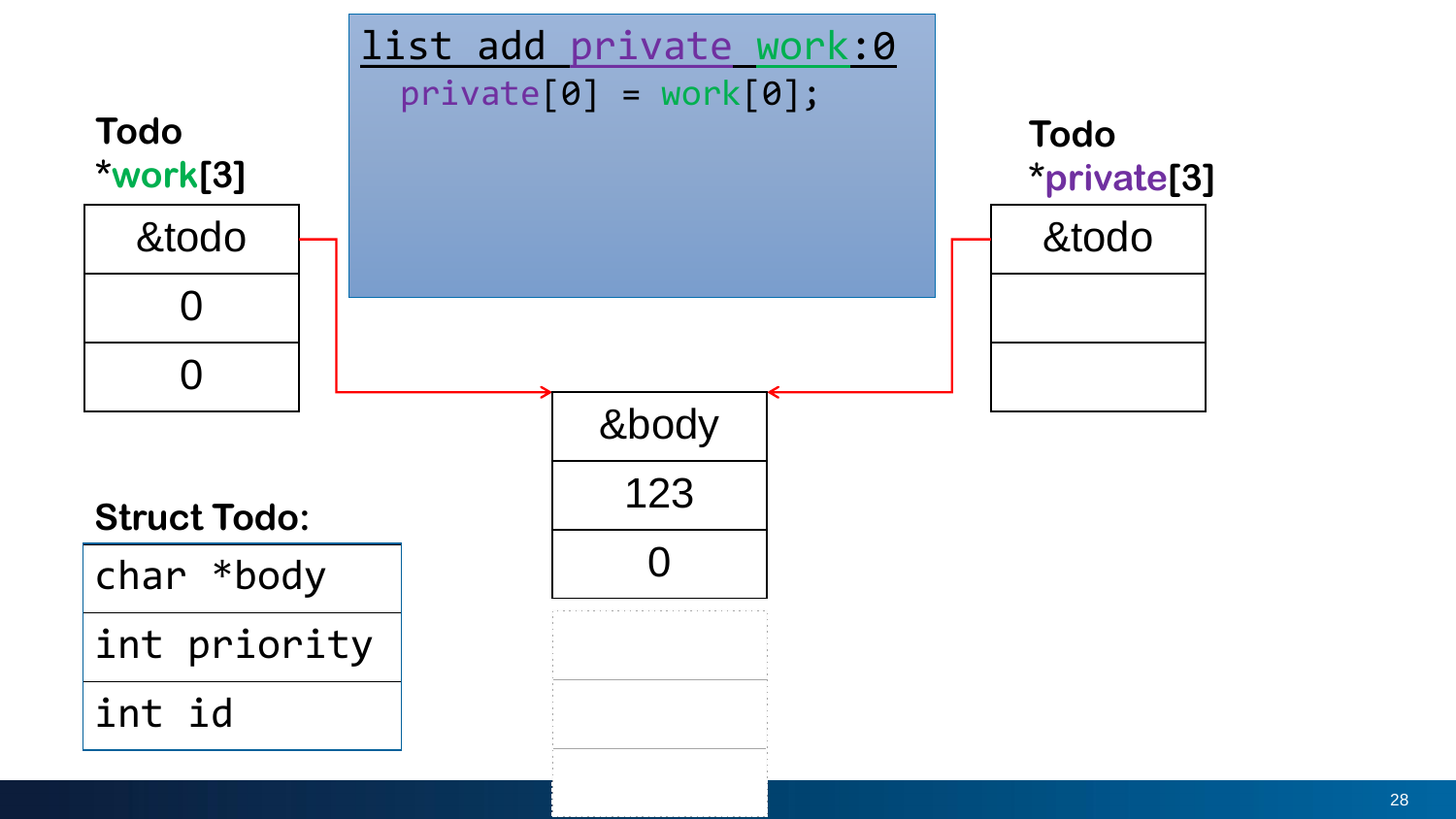Step 3: Delete the "Todo" (via "work" list)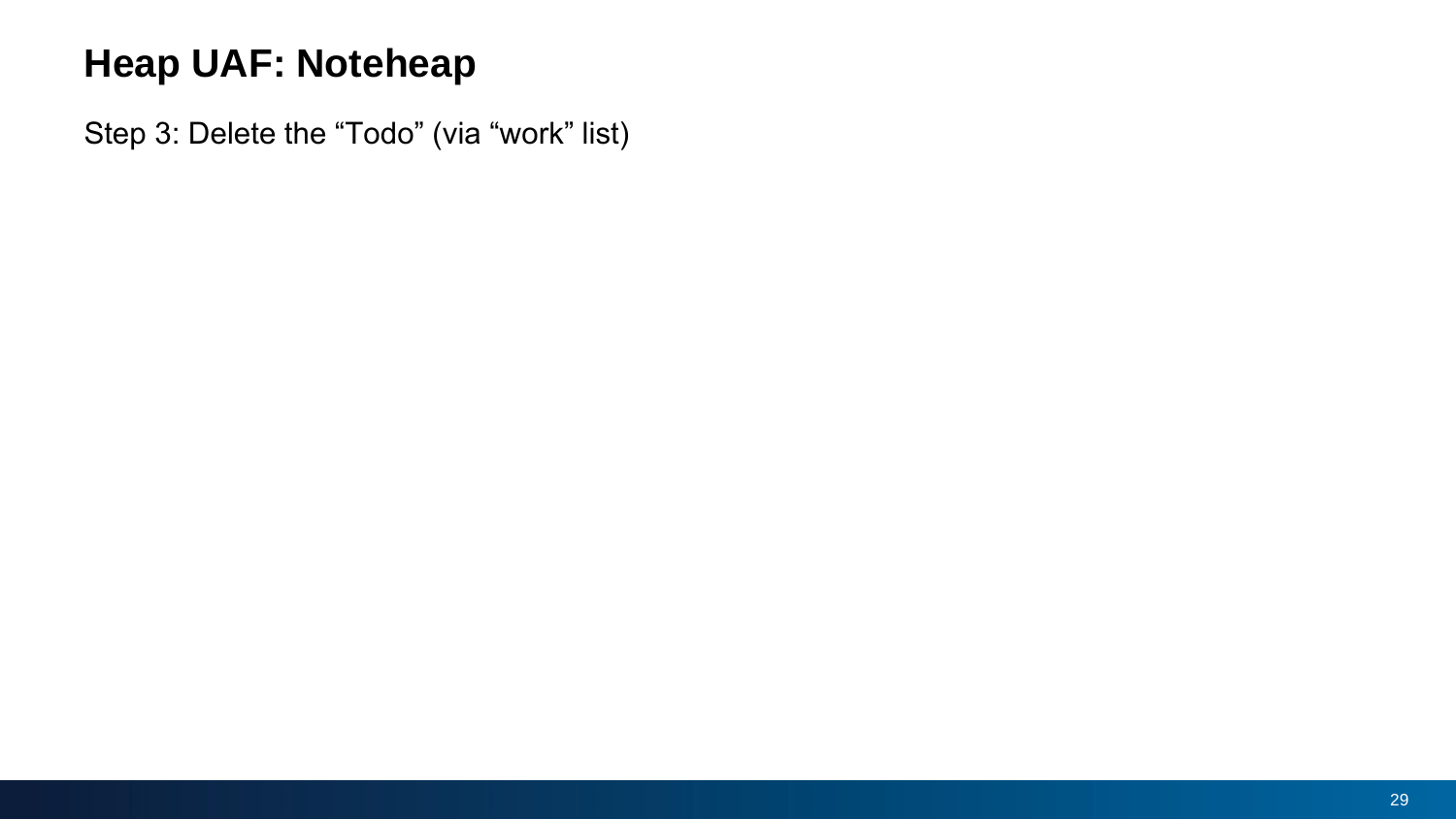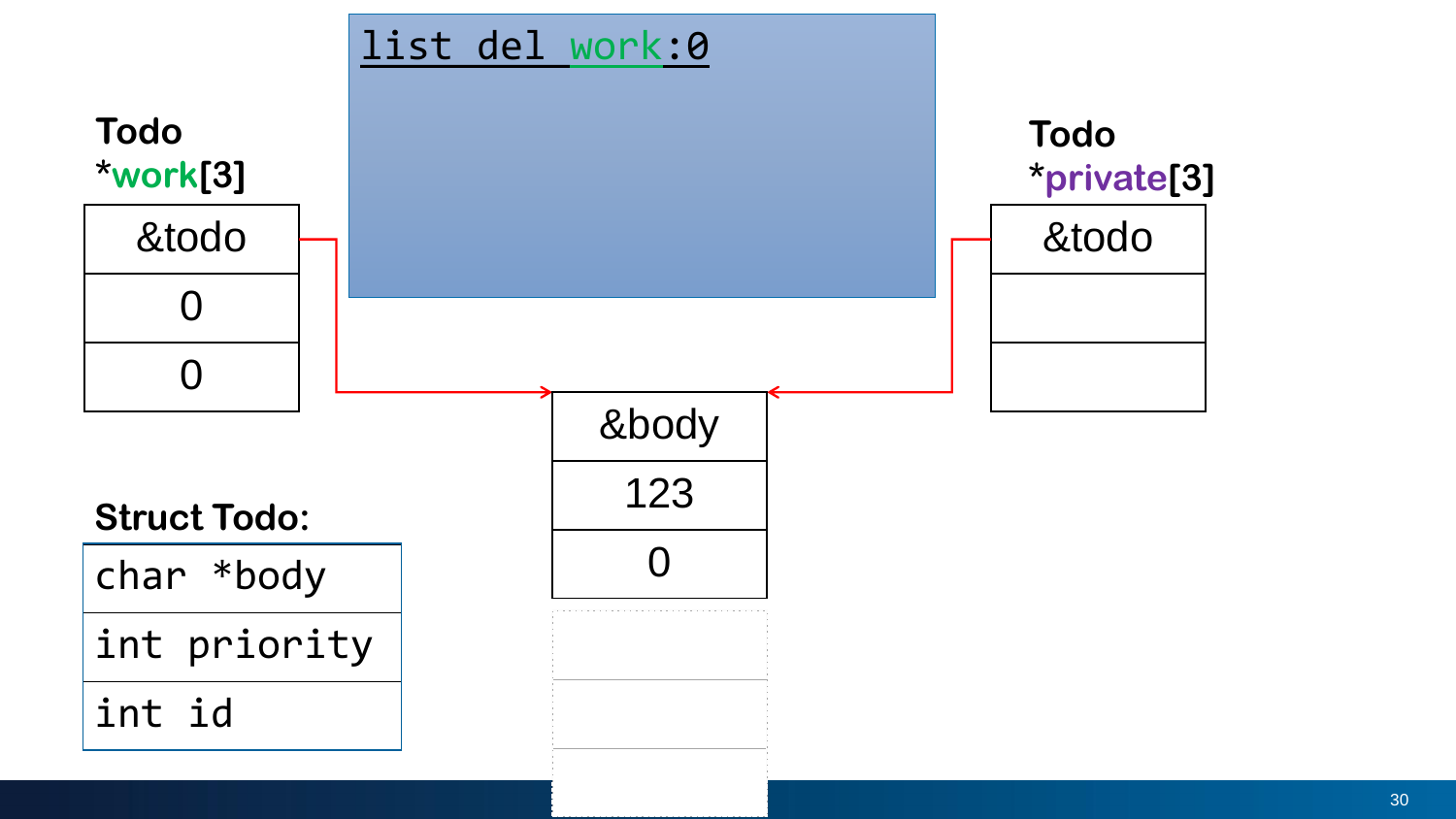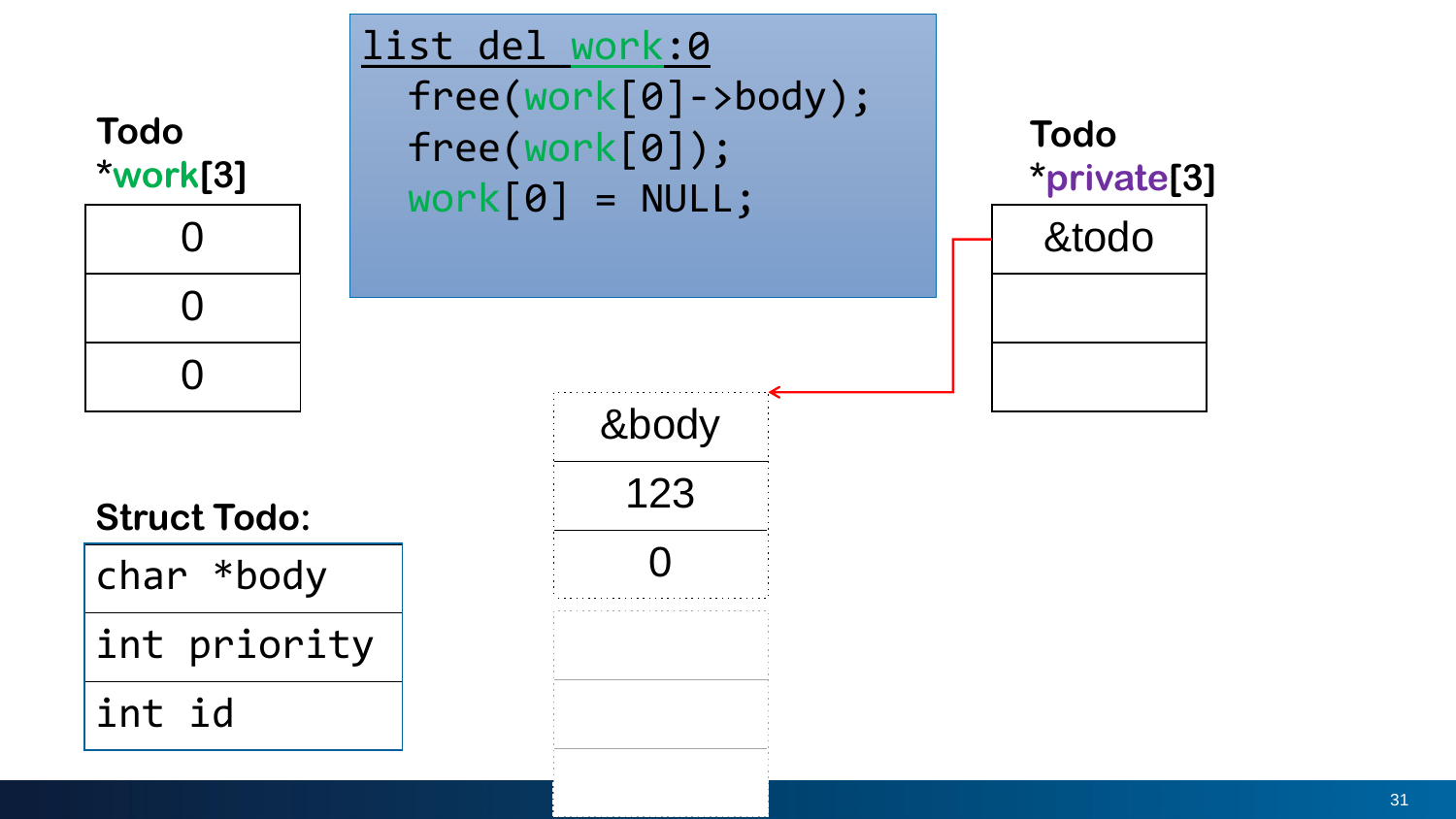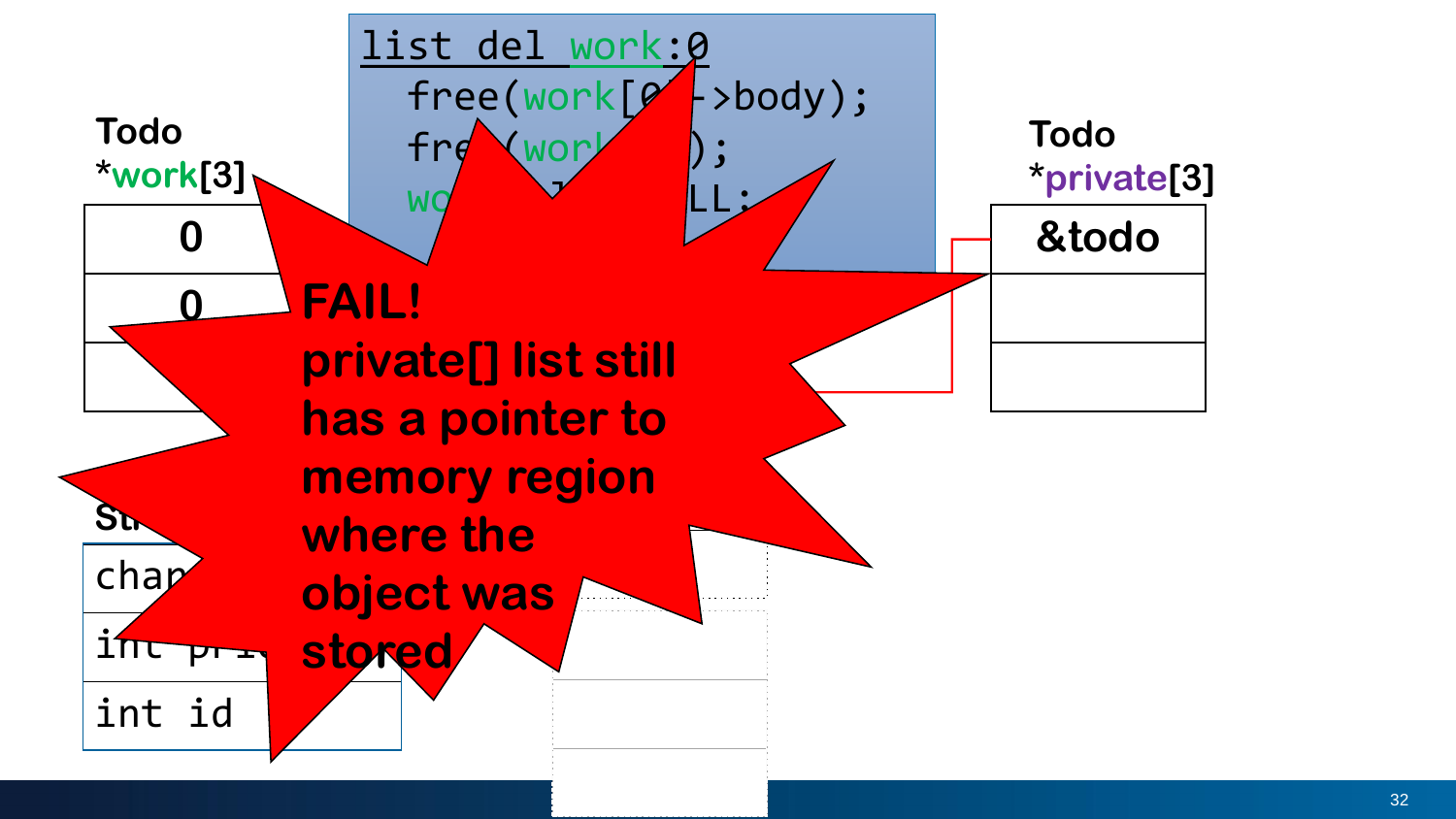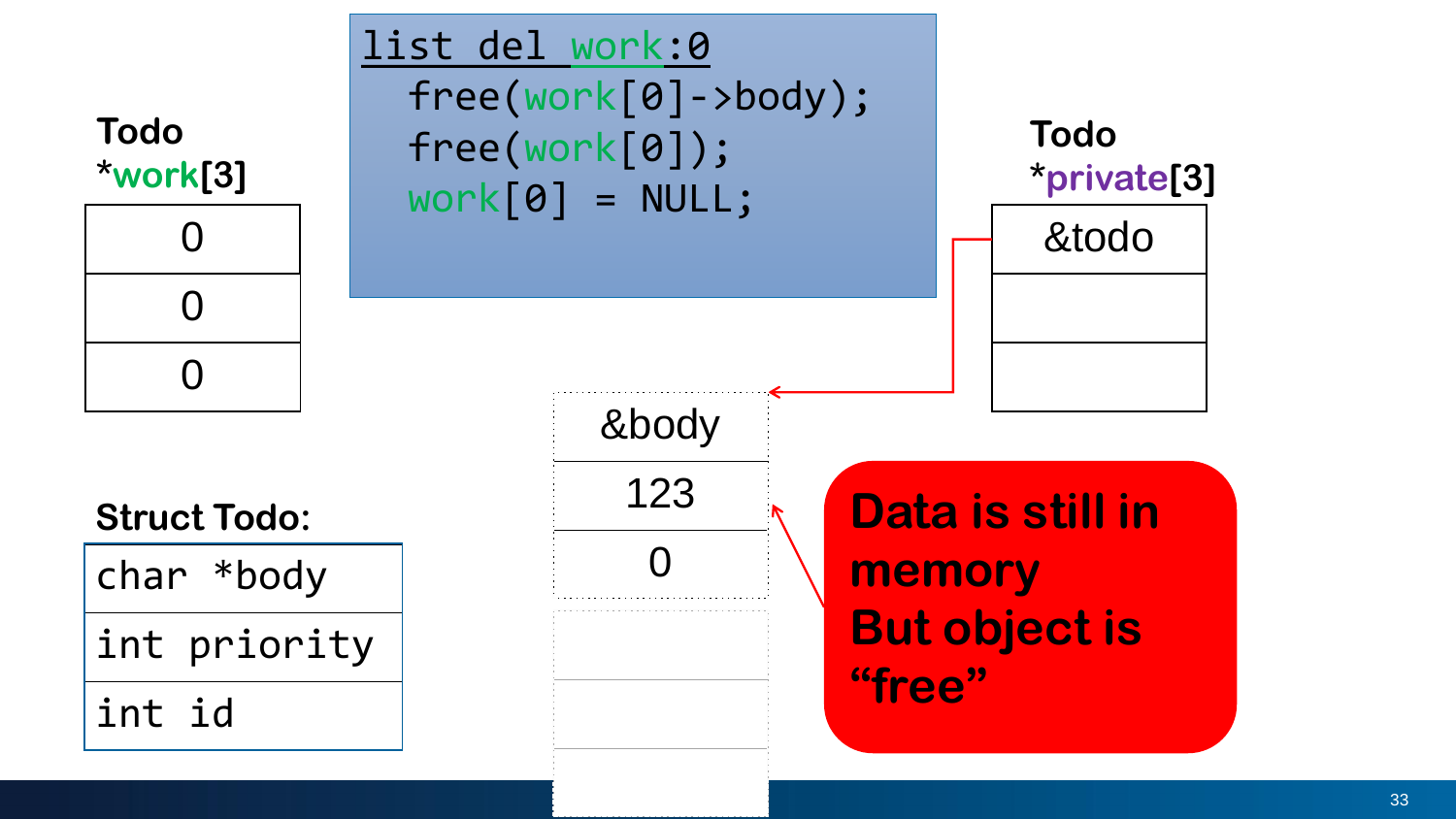Step 4: Add an "Alarm"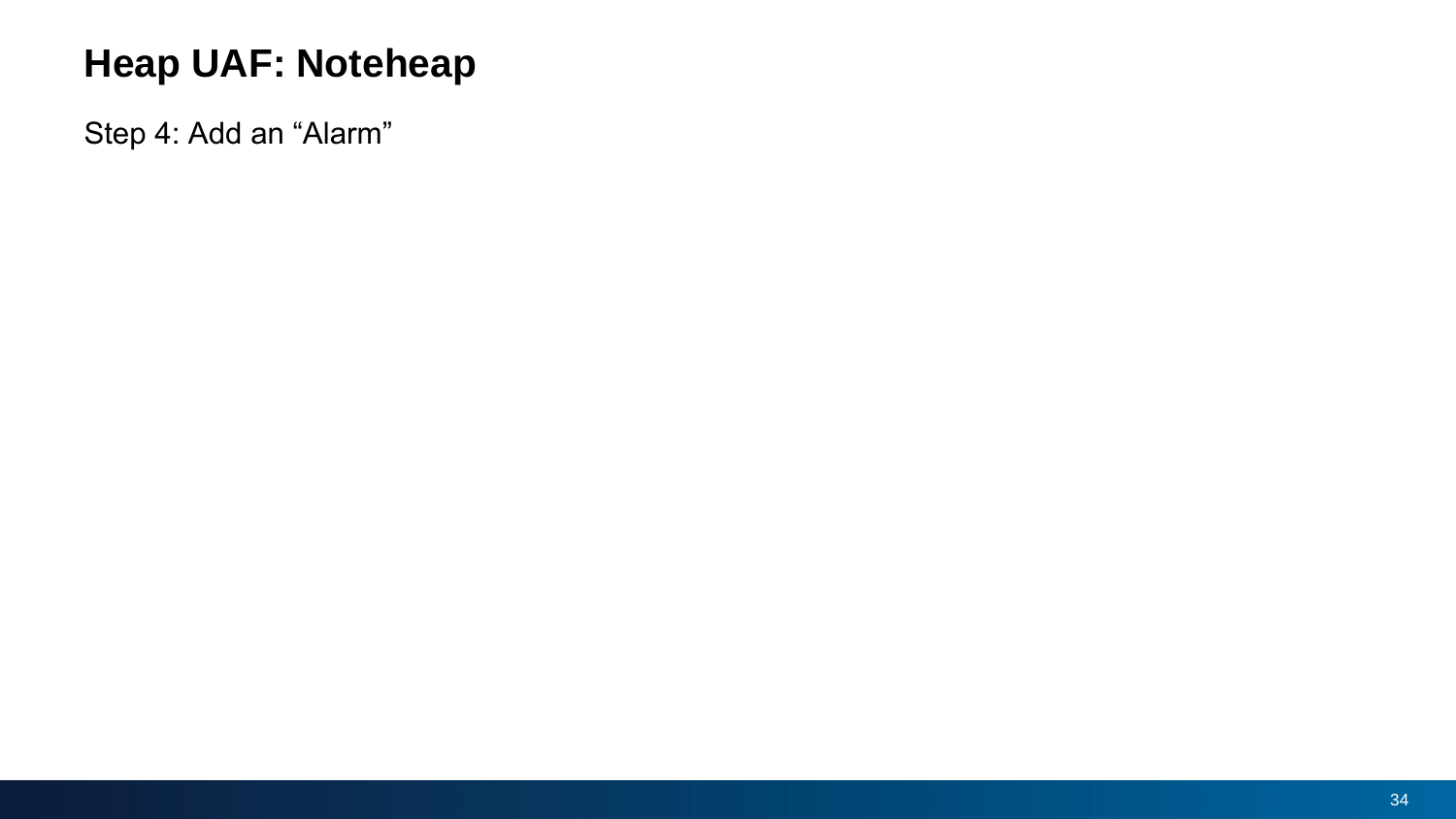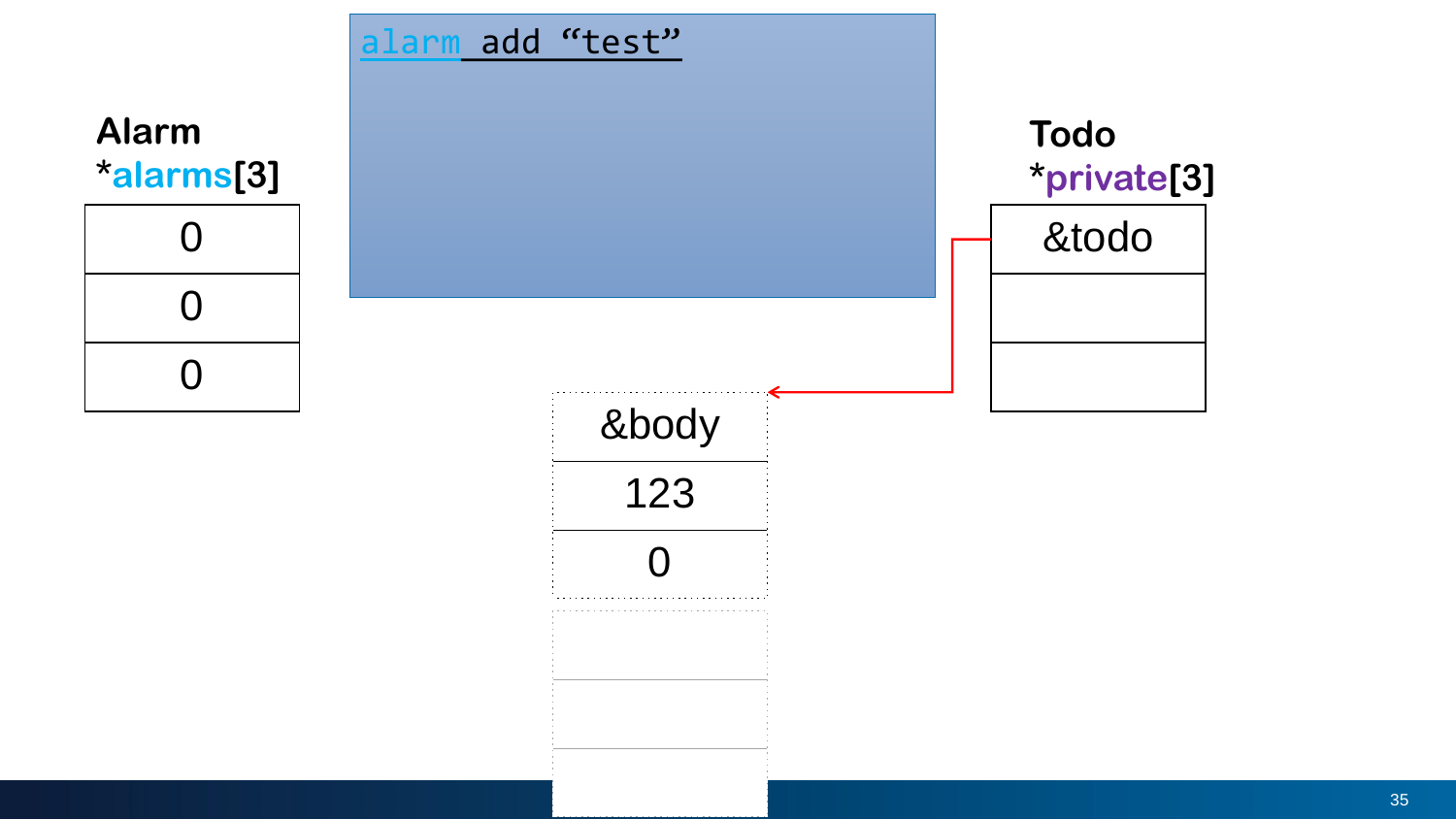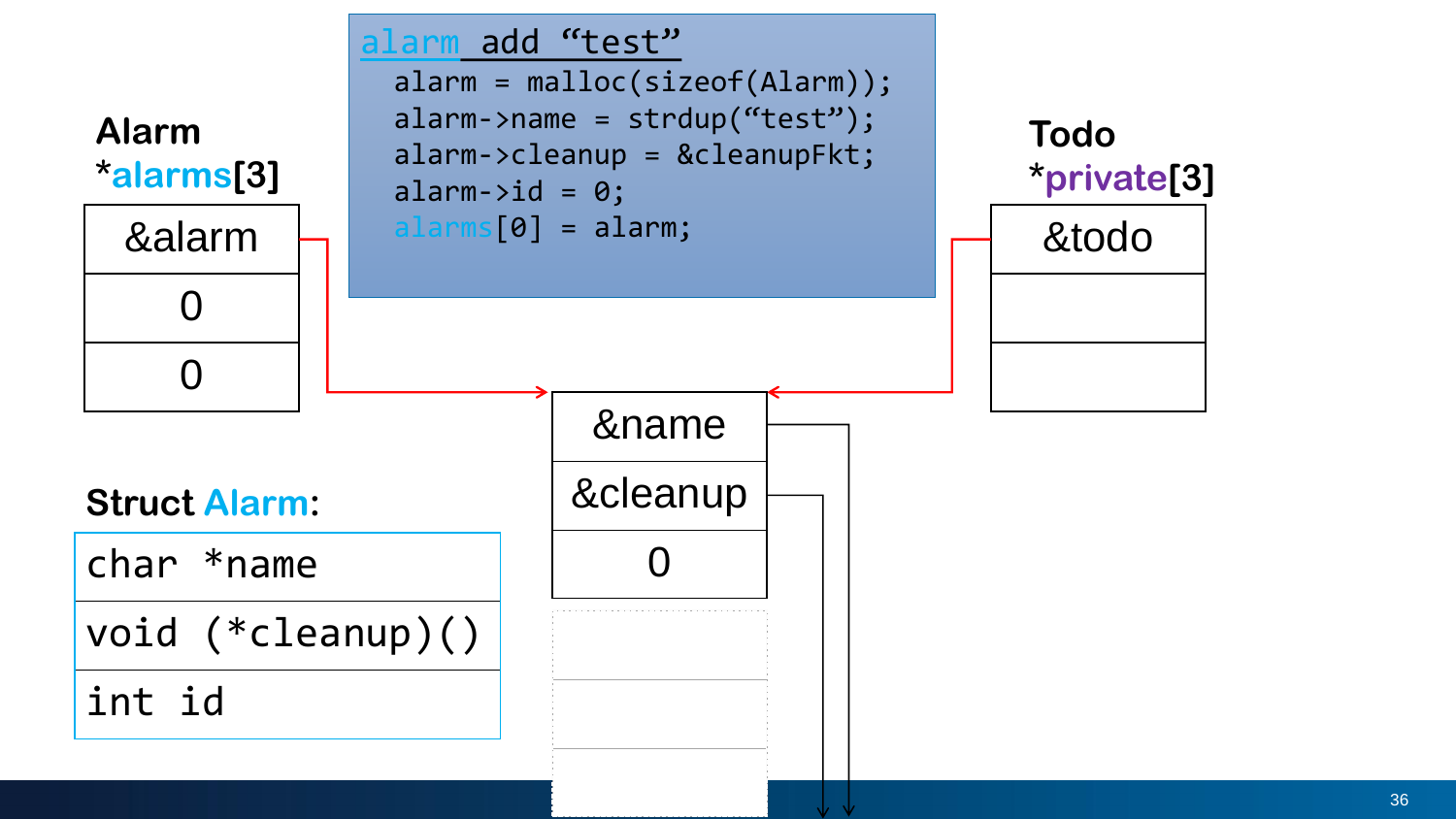Step 5: Edit the "Todo" (via "private" list)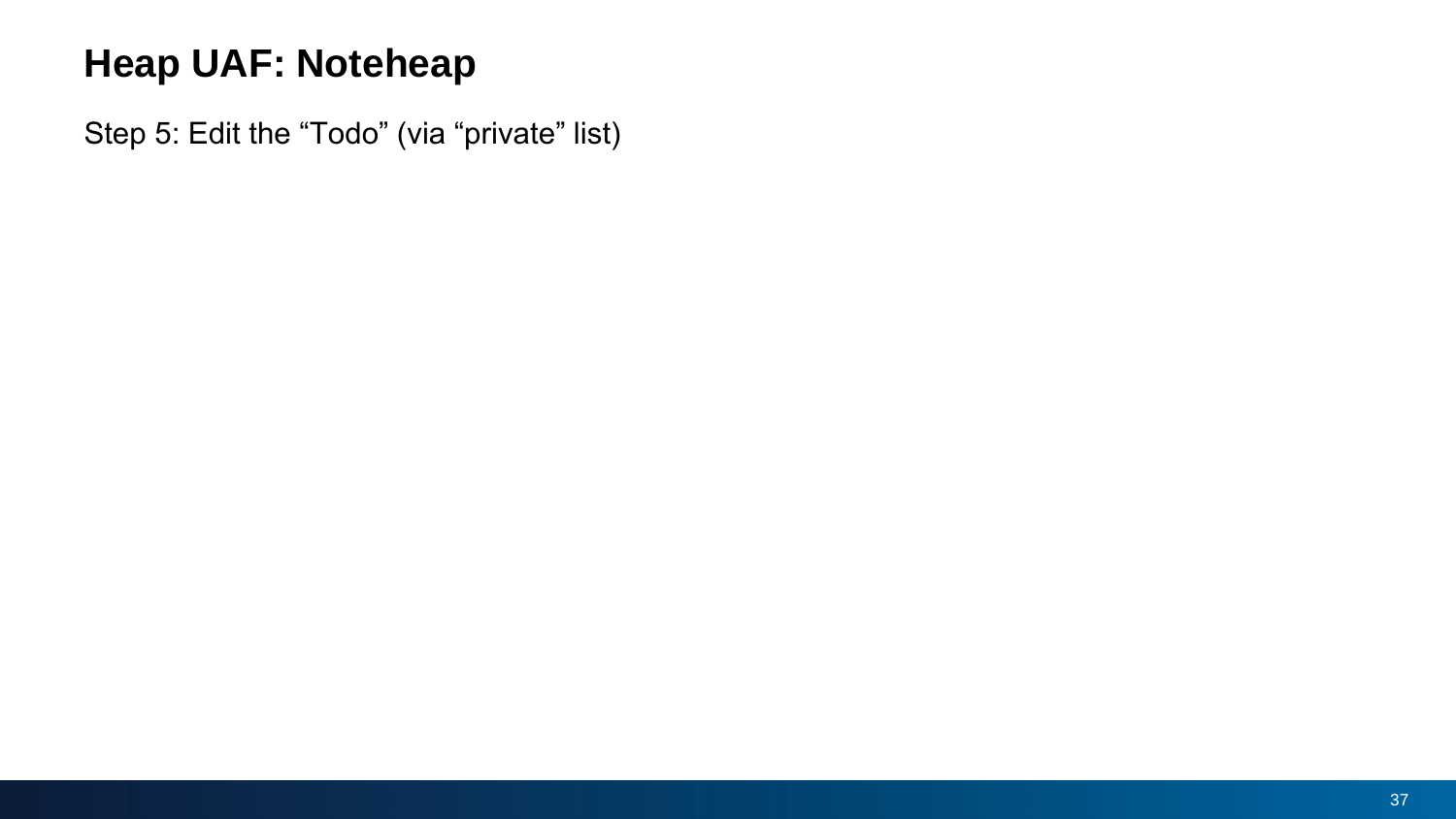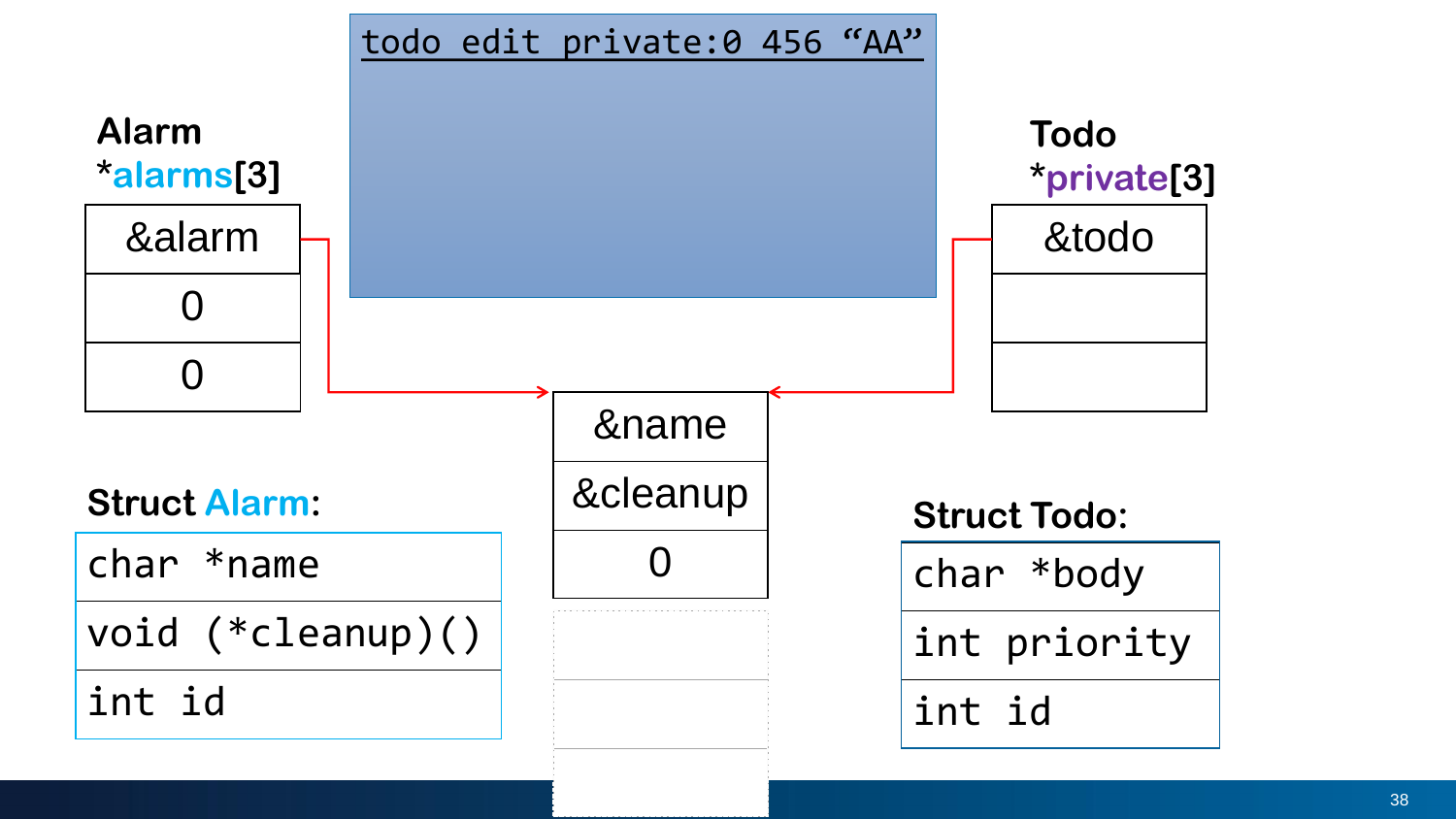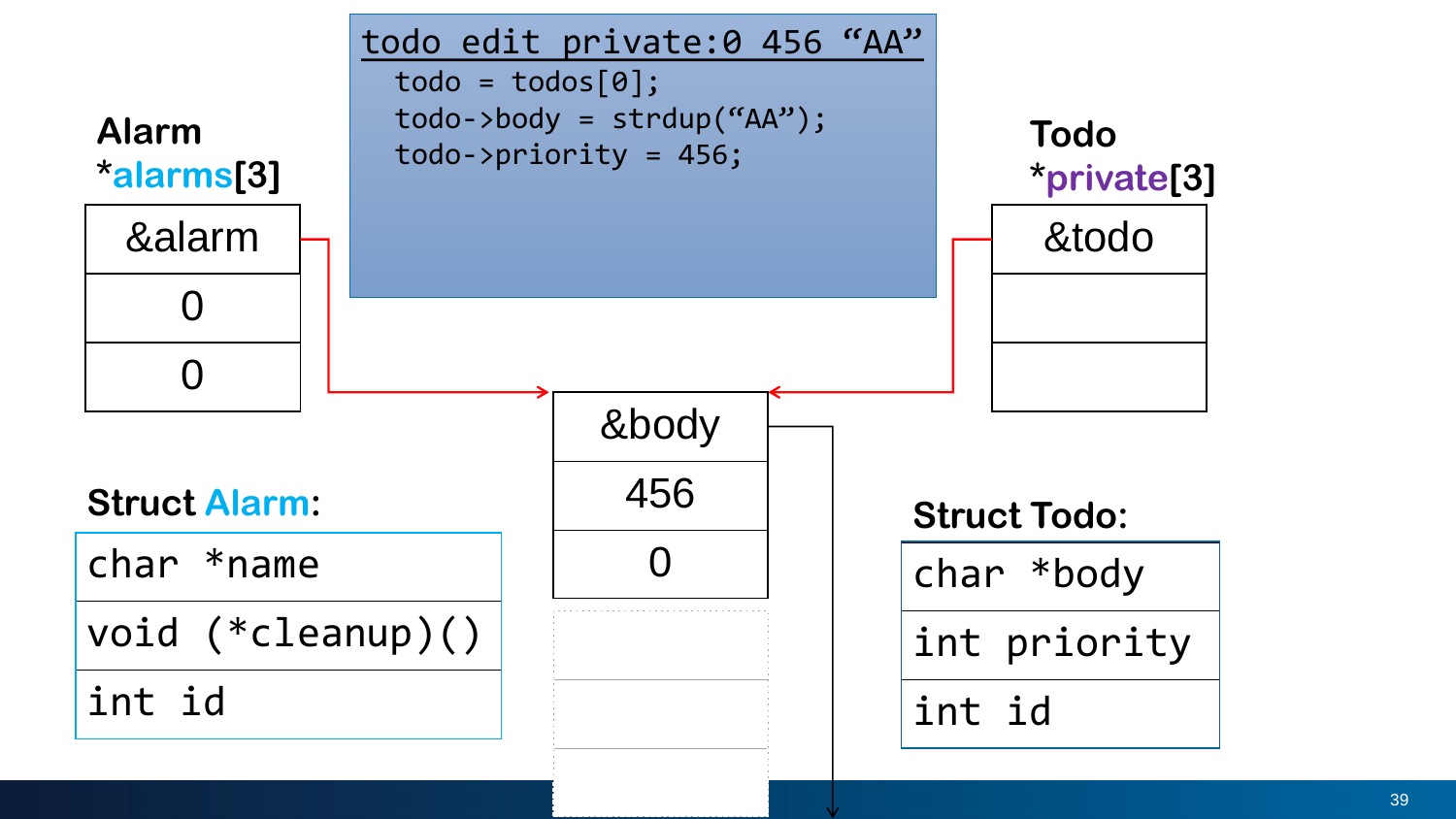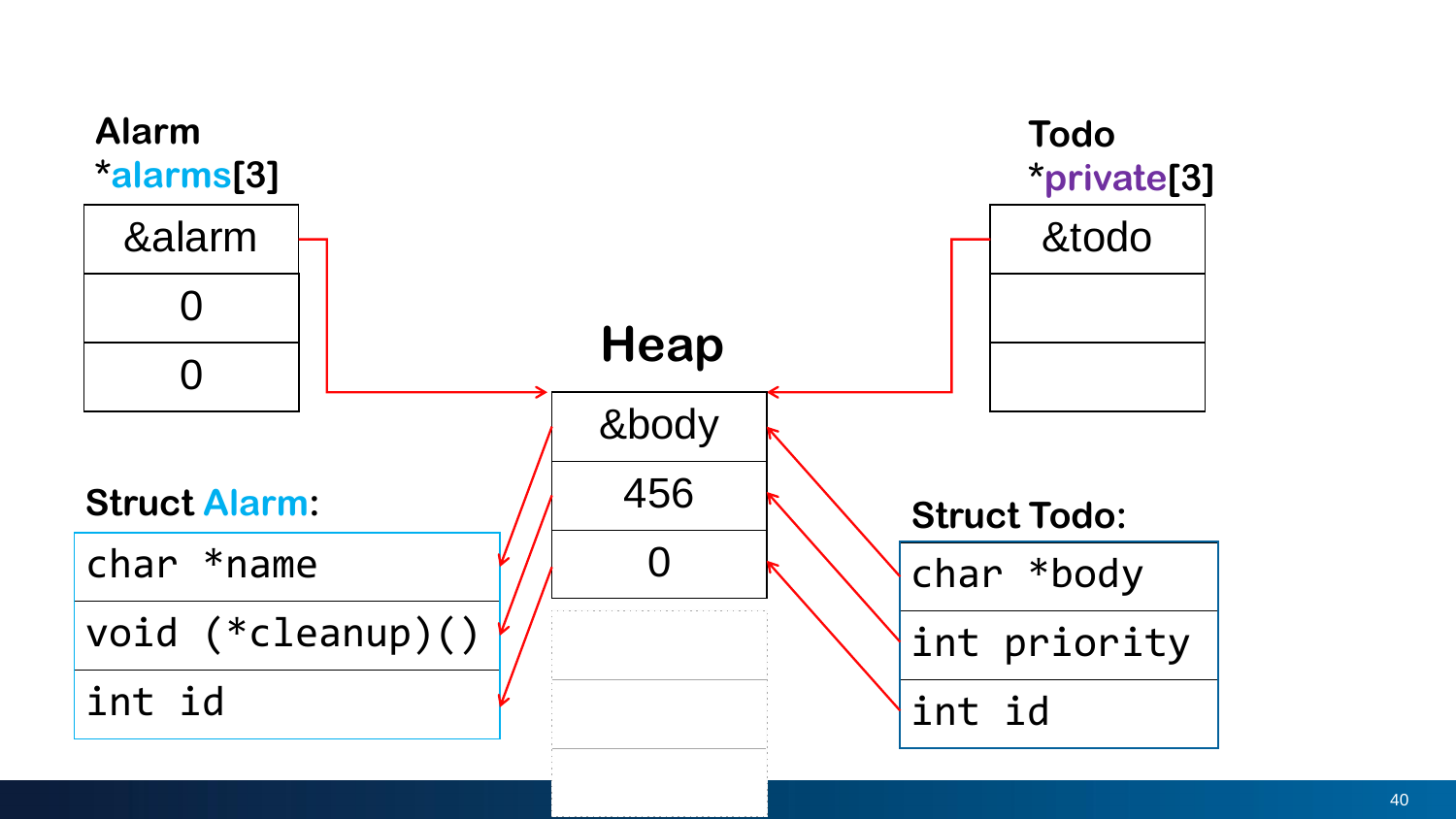

**Struct Alarm:**

char \*name

void (\*cleanup)()

int id

char \*body

int priority

int id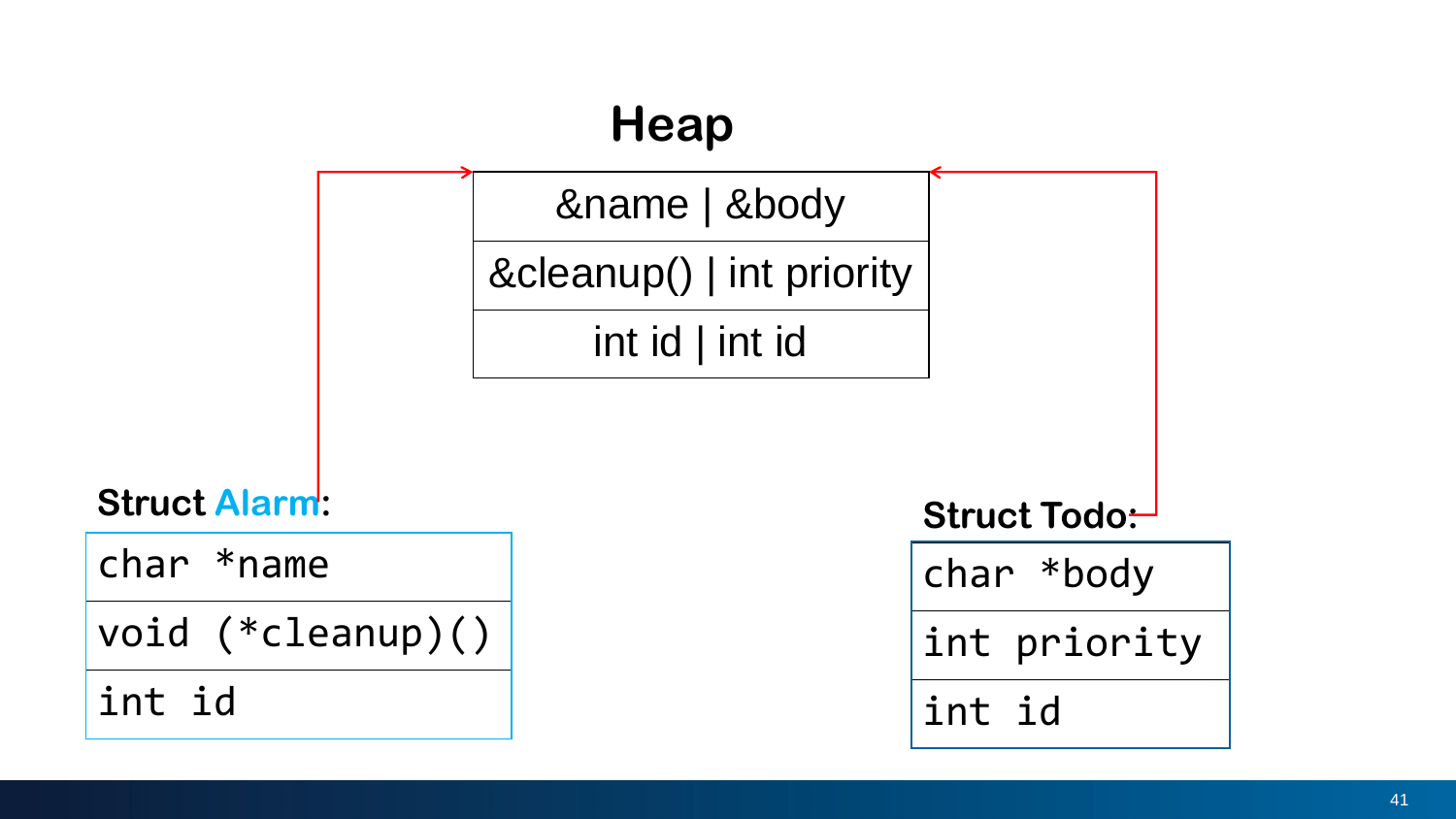```
todo edit private:0 456 "AA"
  todo = tools[0];todo->body = strdup("AA");
  todo->priority = 456;
did the same as:
  alarm = \text{alarms}[\theta];
  alarm->name = strdup('AA'');
  alarm->cleanup = 456;
```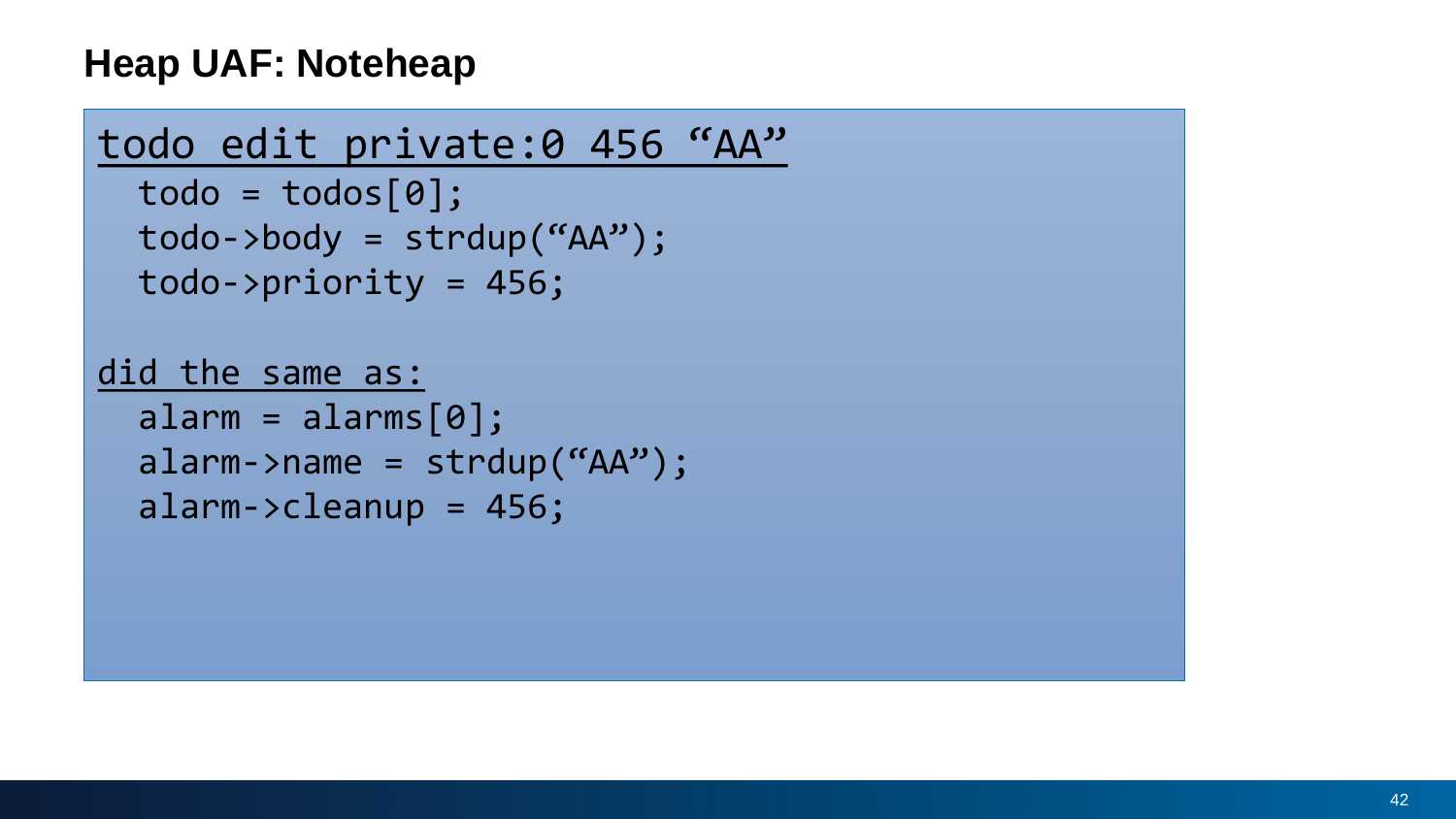Result:

- We allocated a "Todo" object
- We had two references to this "Todo" object: in "work" and "private" list
- We free'd the "Todo" object, and removed the reference in "work" list
- BUT: We still have a reference to the "Todo" object in the "private" list
- We allocate an "Alarm" object
- **The "Alarm" object was allocated where the initial "Todo" object was**
- We still have a pointer to the initial "Todo" object via the "private" list
- **.** If we modify the initial "Todo", we change the "Alarm" object
- **Therefore: We can modify the function pointer in the a"Alarm" object**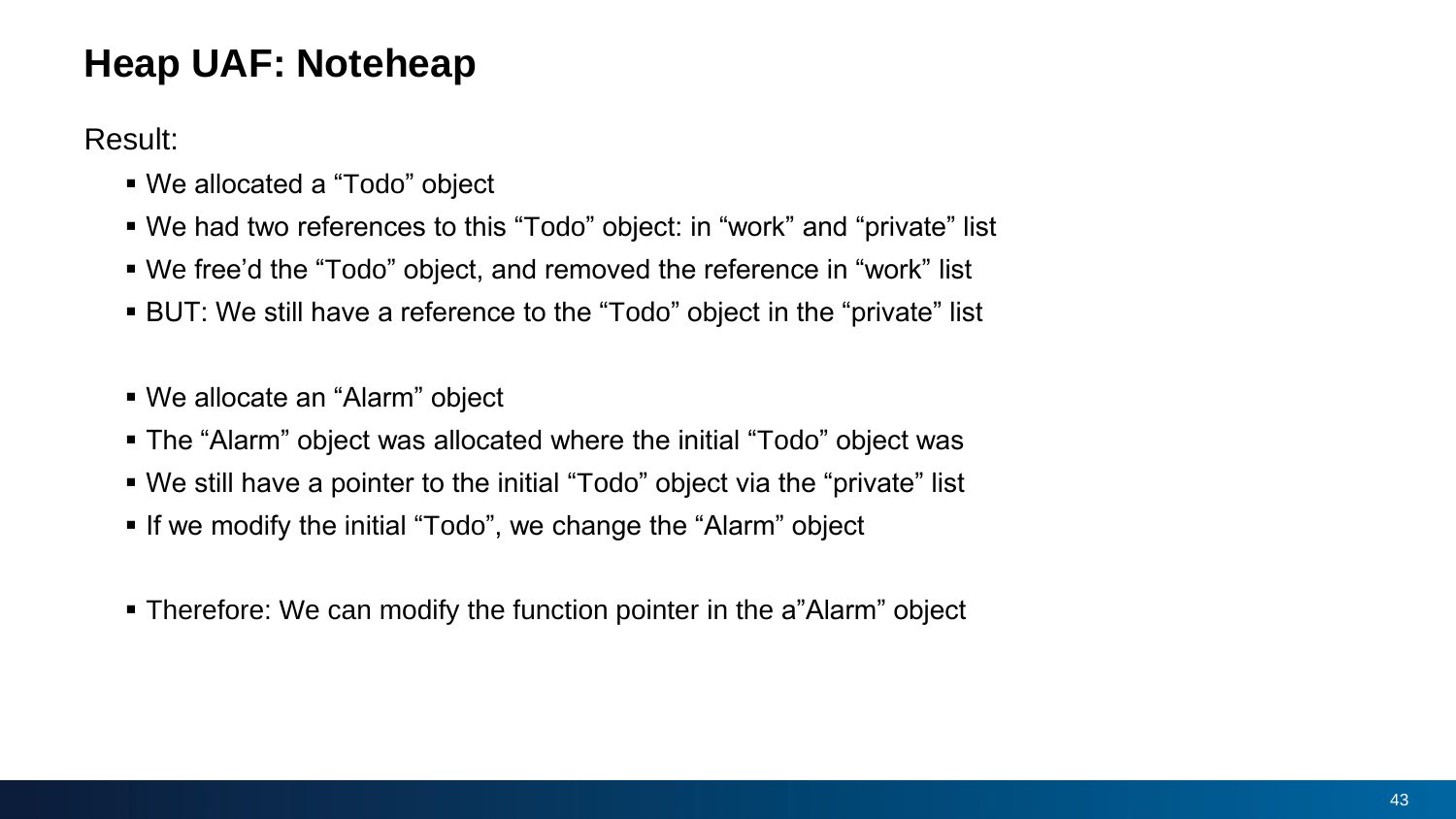Step 6: Delete the Alarm object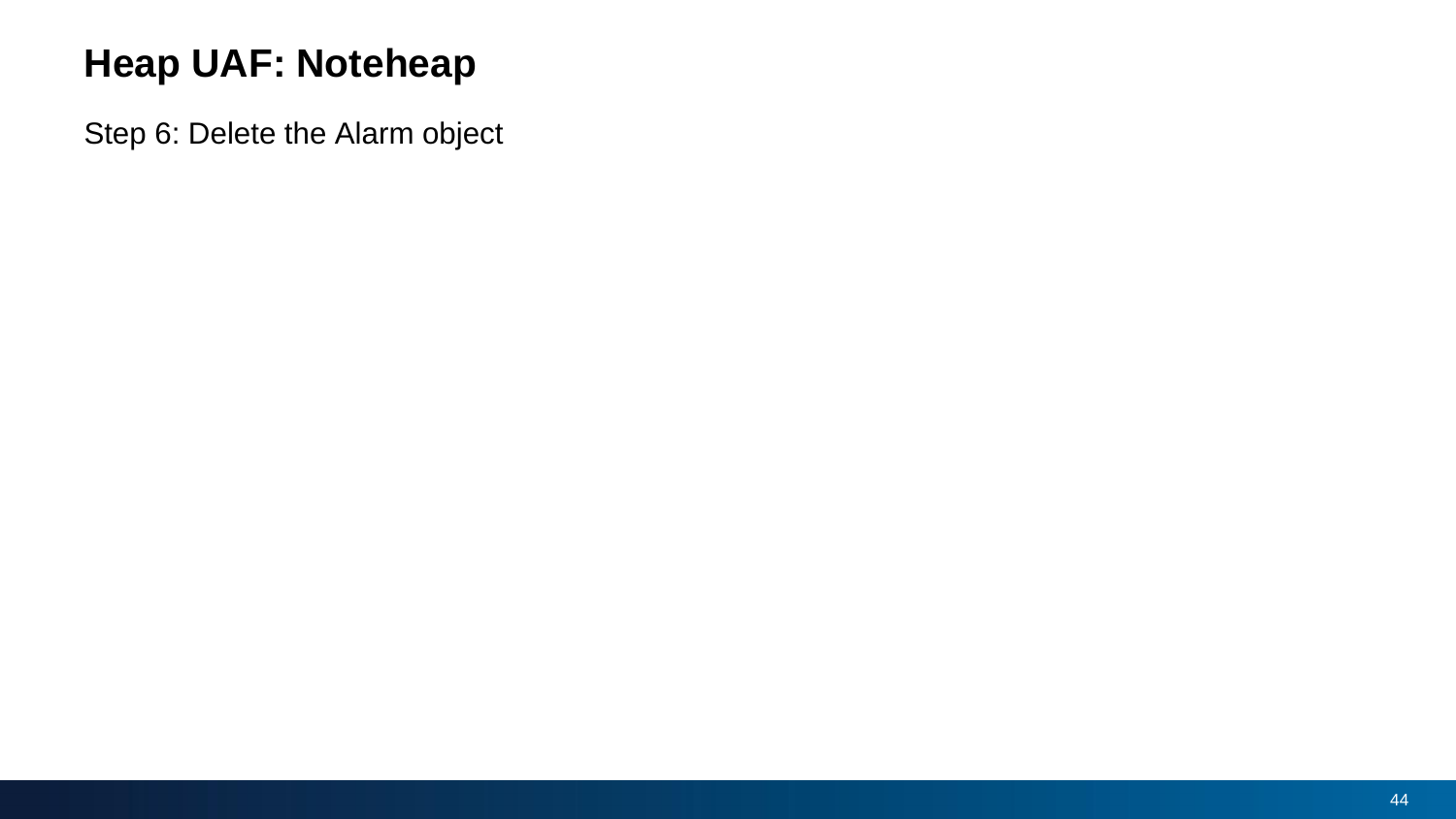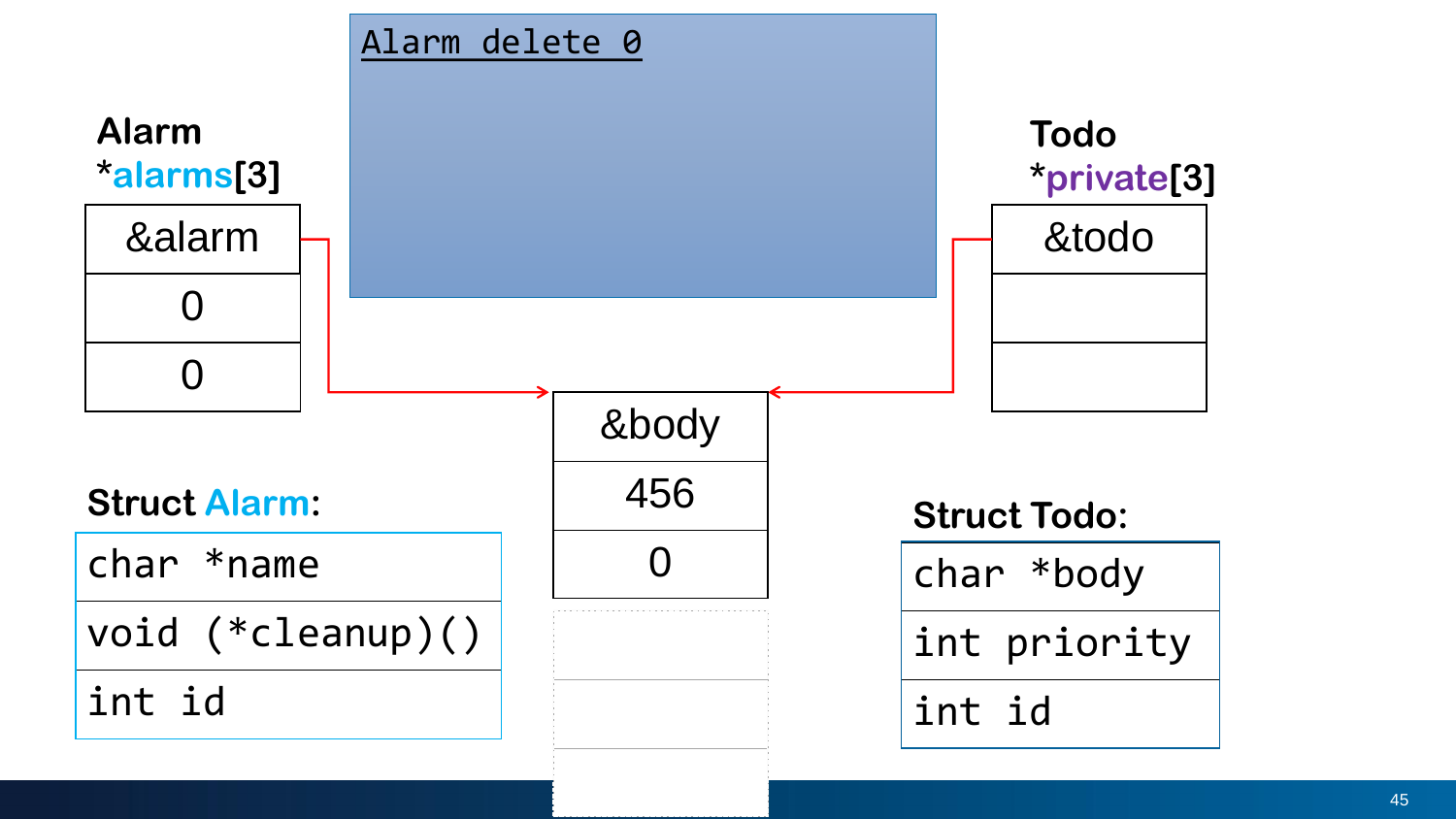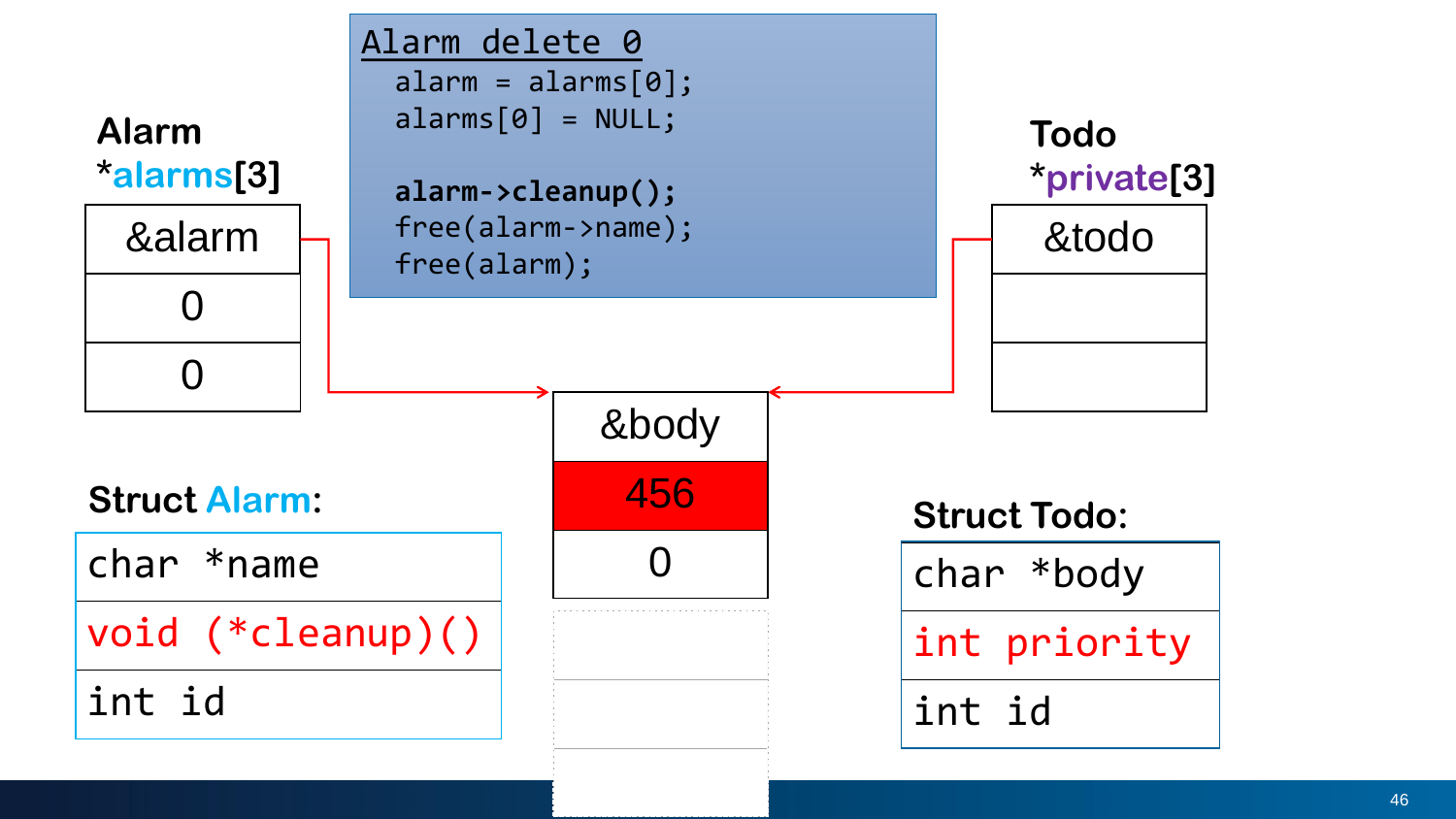The program is calling alarm->cleanup()

We can define where alarm->cleanup is pointing to

Therefore: Can call any memory location (continue code execution where we want it)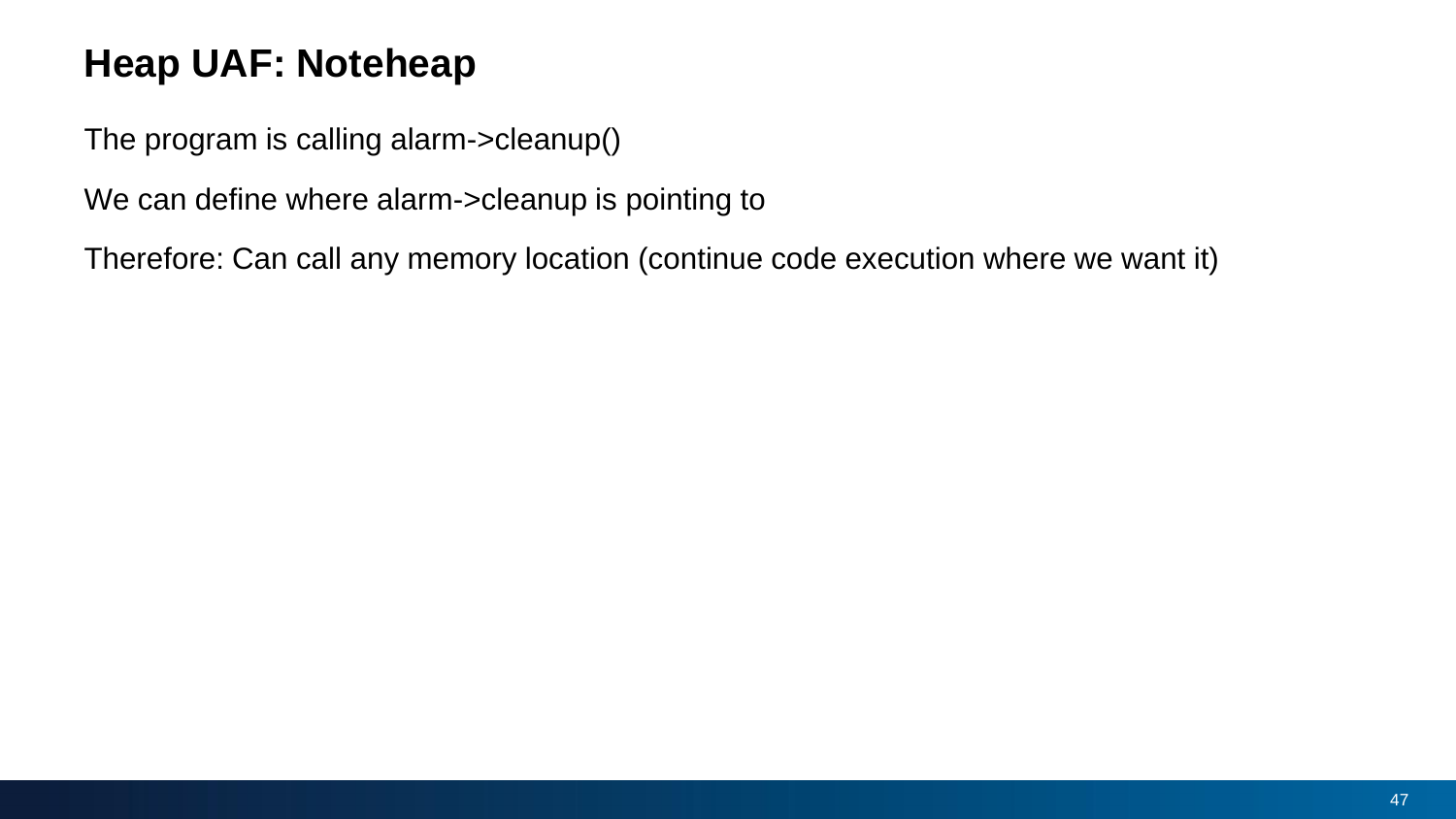So, what is UAF?

- We have a pointer (of type A) to an object
- The object get's free()'d
	- This means that the memory allocater marks the object as free
	- The object will not be modified!
	- (Similar to deleting a file on the harddisk)
	- The pointer is still valid
- Another object of type B (of the same size) get's allocated
- **EXED Memory allocator returns the previously free'd object memory space**
- Attacker has now a pointer (type A) to another object (type B)!
- This object can be modified
	- Depending on the types A and B
	- Can modify pointers, sizes etc.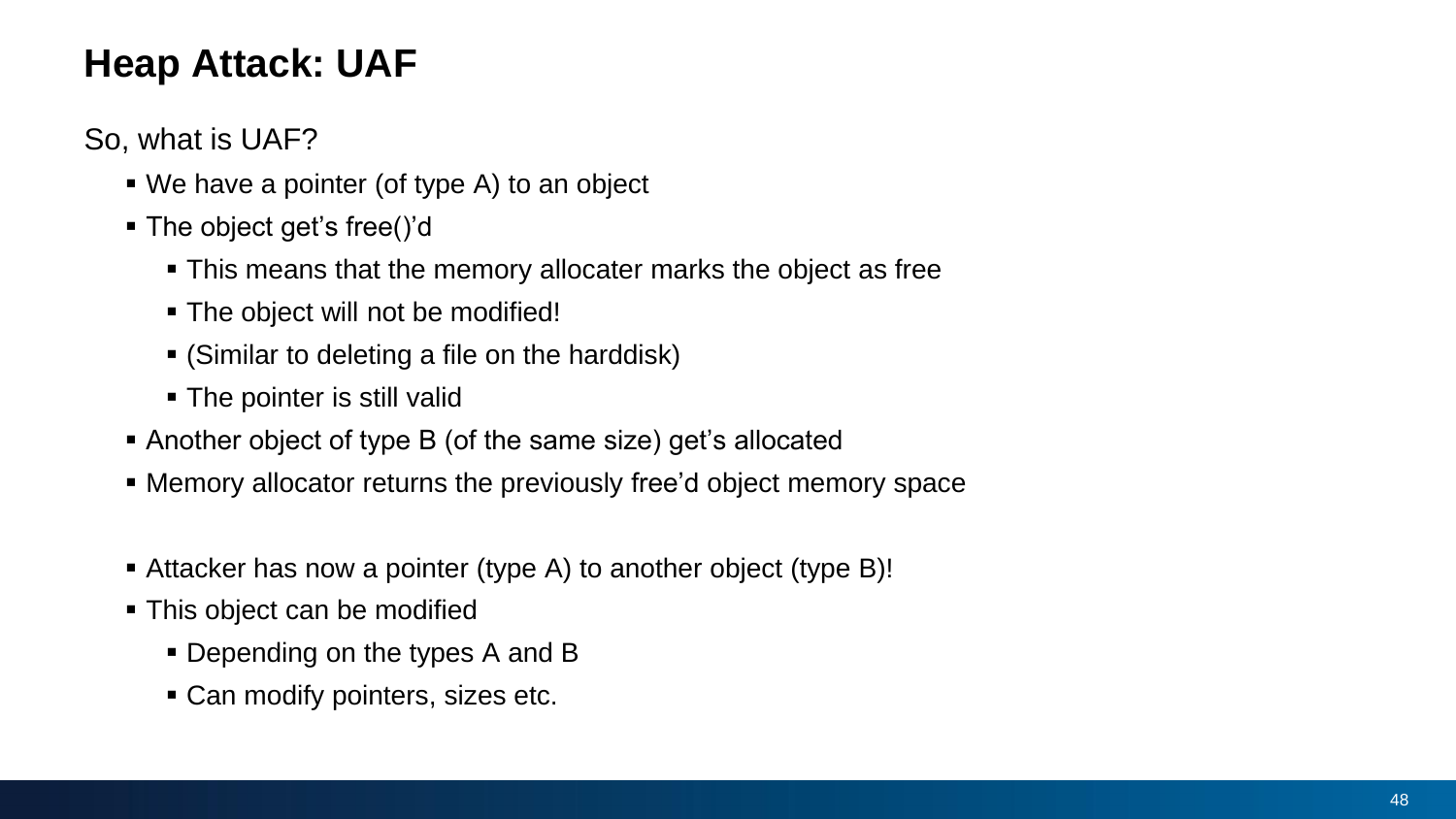# vtables **Object Oriented Languages**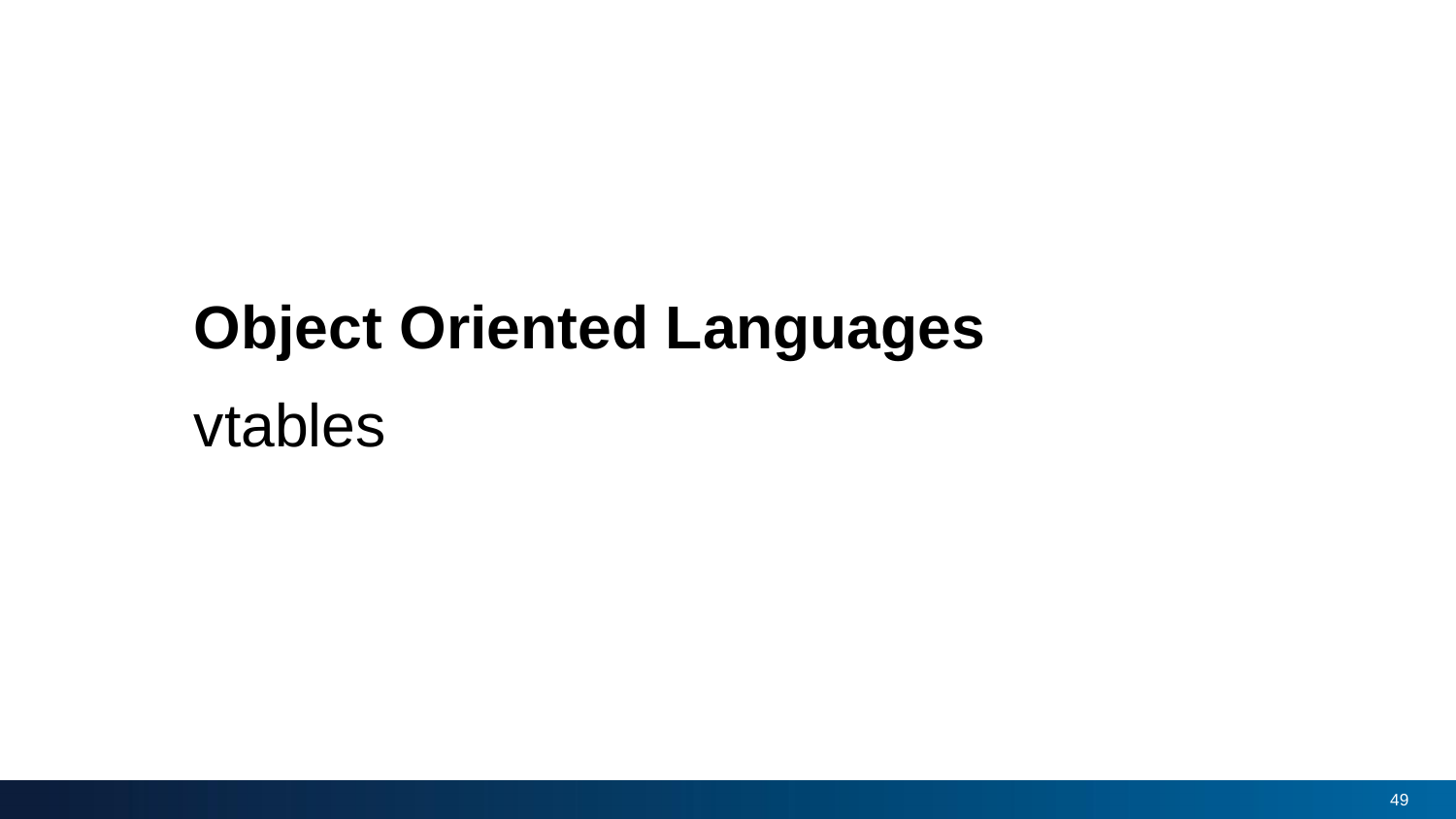Dobin: *"OO ist just some fancy C structs with function pointers"*

OO in C:

…

```
typedef struct animal {
      int (*constructor)(void *self);
       int (*write)(void *self, void *buff);
      void *data;
 AnimalClass;
AnimalClass animal;
animal.constructor = &constructor;
animal.data = malloc(...);
```

```
animal.constructor(&animal);
```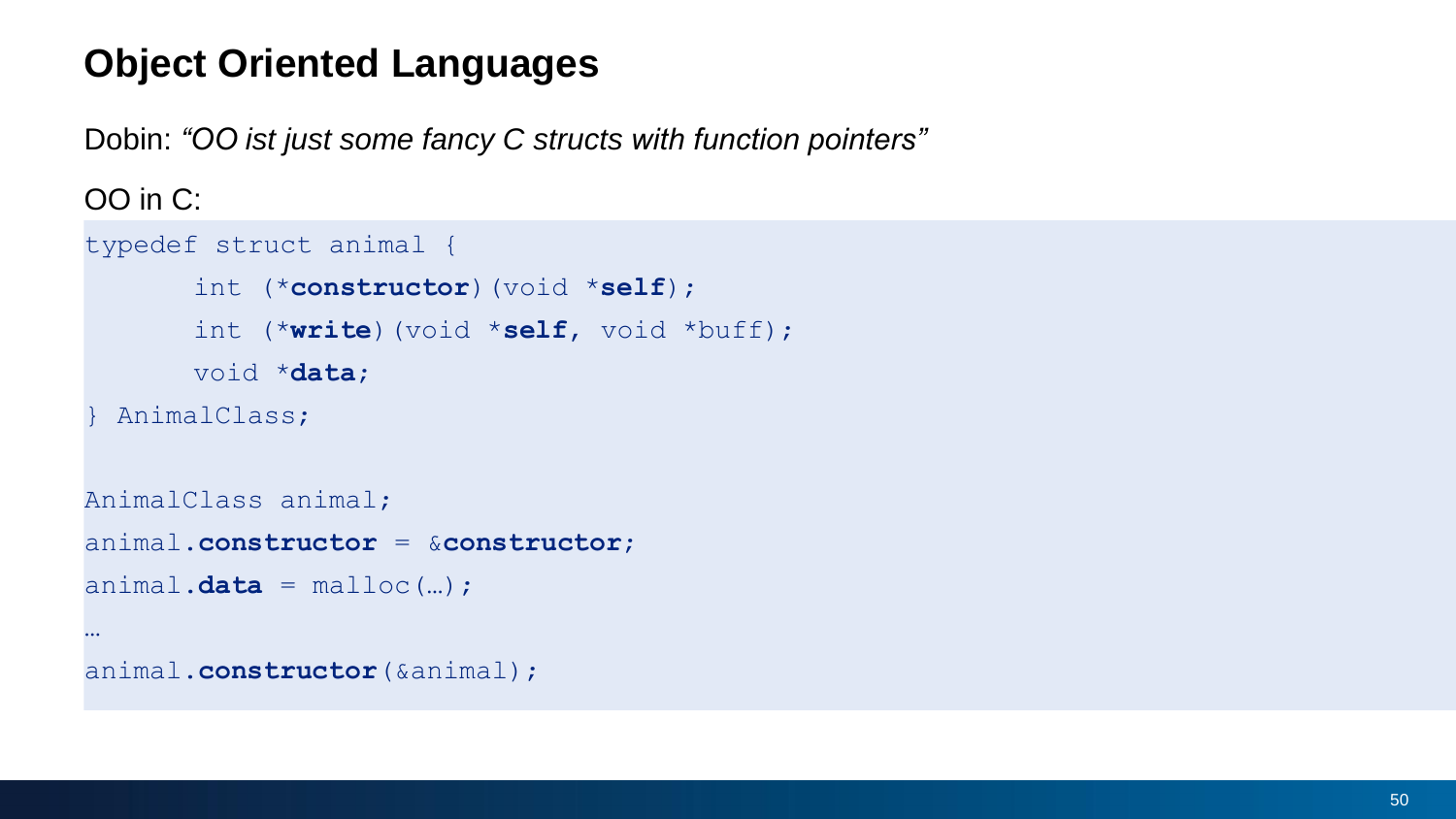2

3

4

5.

6

7

8

9

C++ vtables

The **virtual table** is a lookup table of functions used to resolve function calls in a dynamic/late binding manner.

```
class Base
     public:
          FunctionPointer *__vptr;
          virtual void function1() \{\};
          virtual void function2() \{\};
     };
     class D1: public Base
10
      ¥
     public:
11
          virtual void function1() \{\};
12<sub>1</sub>13
     };
1415
     class D2: public Base
16
     public:
17
          virtual void function2() \{\};
18
     35
19
```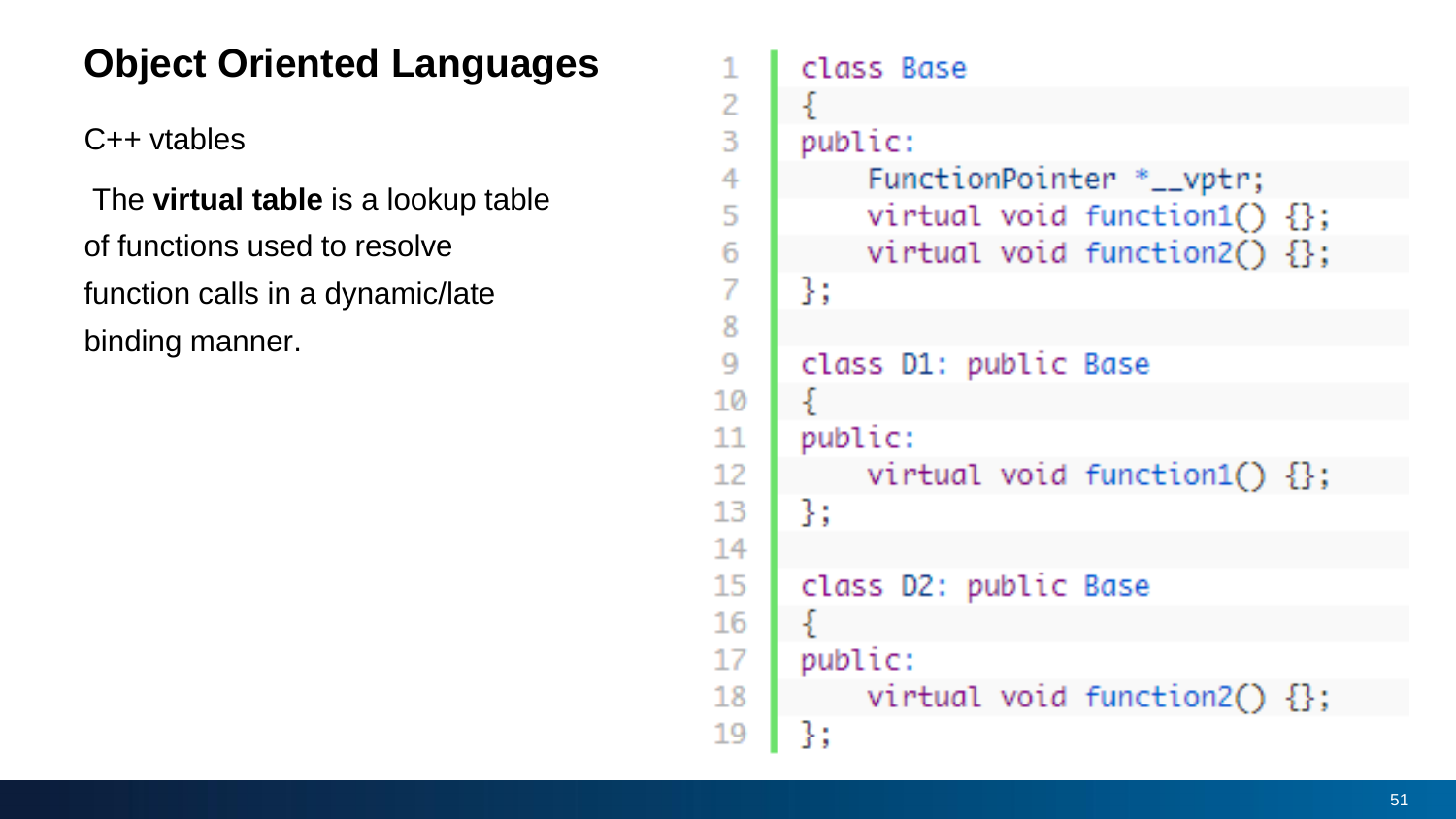C++ vtables



| $\mathbf{1}$   | class Base                        |
|----------------|-----------------------------------|
| $\overline{2}$ | ₹                                 |
| $\overline{3}$ | public:                           |
| 4              | FunctionPointer *__vptr;          |
| $\overline{5}$ | virtual void function1() $\{\}$ ; |
| $\overline{6}$ | virtual void function2() {};      |
| $\overline{I}$ | 3:                                |
| 8              |                                   |
| 9              | class D1: public Base             |
| 10             | $\mathcal{F}$                     |
| 11             | public:                           |
| 12             | virtual void function1() $\{\}$ ; |
| 13             | $\mathcal{H}$                     |
| 14             |                                   |
| 15             | class D2: public Base             |
| 16             | ş.                                |
| 17             | public:                           |
| 18             | virtual void function2() $\{\}$ ; |
| 19             | ł:                                |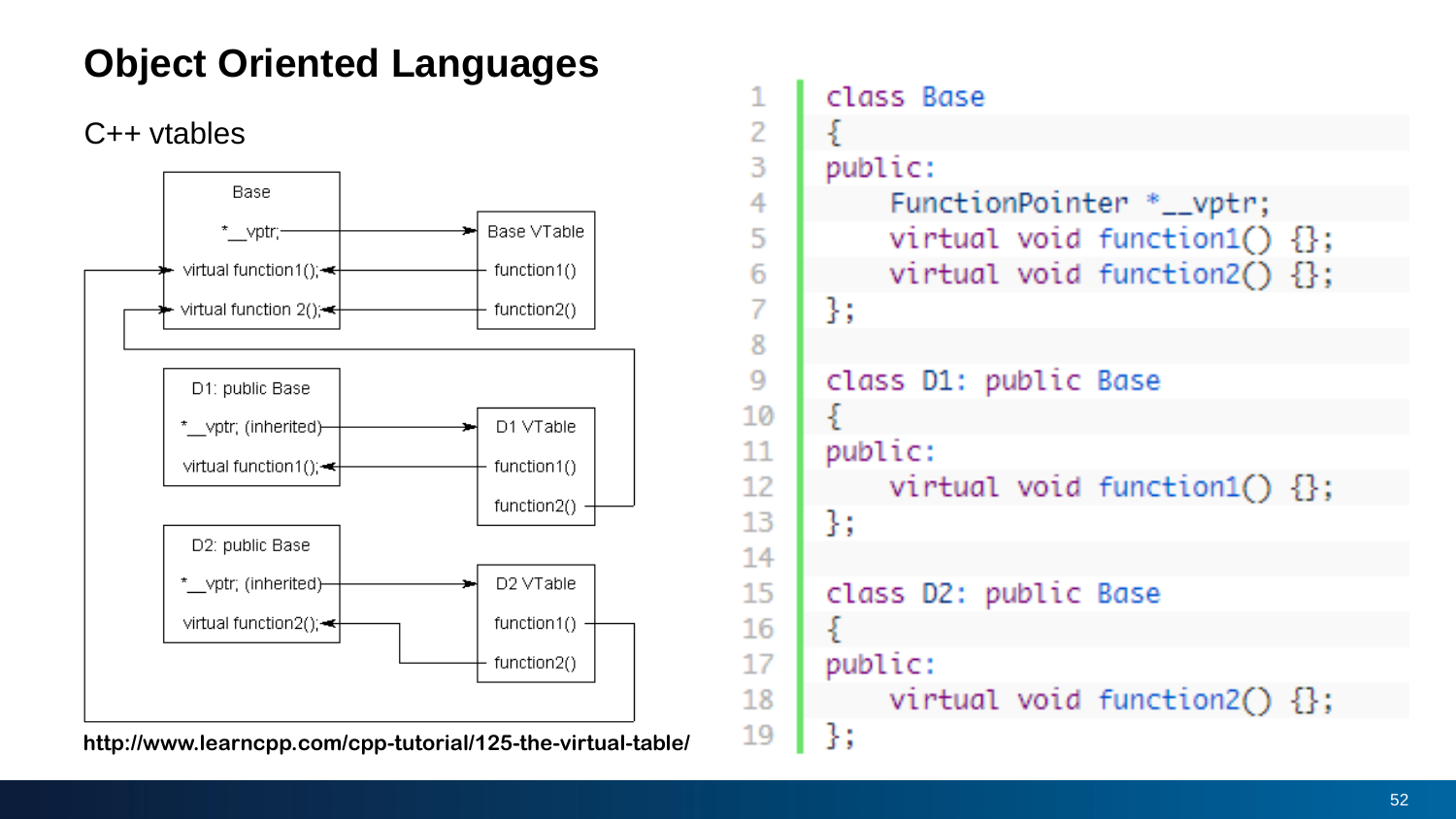#### **Vtables**

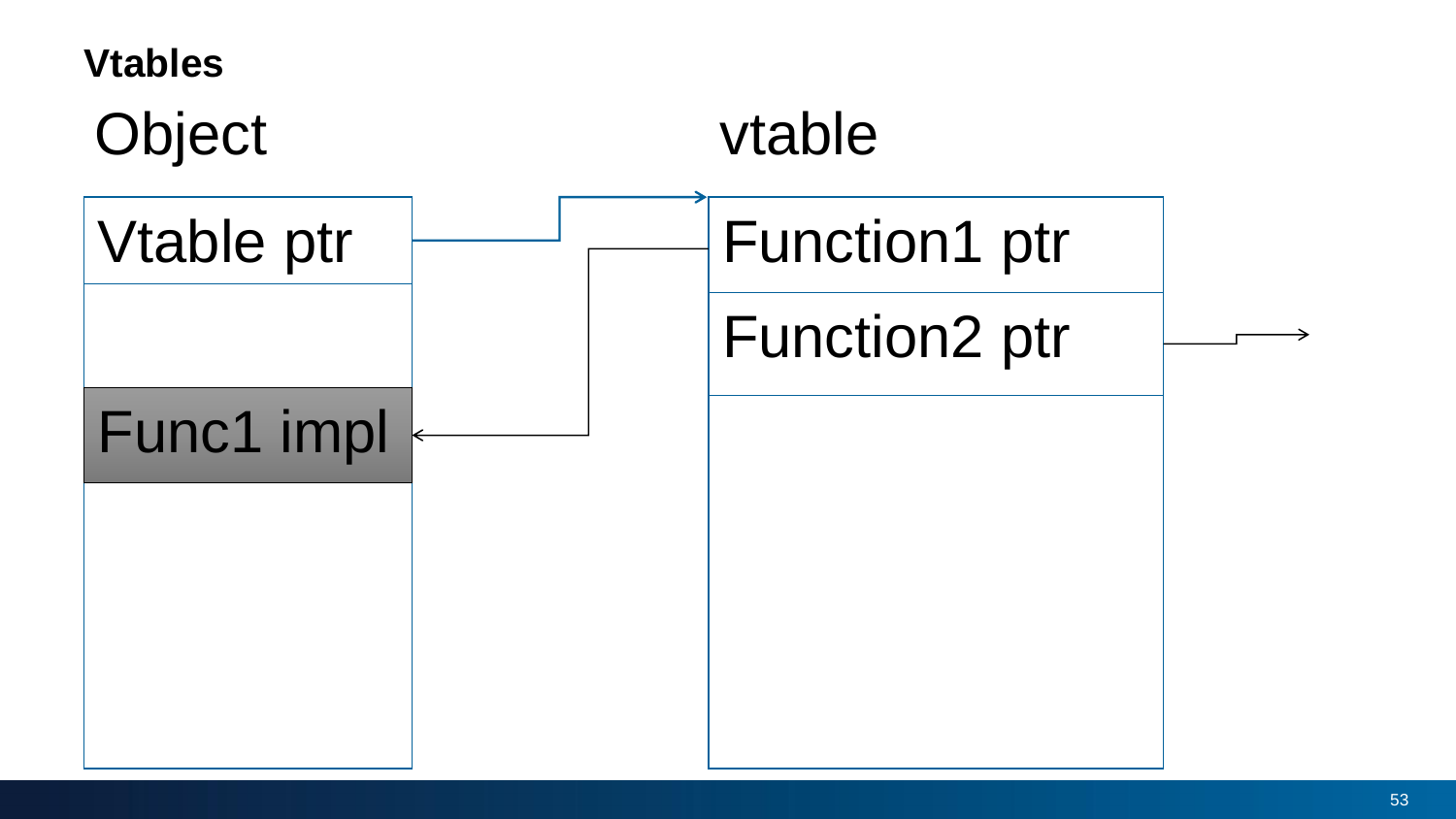Recap:

- OO languages heavily use function pointers
- C++ use vtables
	- First element of object struct is pointer to vtable
	- Vtables is an array of pointers to the appropriate functions
- OO is therefore particulary affected by UAF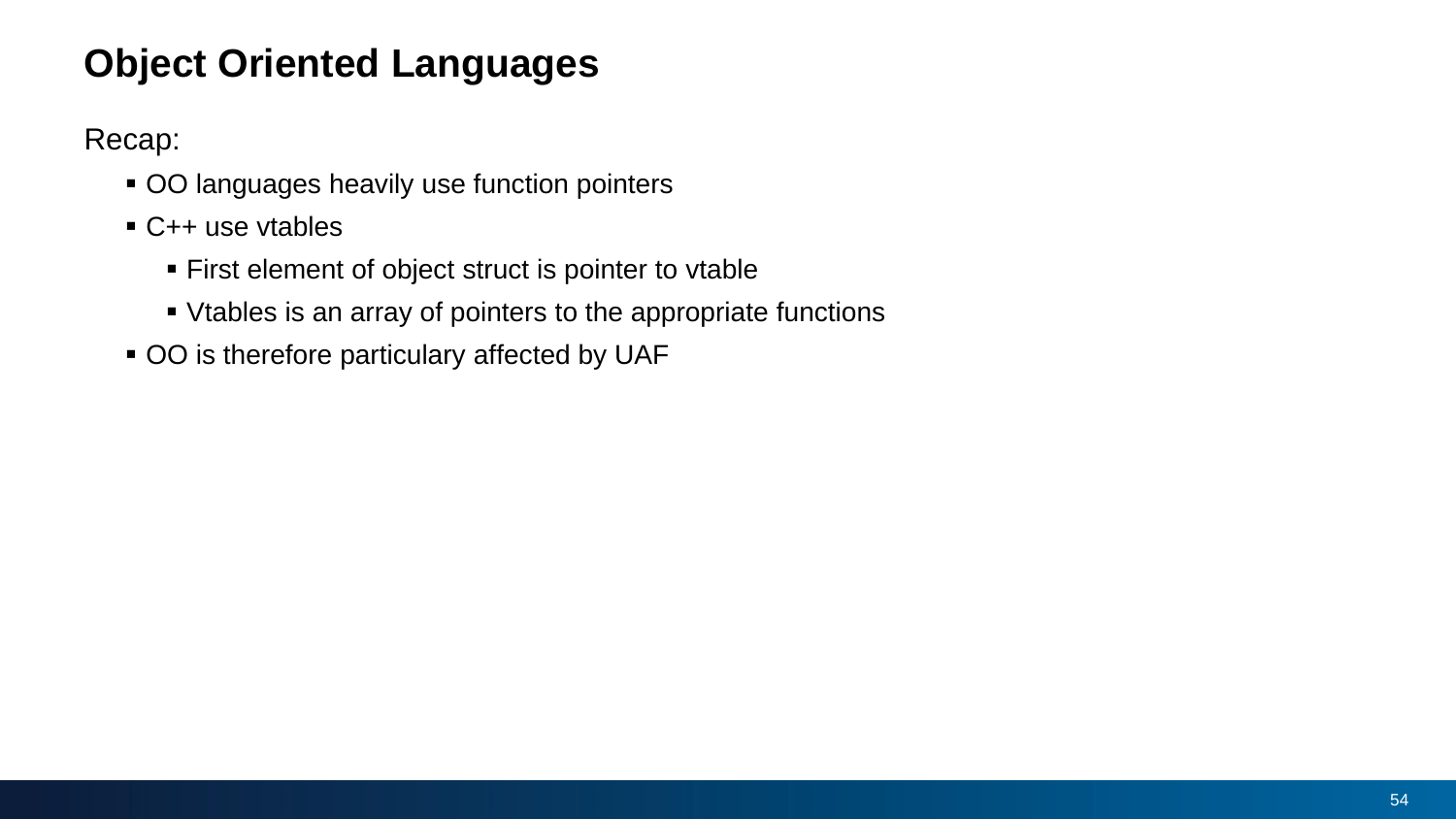Garbage Collection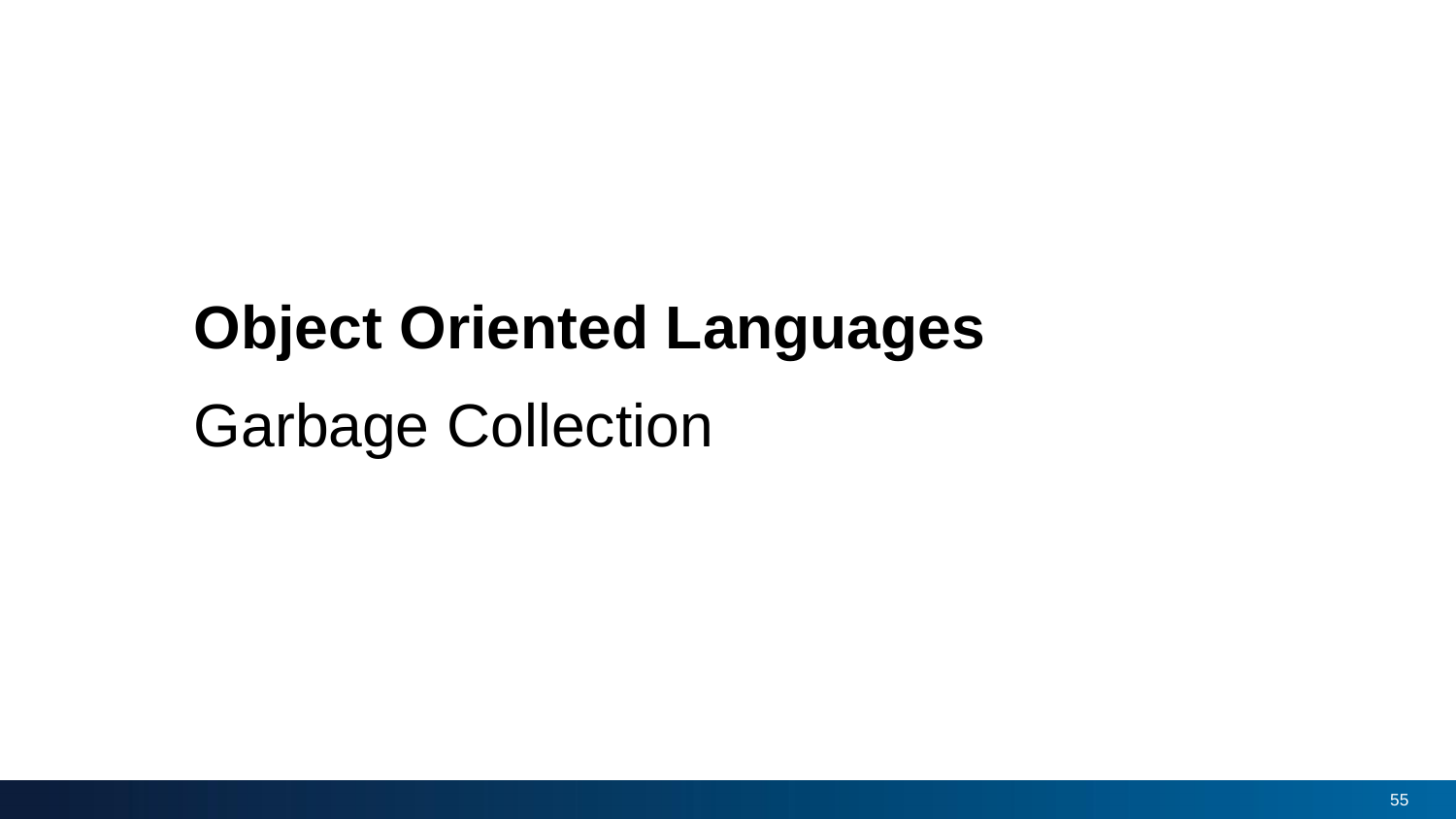#### **Garbage Collection**

Dobin: *"Garbage collection is just fancy structs with reference counter"*

```
typedef struct animal {
       int (*constructor)(void *self);
      int (*write)(void *self, void *buff);
      void *data;
      int refCount;
 AnimalClass;
AnimalClass animal;
animal.refCount = 0;
…
Animal animal2 = &animal;
Animal.refCount++;
```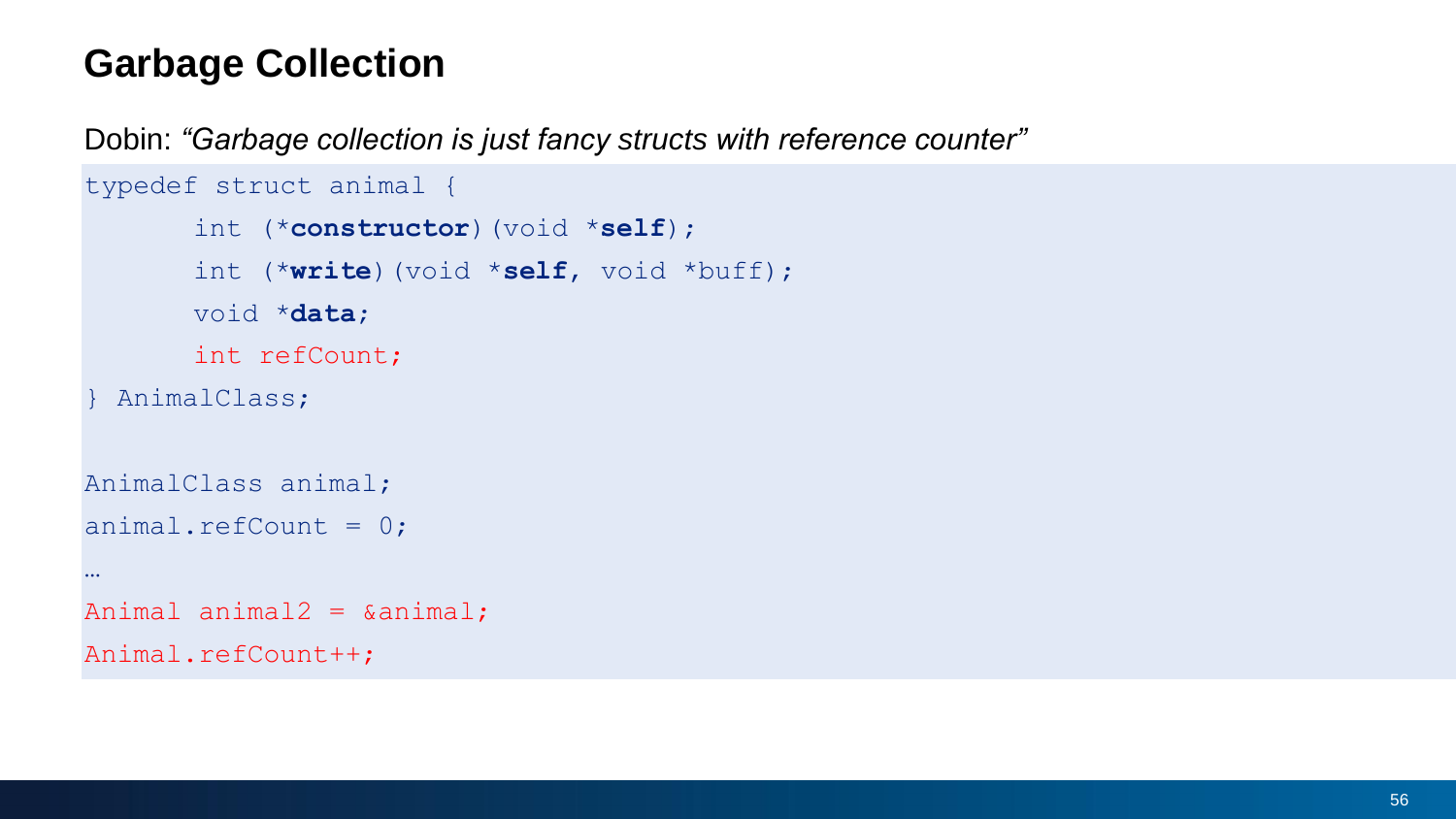#### **Garbage Collection**

Objects keep track on how many references are to them

A separate thread (garbage collector) regularly checks the references on objects

Garbage collector free's objects if they are not needed anymore (similar to a manual free)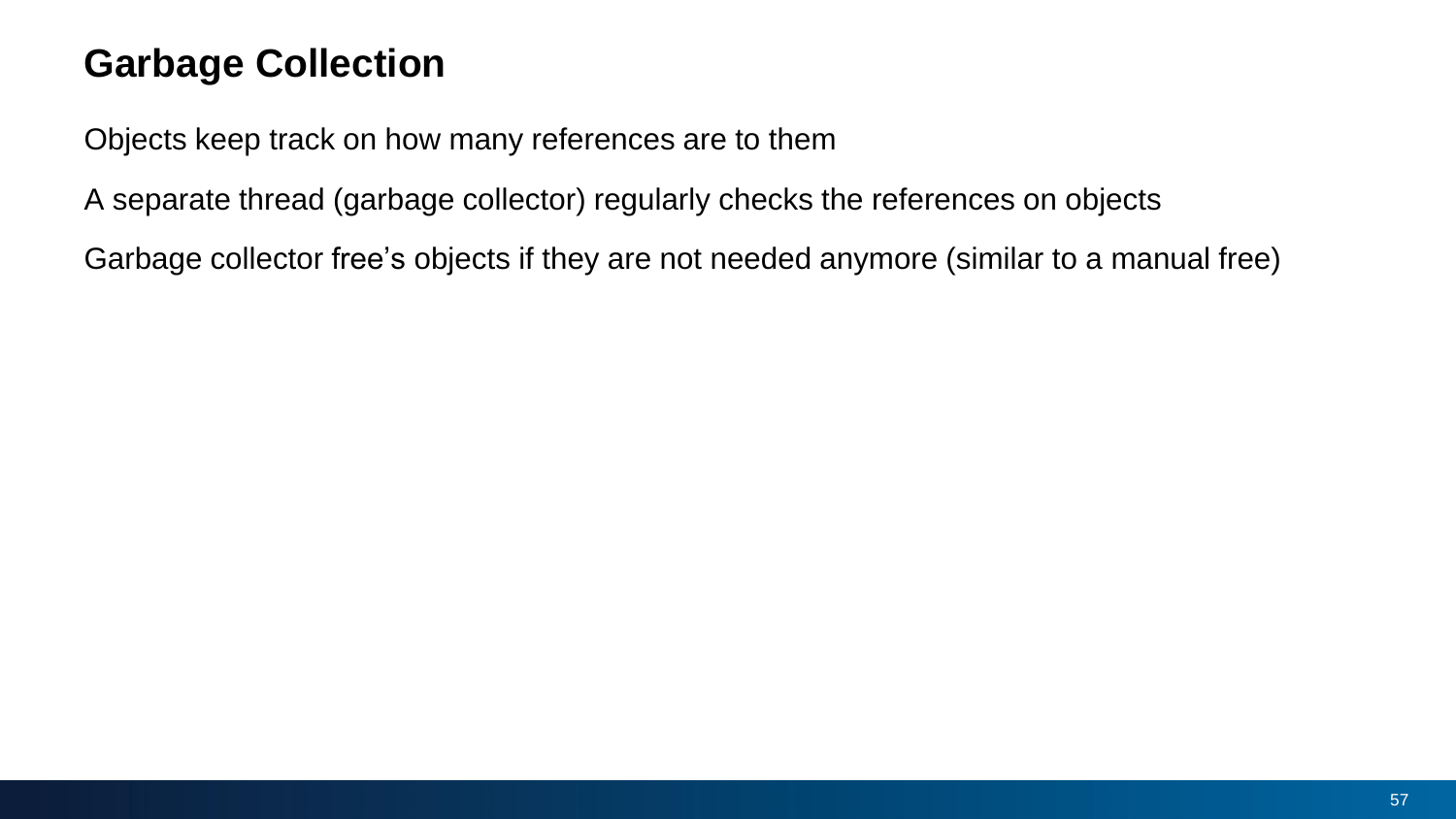#### **Garbage Collection**

Recap:

▪ Garbage collector periodically free's unused objects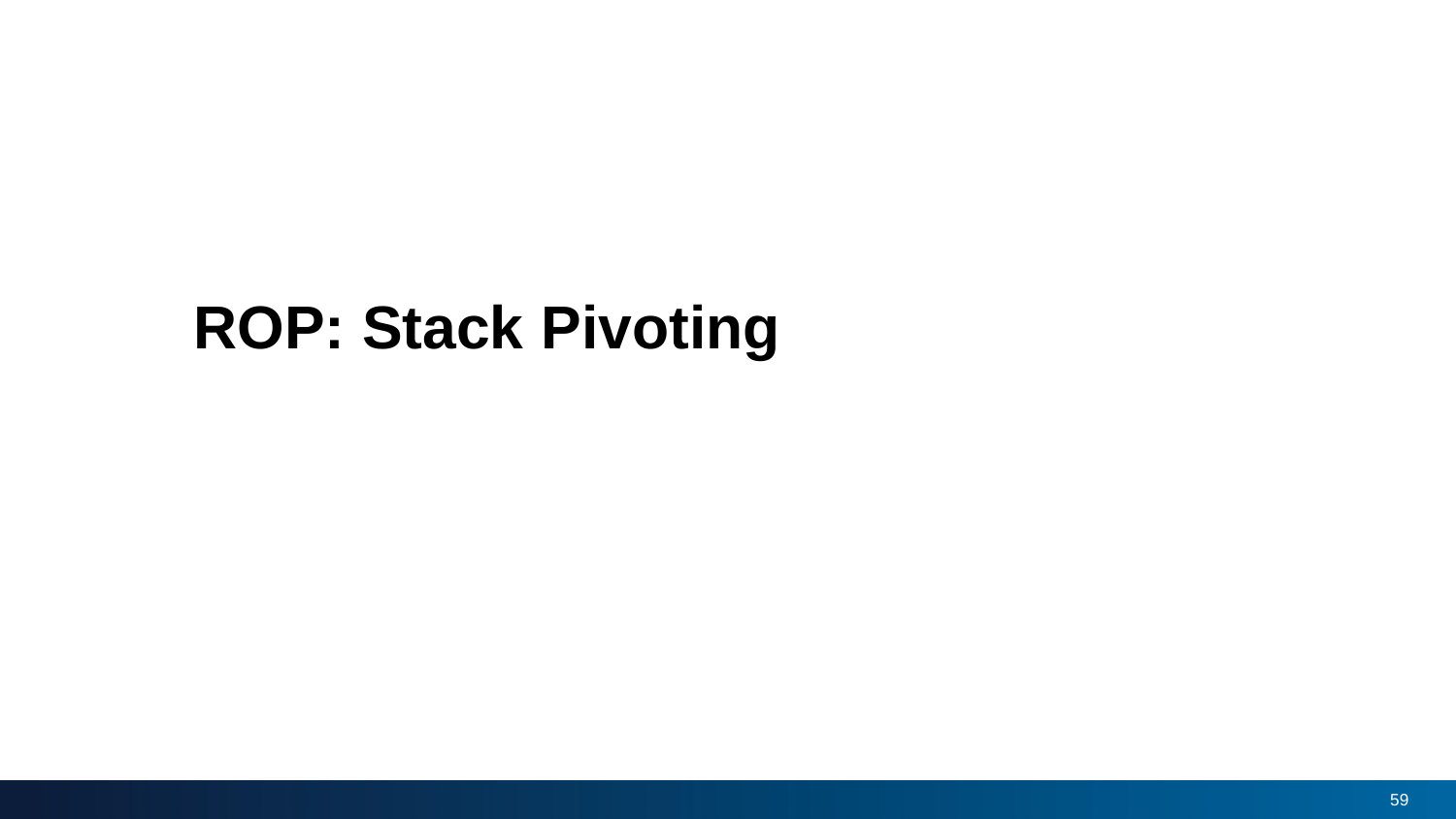At an UAF:

Ok, we can call any function in memory (e.g. via alarm->cleanup() )

What we want: Execute ROP chain

▪ Problem:

- We can call() any function
- But the stack pointer is not modified (unlike in a Stack based overflow)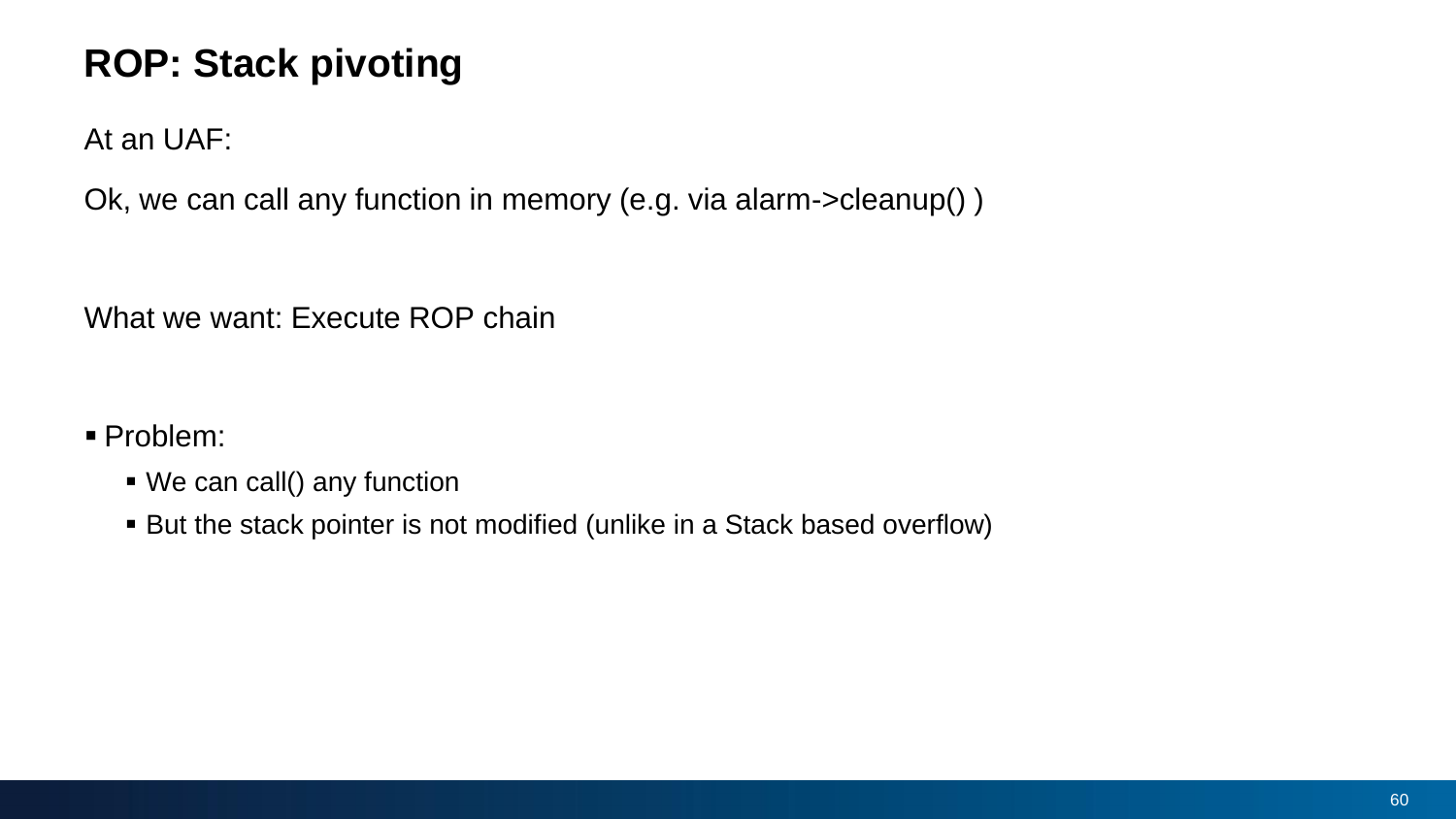Remember: Stack overflow

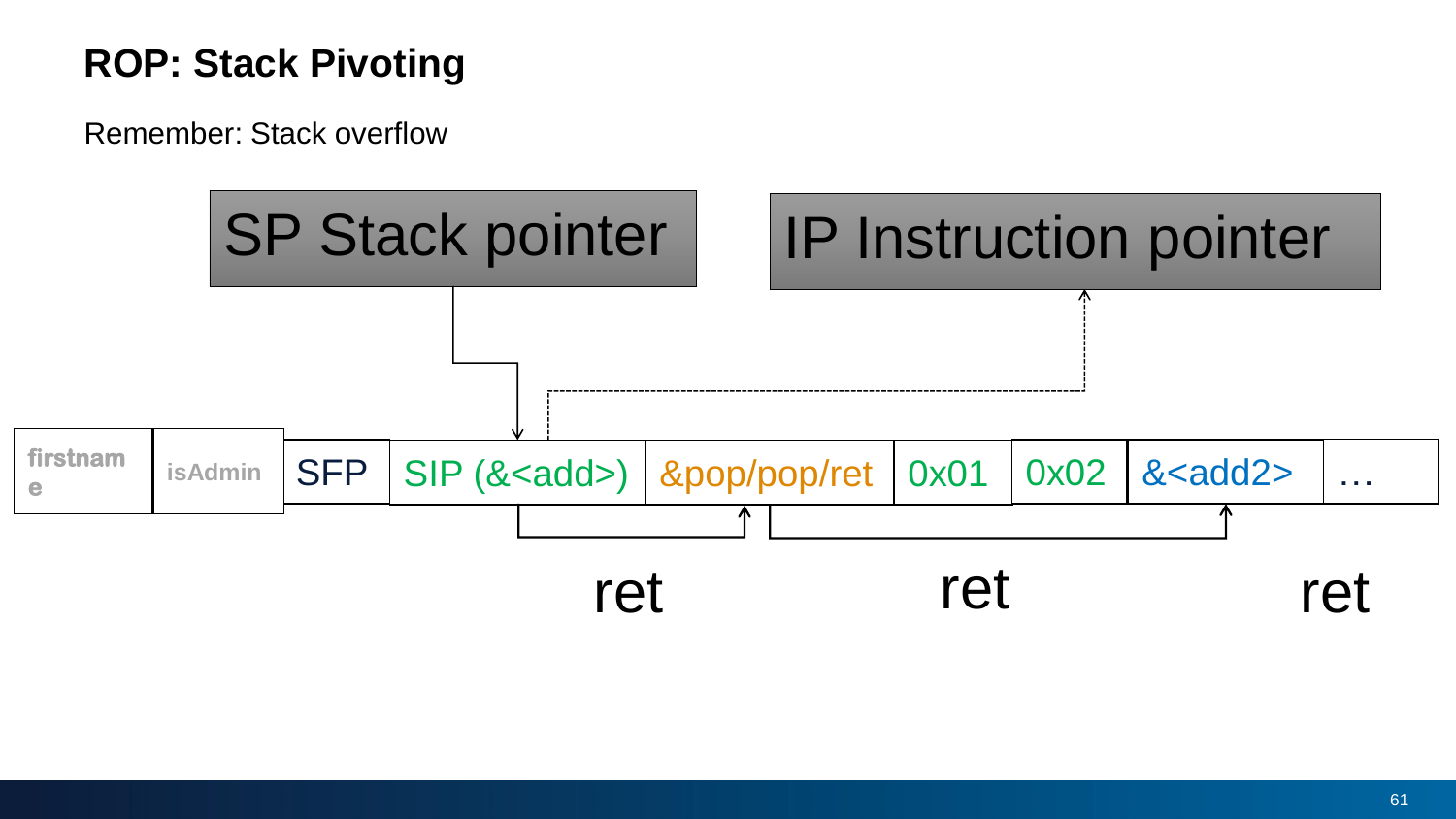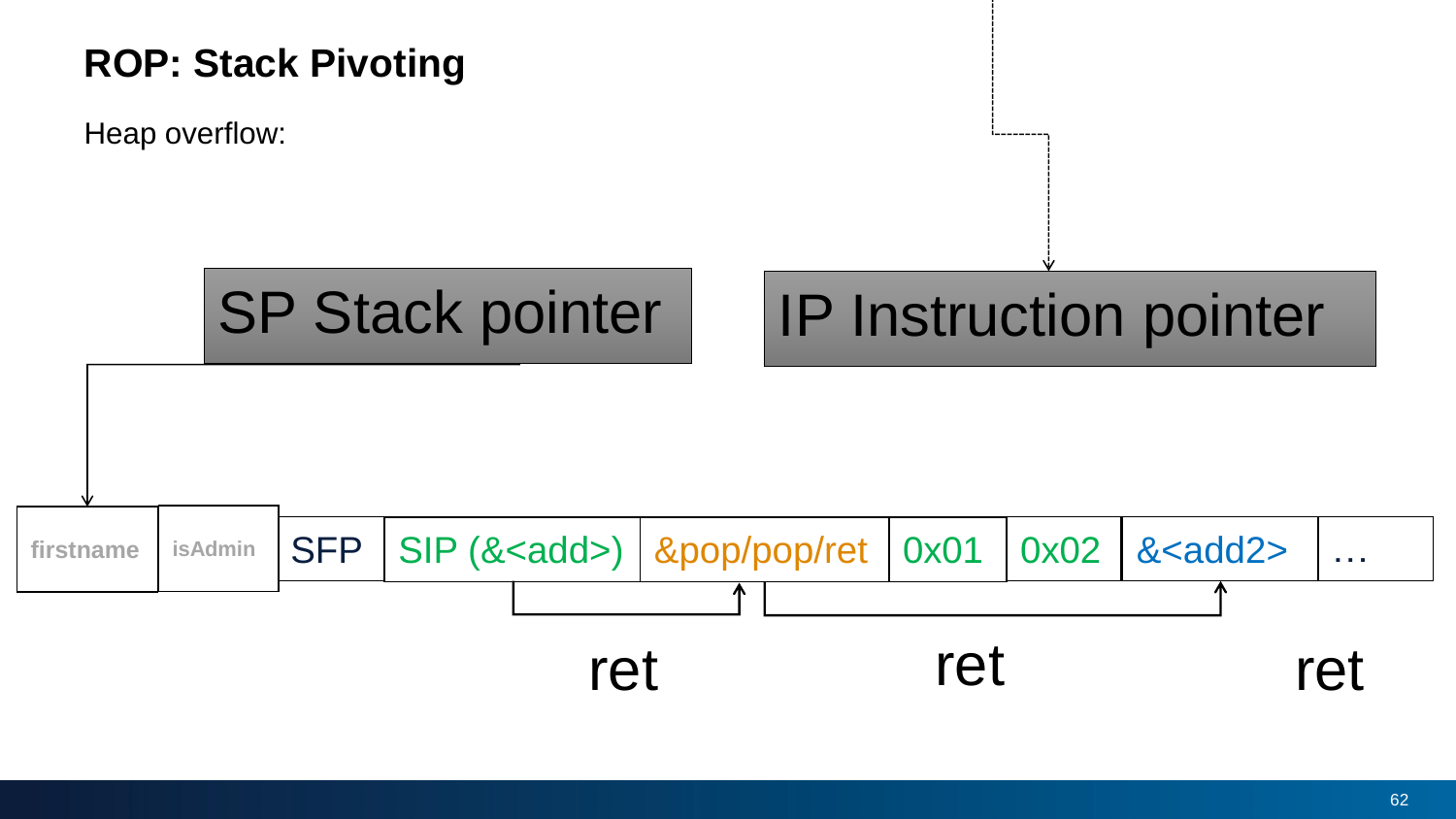Stack exploit:

- Overwrite SIP
- On return():
	- pop EIP from ESP (get next instruction pointer from stack)
	- Do stuff…
	- pop EIP from ESP (get next instruction pointer from stack)

Heap exploit:

- Overwrite function pointer
- $\blacksquare$  On call():
	- Get next instruction from the function pointer (heap -> EIP)
	- Do stuff…
	- pop EIP from ESP (get next instruction pointer from stack)
		- ESP points to user data
		- CRASH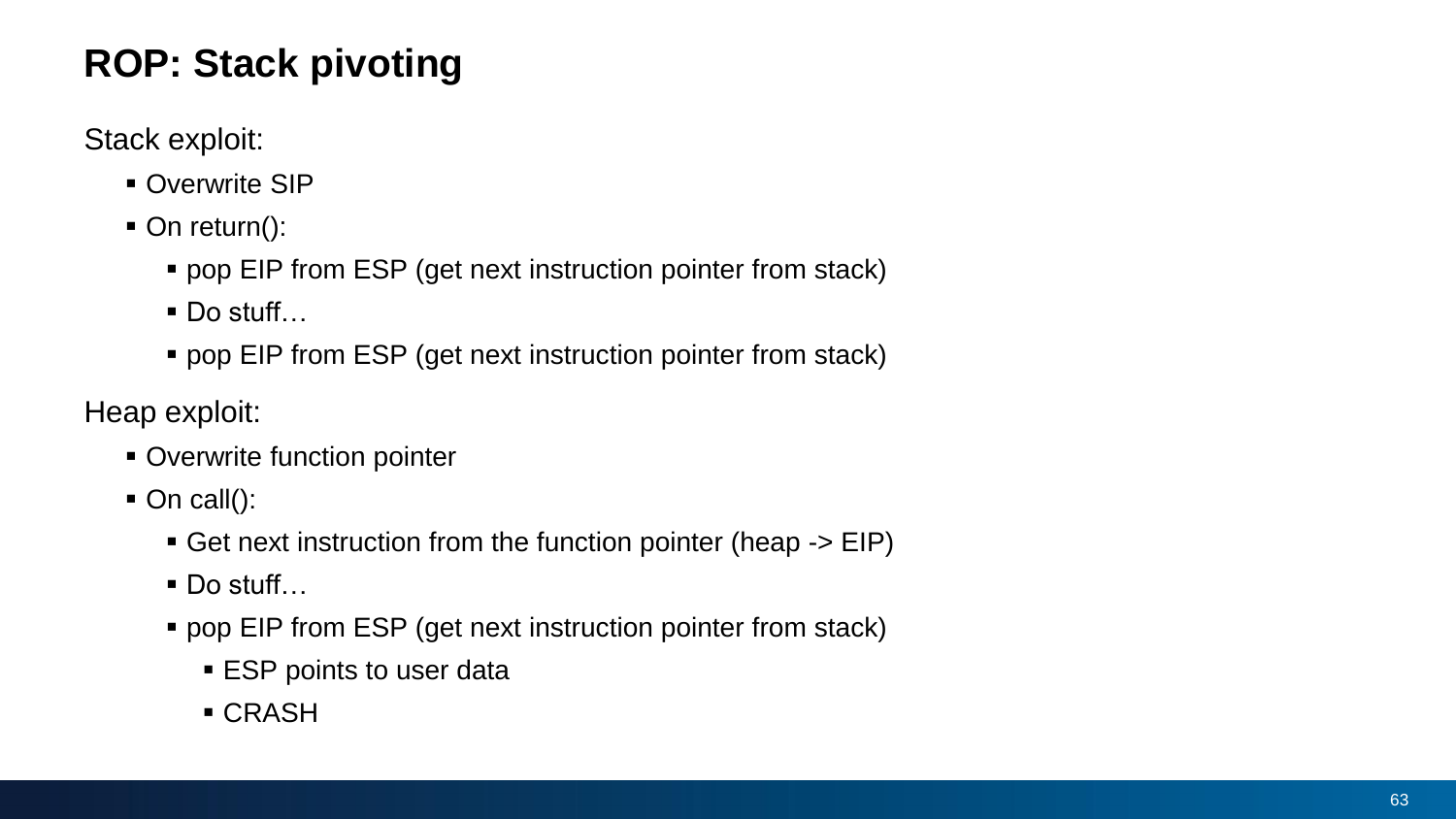Solution: Stack pivoting

Example stack pivot gadget:

mov esp, eax

- **Precondition:** 
	- EAX points to memory location we control
- **EXECUTE:** After this gadget is executed:
	- We have a "new stack" (at EAX location)
	- SIP will be "taken from EAX" (memory location where EAX points to)

#### Other examples:

xchg esp, eax add esp, 0x40c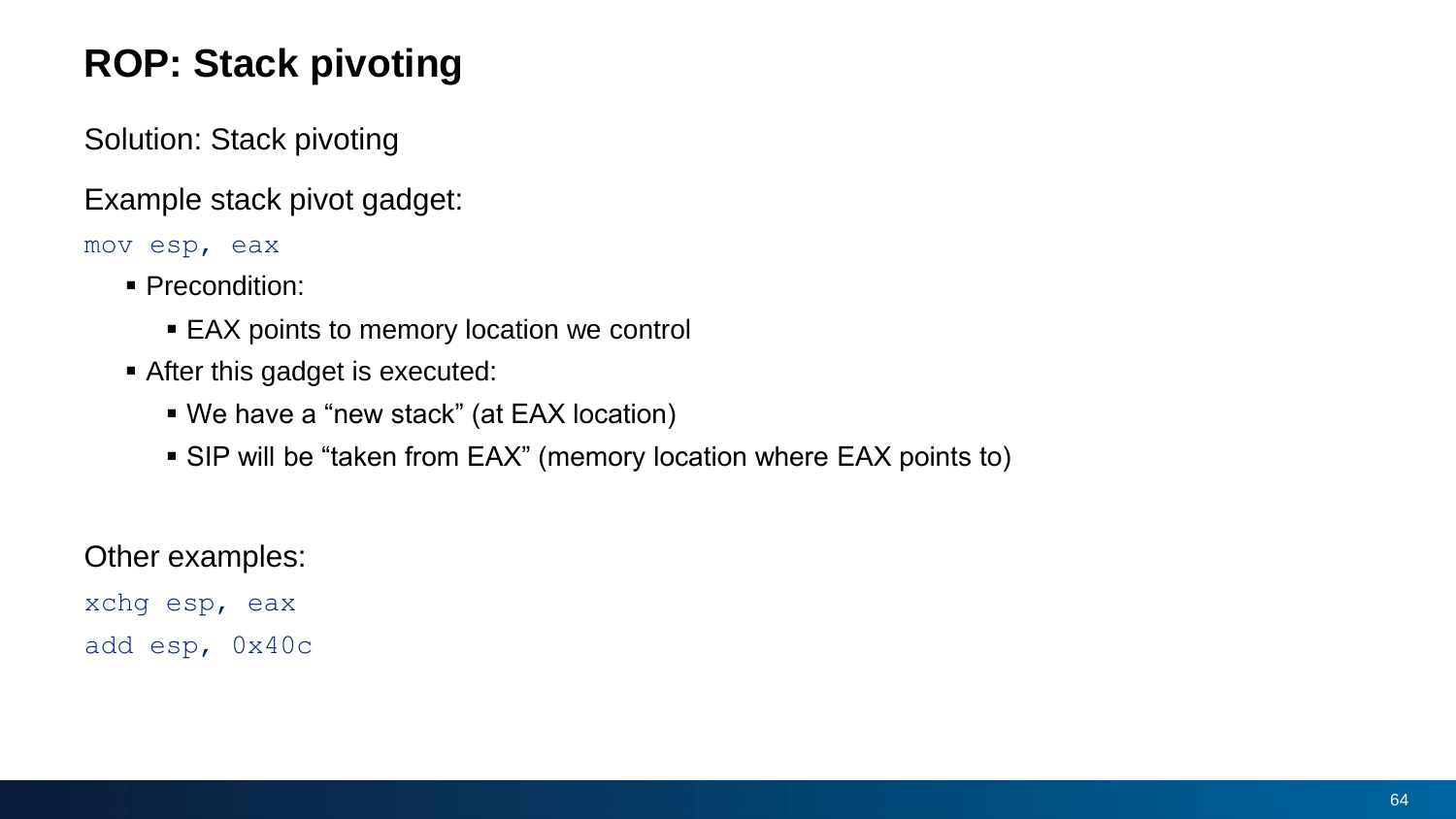Stack pivoting recap:

- **Gadgets use RET**
- RET takes next IP from stack (SIP@ESP -> EIP)
- It can be necessary to move ESP (stack pointer) so a memory location we control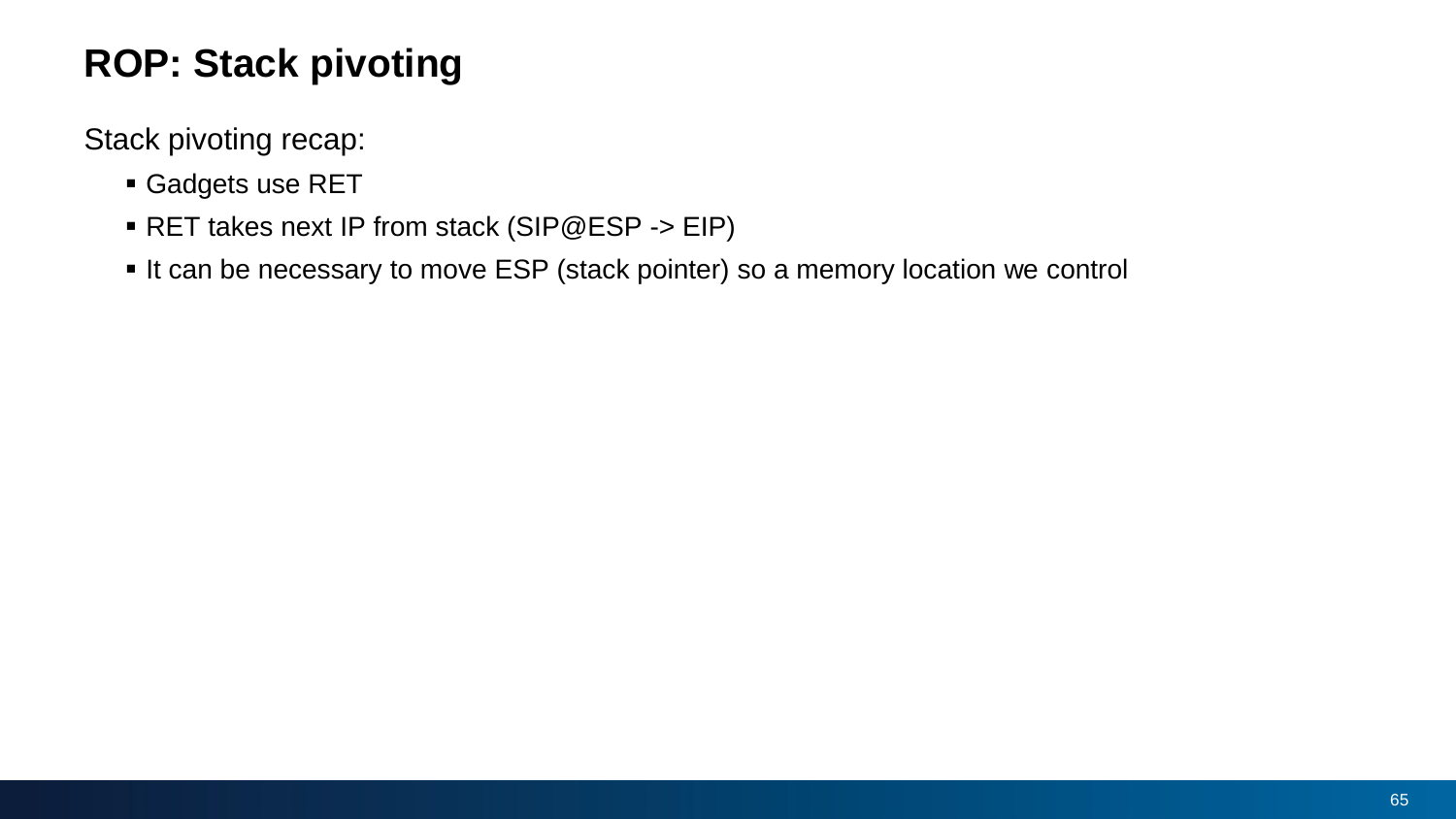## **Heap Massage / Feng shui**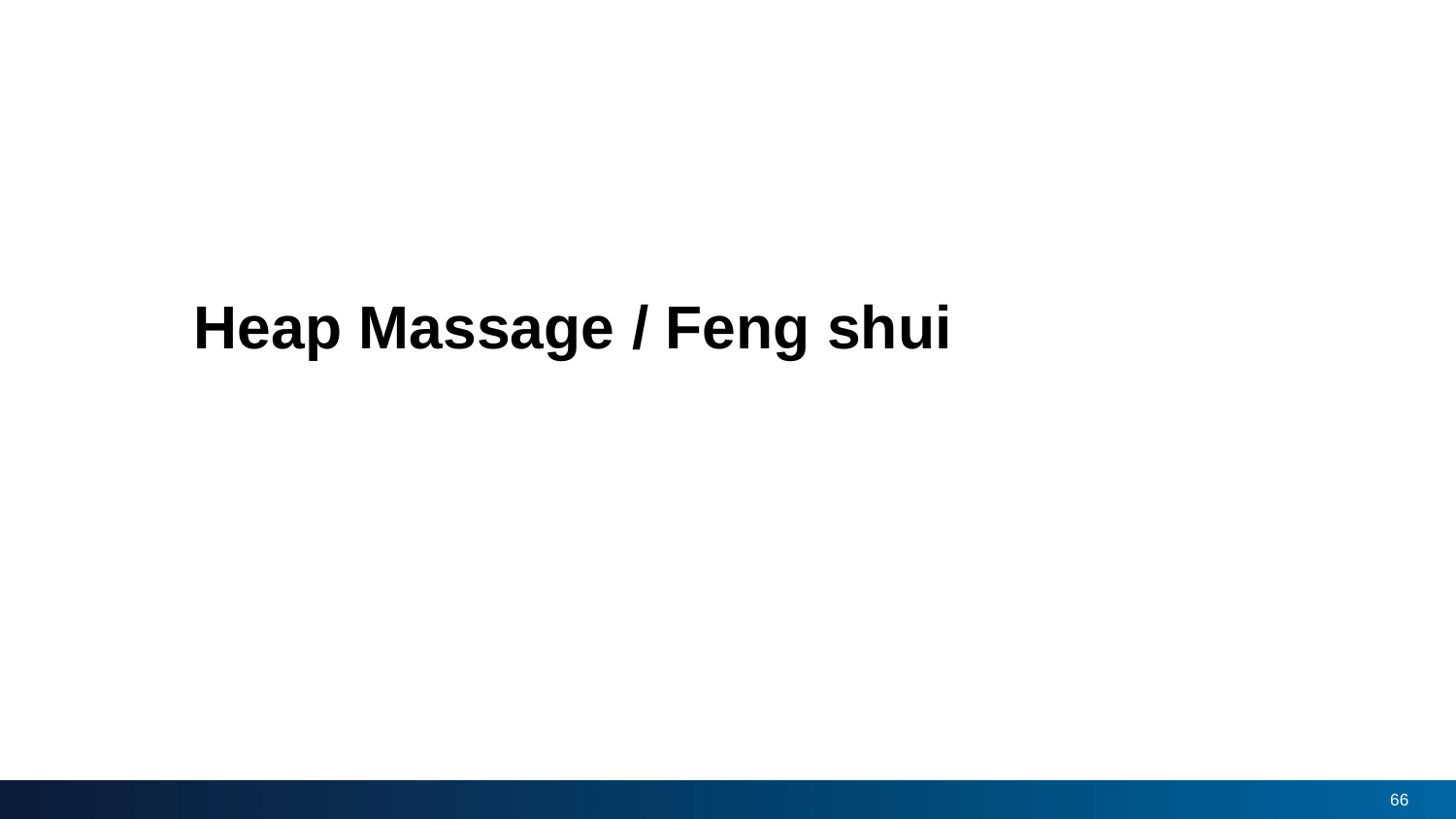#### **Heap Massage**

For attacks to work, the heap needs to be in a predictable state

- **E** Allocation of objects:
	- In place of an existing pointer (UAF)
	- **Example 2** Close to each other (inter-chunk overflow)
	- **Example 3 Billet** BIN (inter-chunk overflow)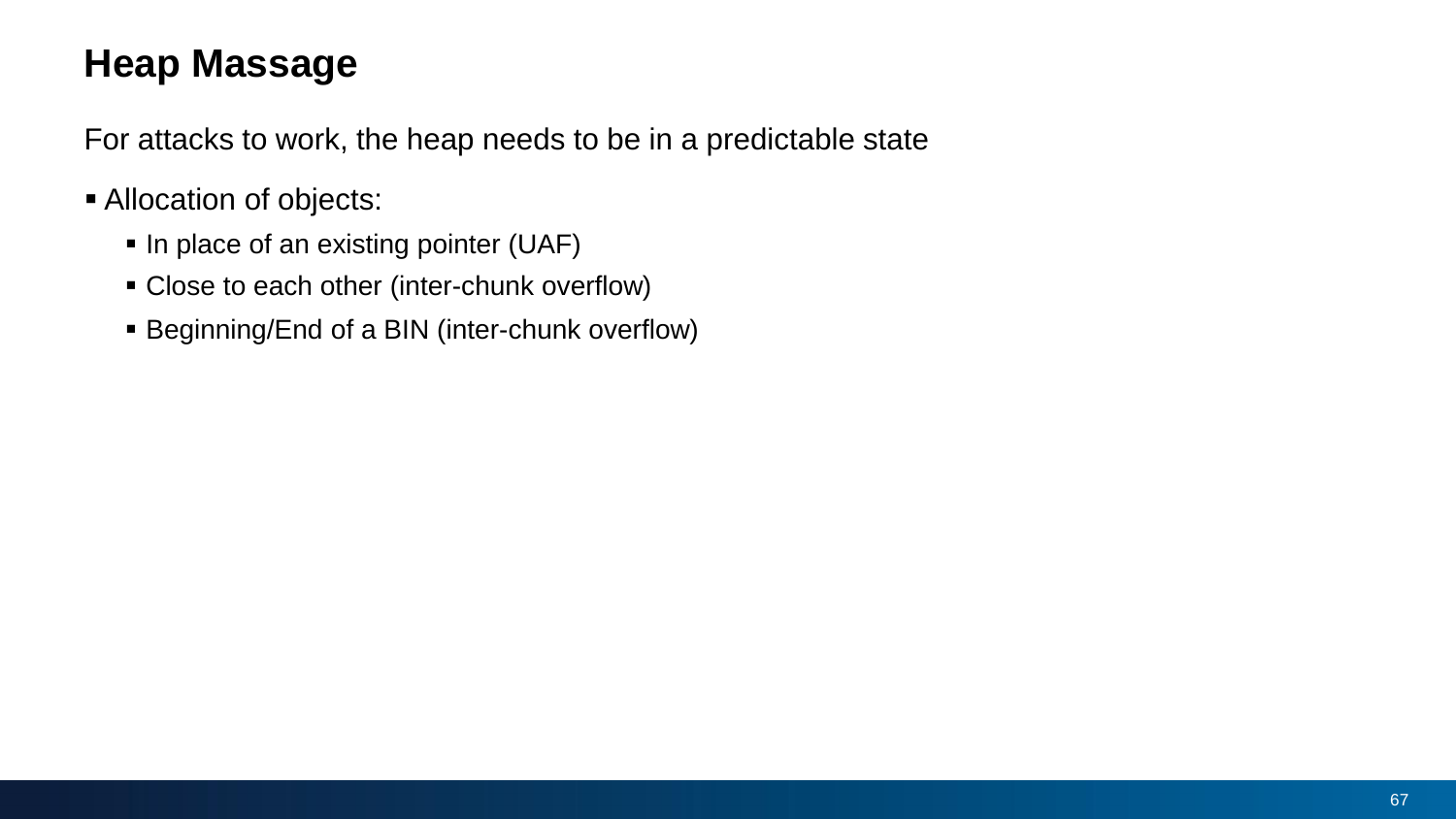#### **Heap massage**

Solution:

**EXTERP** Massage / heap grooming / heap feng-shui

Allocate/Deallocate objects before (and during) the exploit to put the heap in a predictable state

Objective:

- **EXTER Allocations should put the allocated chunks in a specific order**
- E.g.: inter-chunk overflow
	- Put a chunk to free "on top" of the chunk to overflow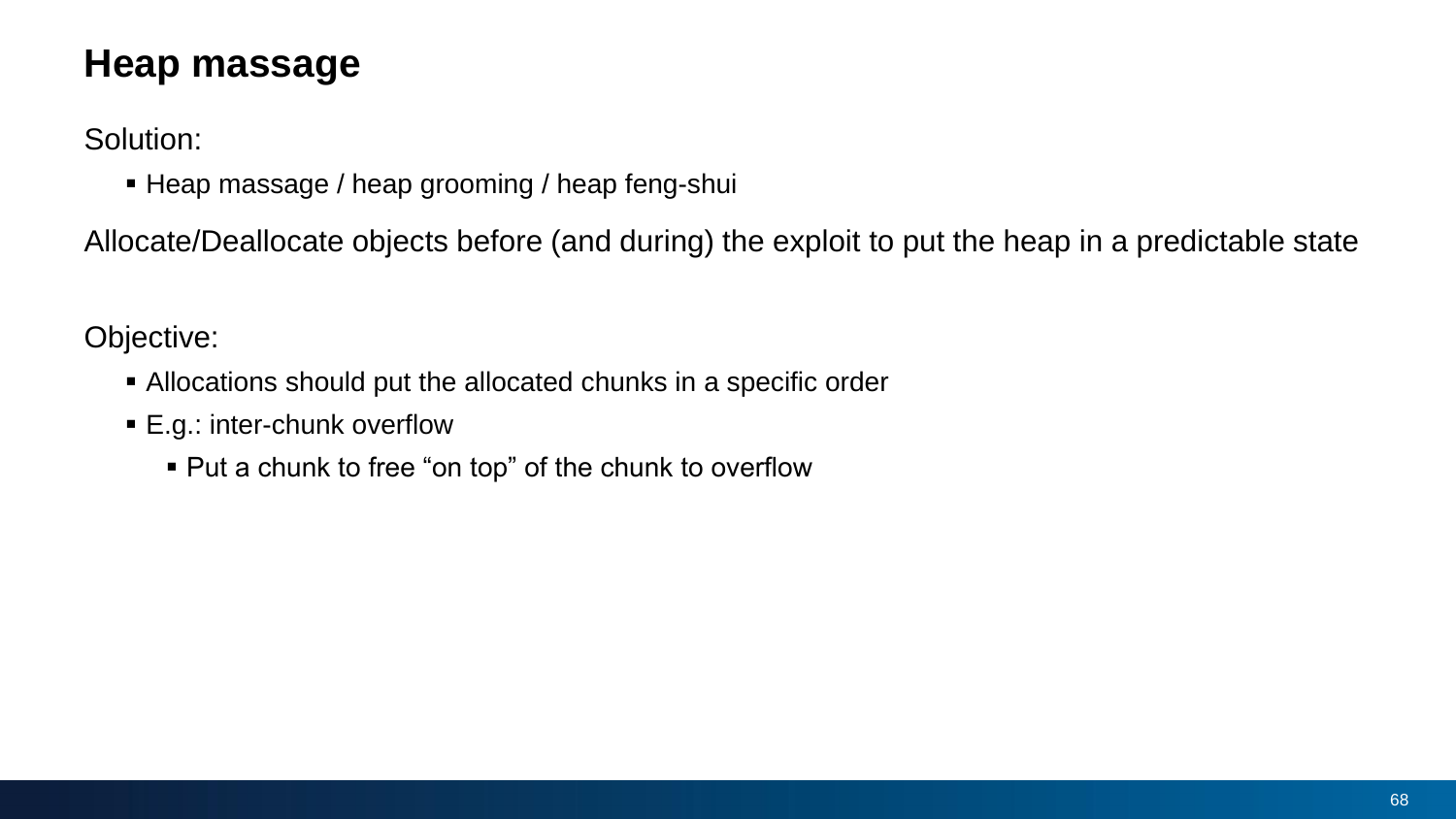#### **Heap massage**

Example:

Allocate 10'000 chunks of 64 byte size

Free one

- **Perform overflow** 
	- Allocate a vulnerable chunk
	- Overflow into the next chunk

Free() all other 99'999 chunks

Profit!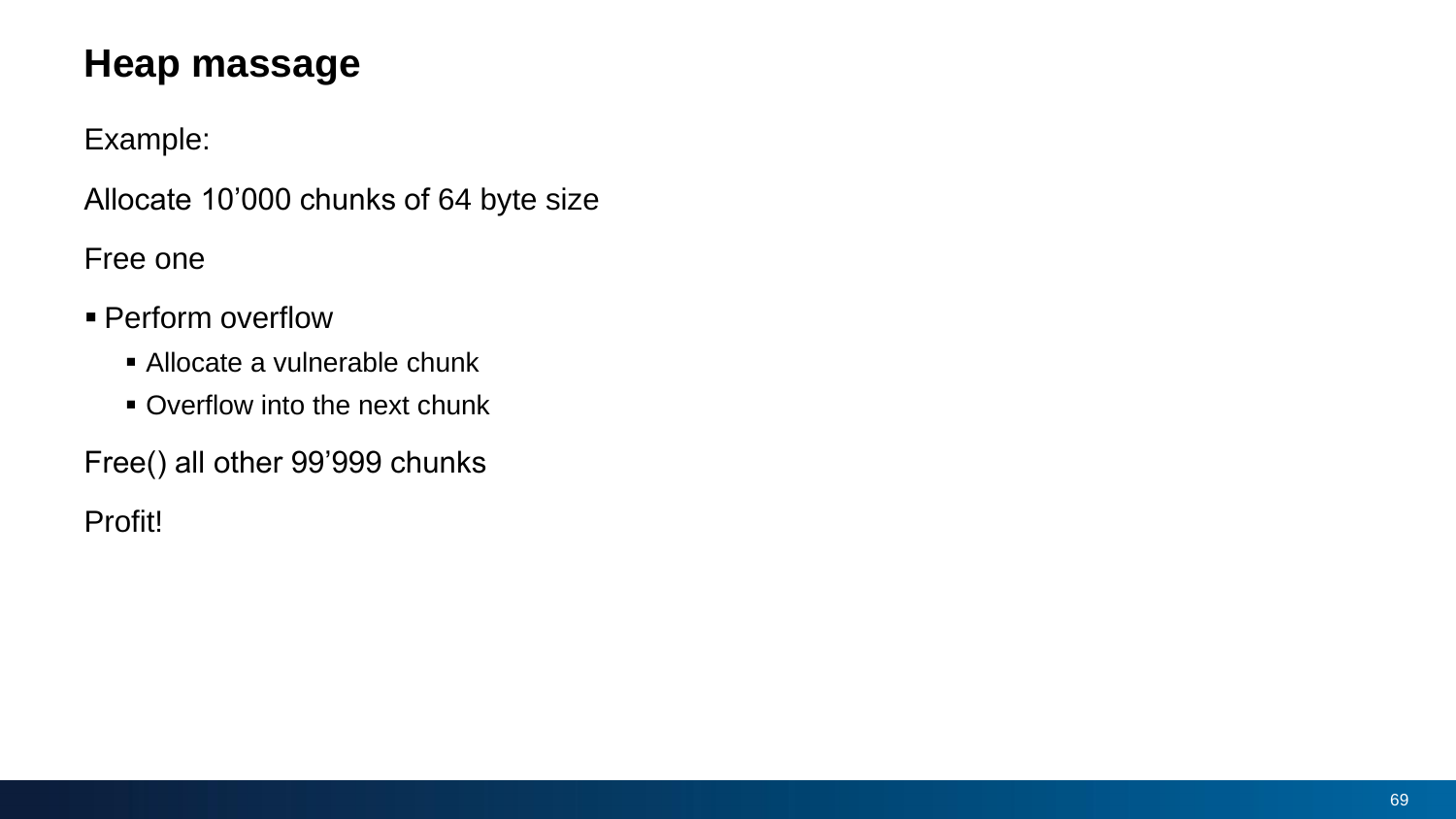## **Conclusion**